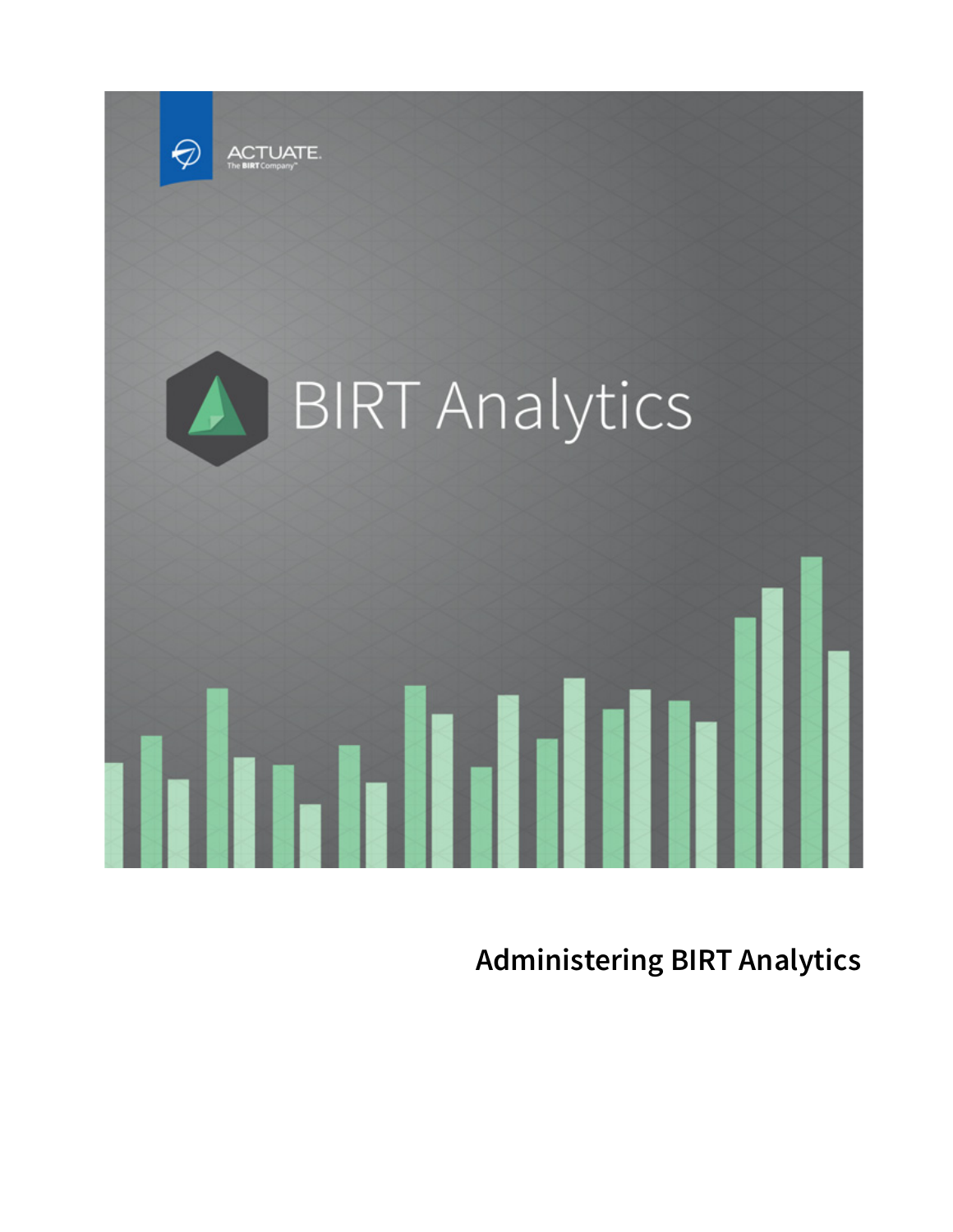Information in this document is subject to change without notice. Examples provided are fictitious. No part of this document may be reproduced or transmitted in any form, or by any means, electronic or mechanical, for any purpose, in whole or in part, without the express written permission of Actuate Corporation.

© 2003 - 2015 by Actuate Corporation. All rights reserved. Printed in the United States of America.

Contains information proprietary to:

Actuate Corporation, 951 Mariners Island Boulevard, San Mateo, CA 94404

www.actuate.com

The software described in this manual is provided by Actuate Corporation under an Actuate License agreement. The software may be used only in accordance with the terms of the agreement. Actuate software products are protected by U.S. and International patents and patents pending. For a current list of patents, please see http://www.actuate.com /patents.

Actuate Corporation trademarks and registered trademarks include:

Actuate, ActuateOne, the Actuate logo, Archived Data Analytics, BIRT, BIRT 360, BIRT Analytics, BIRT Data Analyzer, BIRT Performance Analytics, Collaborative Reporting Architecture, Dynamic Data Web, e.Analysis, e.Report, e.Reporting, e.Spreadsheet, Encyclopedia, Interactive Viewing, OnPerformance, Performancesoft, Performancesoft Track, Performancesoft Views, Quite4Me, Quiterian, Report Encyclopedia, Reportlet, The people behind BIRT, X2BIRT, and XML reports.

Actuate products may contain third-party products or technologies. Third-party trademarks or registered trademarks of their respective owners, companies, or organizations include:<br>Mark Adler and Jean-loup Gailly (www.zlib.net): zLib. Apache Software Foundation (www.apache.org): Axis2, log4,

Tomcat. Boost.org: Boost libraries, licensed under the Boost Software License. CURL (curl.haxx.se): Curl, licensed under a MIT/X derivate license. International Components for Unicode (ICU): ICU library. Marcin Kalicinski (rapidxml.sourceforge.net): RapidXML, licensed under the Boost Software License. Bruno Lowagie and Paulo Soares: iTextSharp, licensed under the Mozilla Public License (MPL). Math.NET: Math.NET, licensed under the MIT/X11 License. Microsoft Corporation: Access Database Engine, SQL Server Express. opencsv team (sourceforg.net): opencsv. openssl.org: OpenSSL, licensed under the OpenSSL license. qooxdoo.org: qooxdoo, licensed under the Eclipse Public License (EPL). Dave Scriven (svg.codeplex.com): SVG Rendering Engine, licensed under the Microsoft Public License. SQLAPI: SQLAPI++. sqlite.org: SQLite, public domain. stlsoft.org: STLSoft libraries, licensed under the BSD license. Matthew Wilson and Garth Lancaster (www.pantheios.org): Pantheios, licensed under a modified BSD license.

All other brand or product names are trademarks or registered trademarks of their respective owners, companies, or organizations.

Document No. 150731-2-580301 September 28, 2015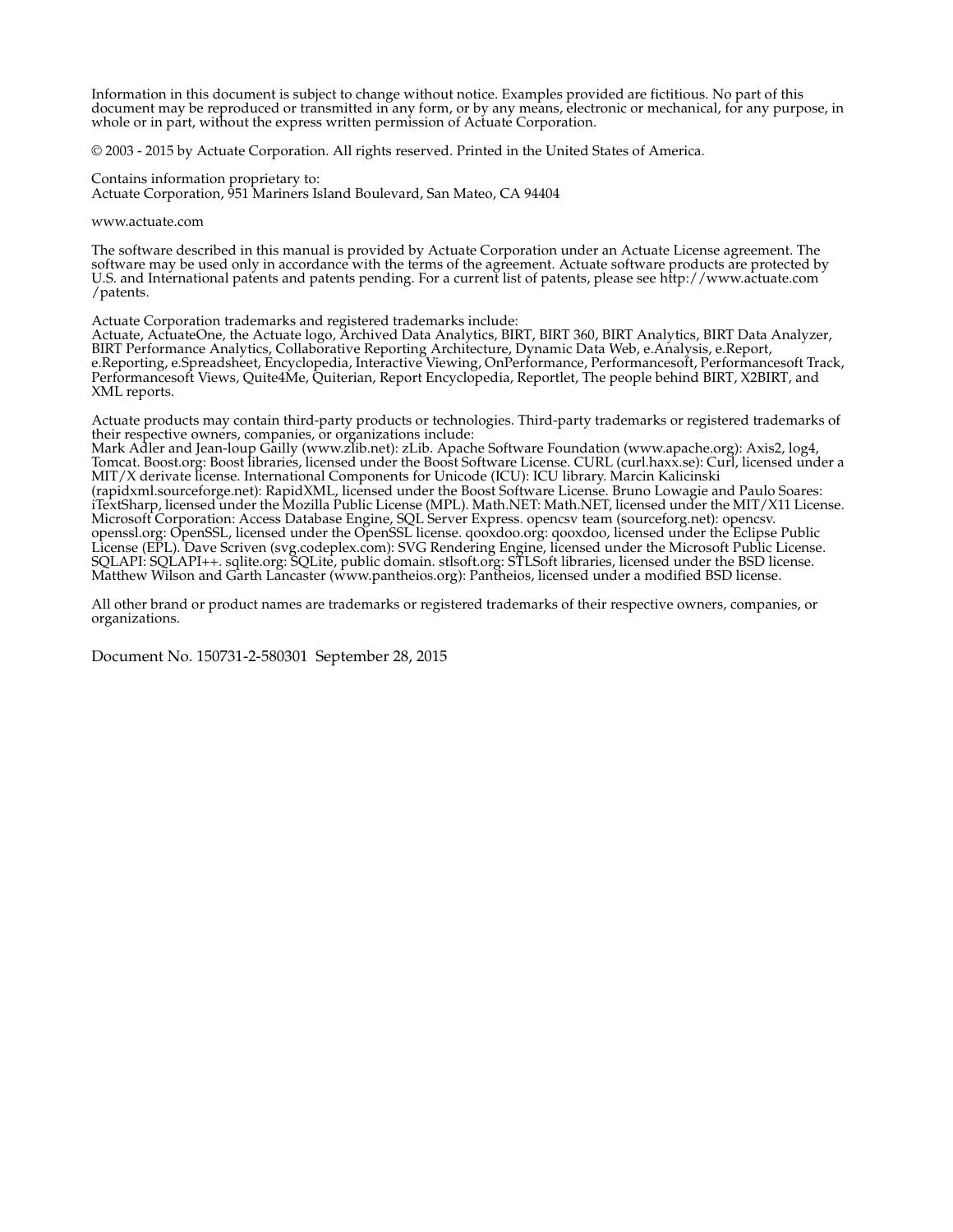### **Contents**

| -iii                                                     |
|----------------------------------------------------------|
| Part 1<br><b>Administering the BIRT Analytics system</b> |
| Chapter 1                                                |
|                                                          |
|                                                          |
|                                                          |
|                                                          |
|                                                          |
|                                                          |
|                                                          |
|                                                          |
|                                                          |
|                                                          |
|                                                          |
|                                                          |
|                                                          |
|                                                          |
|                                                          |
|                                                          |
|                                                          |
|                                                          |
|                                                          |
|                                                          |
|                                                          |
|                                                          |
|                                                          |
|                                                          |
|                                                          |
|                                                          |
|                                                          |
|                                                          |
|                                                          |
|                                                          |
|                                                          |
|                                                          |
|                                                          |
| Chapter 2                                                |
|                                                          |
|                                                          |
|                                                          |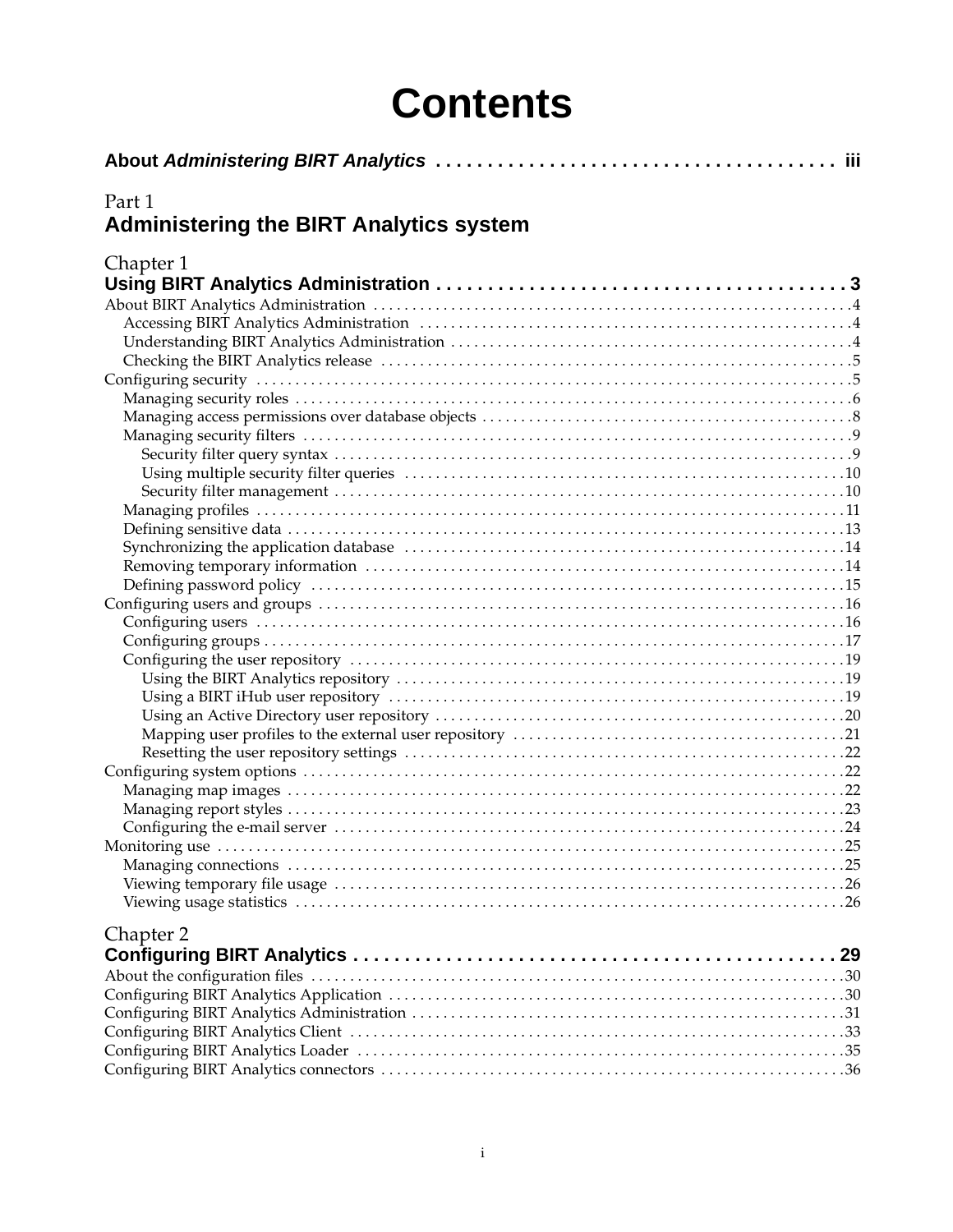#### Part 2

#### **Administering BIRT Analytics reference**

| Chapter 3                                            |  |
|------------------------------------------------------|--|
| Administering BIRT Analytics functional reference 45 |  |
|                                                      |  |
|                                                      |  |
|                                                      |  |
|                                                      |  |
|                                                      |  |
|                                                      |  |
|                                                      |  |
|                                                      |  |
|                                                      |  |
|                                                      |  |
|                                                      |  |
|                                                      |  |
|                                                      |  |
|                                                      |  |
|                                                      |  |
|                                                      |  |
|                                                      |  |
|                                                      |  |
|                                                      |  |
|                                                      |  |
|                                                      |  |
|                                                      |  |
|                                                      |  |
|                                                      |  |
|                                                      |  |
|                                                      |  |
|                                                      |  |
|                                                      |  |
|                                                      |  |
|                                                      |  |
|                                                      |  |
|                                                      |  |
|                                                      |  |
|                                                      |  |
|                                                      |  |
|                                                      |  |
|                                                      |  |
|                                                      |  |
|                                                      |  |
|                                                      |  |
|                                                      |  |
|                                                      |  |
|                                                      |  |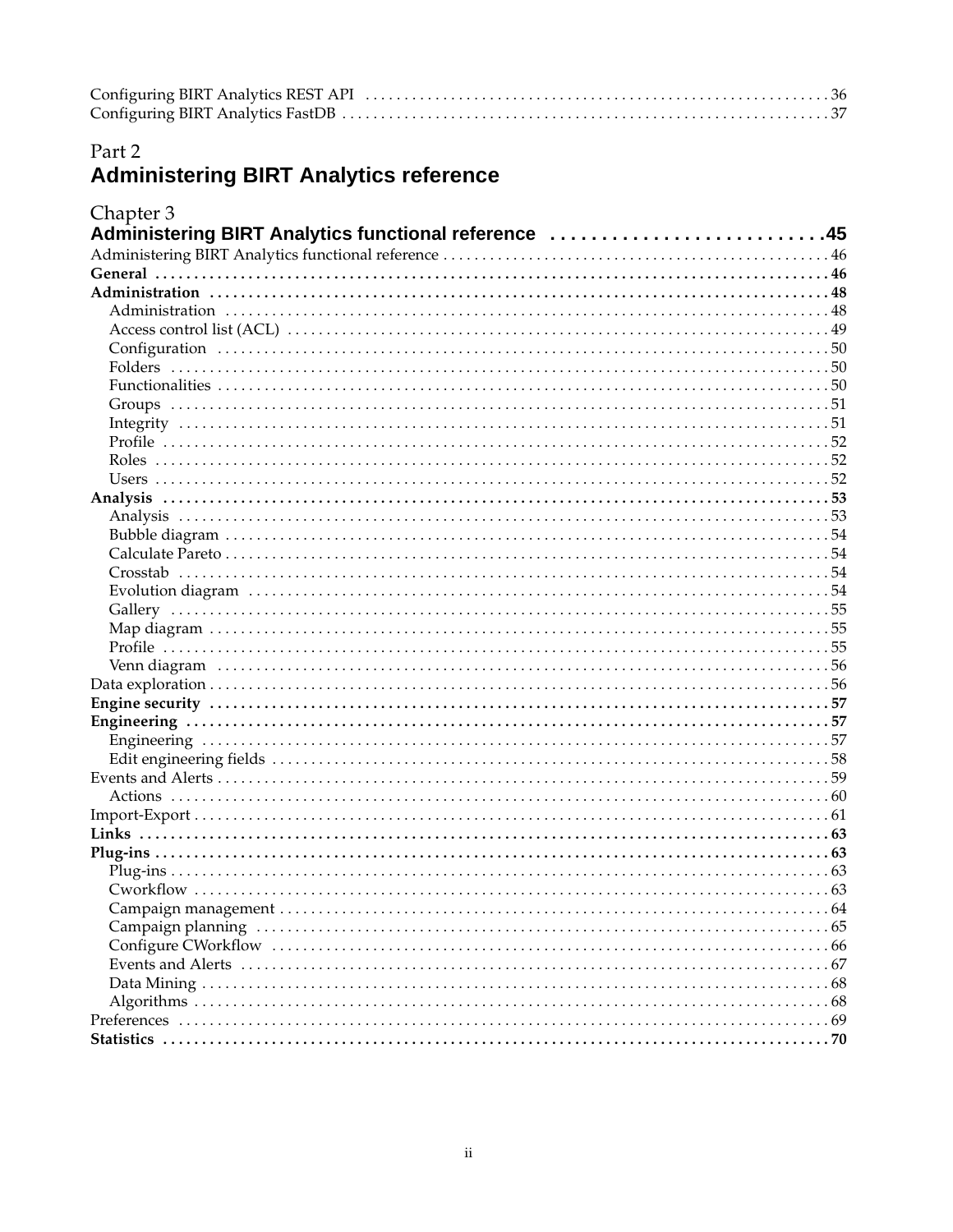<span id="page-4-0"></span>*Administering BIRT Analytics* includes the following chapters:

- *About Administering BIRT Analytics.* Provides an overview of this book.
- [Part 1. Administering the BIRT Analytics system.](#page-6-2) Describes the general features of the BIRT Analytics Administration application and related operational tasks.
- *[Chapter 1. Using BIRT Analytics Administration.](#page-8-2)* Describes BIRT Analytics administration modules, such as security, users, groups, configuration, and monitoring.
- *[Chapter 2. Configuring BIRT Analytics.](#page-34-2)* Describes the configuration files used by the different applications in the BIRT Analytics system.
- *[Part 2. Administering BIRT Analytics reference.](#page-48-2)* Provides reference information on BIRT Analytics administration modules and terminology.
- *[Chapter 3. Administering BIRT Analytics functional reference.](#page-50-2)* Describes the functionalities that the administrator uses to configure permissions in the security role management module in BIRT Analytics Administration.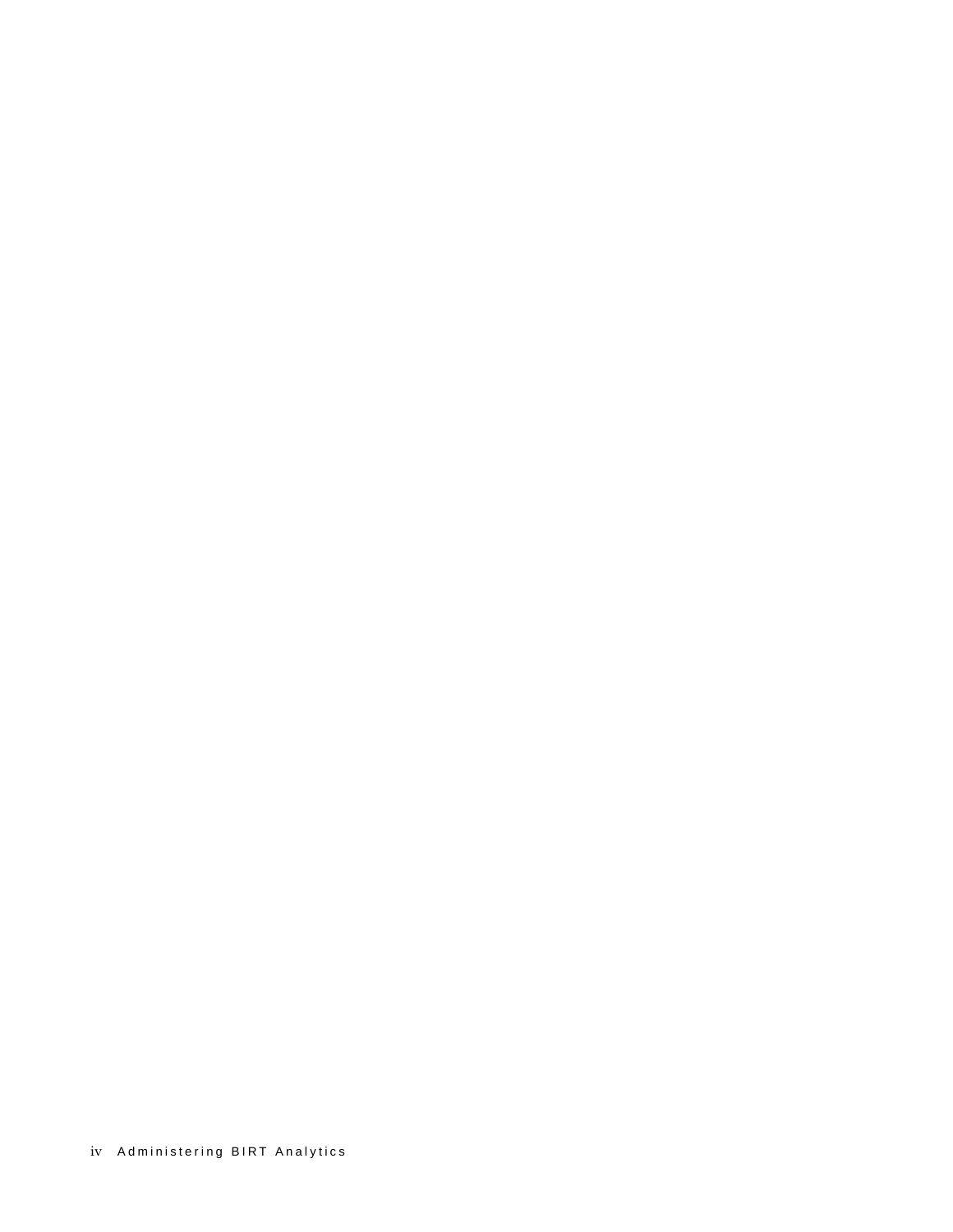# <span id="page-6-0"></span>PartOne**1**

#### <span id="page-6-2"></span>**Part 1Administering the BIRT Analytics system**

- <span id="page-6-1"></span>■ [Using BIRT Analytics Administration](#page-8-2)
- [Configuring BIRT Analytics](#page-34-2)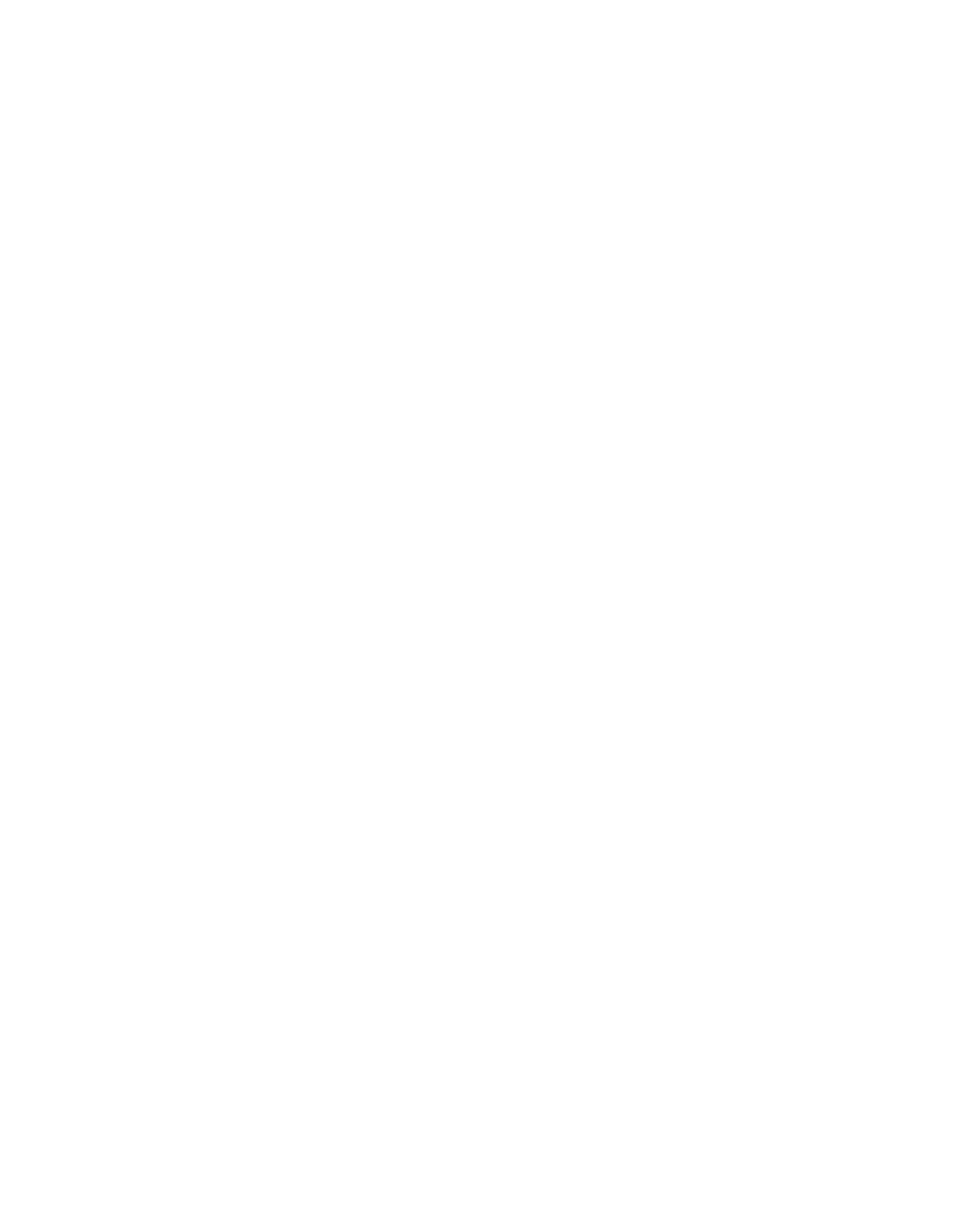# **1**

## <span id="page-8-2"></span><span id="page-8-0"></span>**Using BIRT Analytics Administration**

<span id="page-8-1"></span>This chapter contains the following topics:

- [About BIRT Analytics Administration](#page-9-0)
- [Configuring security](#page-10-1)
- [Configuring users and groups](#page-21-0)
- [Configuring system options](#page-27-1)
- [Monitoring use](#page-30-0)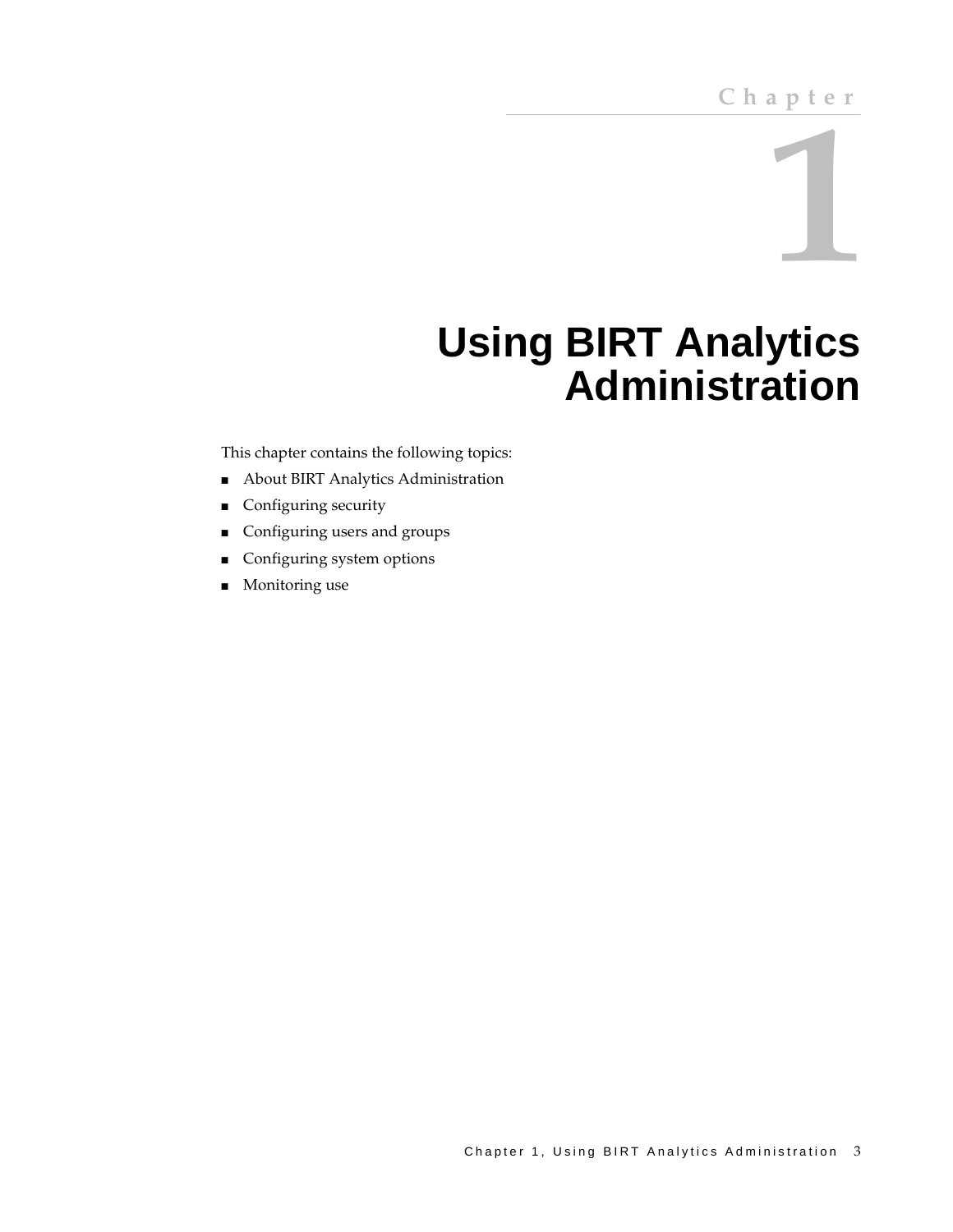#### <span id="page-9-0"></span>**About BIRT Analytics Administration**

The following sections describe the modules available in the BIRT Analytics Administration application and provide information on how to configure the system.

#### <span id="page-9-1"></span>**Accessing BIRT Analytics Administration**

BIRT Analytics Administration runs as a browser-based application. After installation, the administrator opens a browser and connects to the administration application by typing a URL of the following format:

http://bahost:8110/baadmin

bahost is the name of the system on which BIRT Analytics Administration is deployed.

8110 is the port number used by BIRT Analytics.

baadmin is the context for BIRT Analytics Administration.

On initial access, the administrator logs in to the application by typing the user name, Administrator, and the default password, PASSWORD, as shown in [Figure 1-1](#page-9-3). The administrative user, Administrator, has full permission to modify all configurable features of the BIRT Analytics system.

| € | <b>ACTUATE</b> | <b>BIRT Analytics Admin</b> |  |
|---|----------------|-----------------------------|--|
|   | Administrator  |                             |  |
|   |                |                             |  |
|   |                | Log In                      |  |
|   |                |                             |  |
|   |                |                             |  |

<span id="page-9-3"></span>**Figure 1-1** BIRT Analytics Administration login

Actuate recommends changing the administrator password immediately after accessing the system to maintain security. For security reasons, Actuate also recommends that all users, including the administrator, log out of the system before closing any BIRT Analytics application. To log out, choose Logout in the top banner menu, as shown in [Figure 1-2.](#page-9-4)

| Help | Administrator         |
|------|-----------------------|
|      | <b>BIRT Analytics</b> |
|      | OLoader               |
|      | About                 |
|      | Logout<br>IN.         |

<span id="page-9-4"></span>**Figure 1-2** Logout menu option

#### <span id="page-9-2"></span>**Understanding BIRT Analytics Administration**

The main options list in the BIRT Analytics Administration application contains the following modules, as shown in [Figure 1-3](#page-10-2):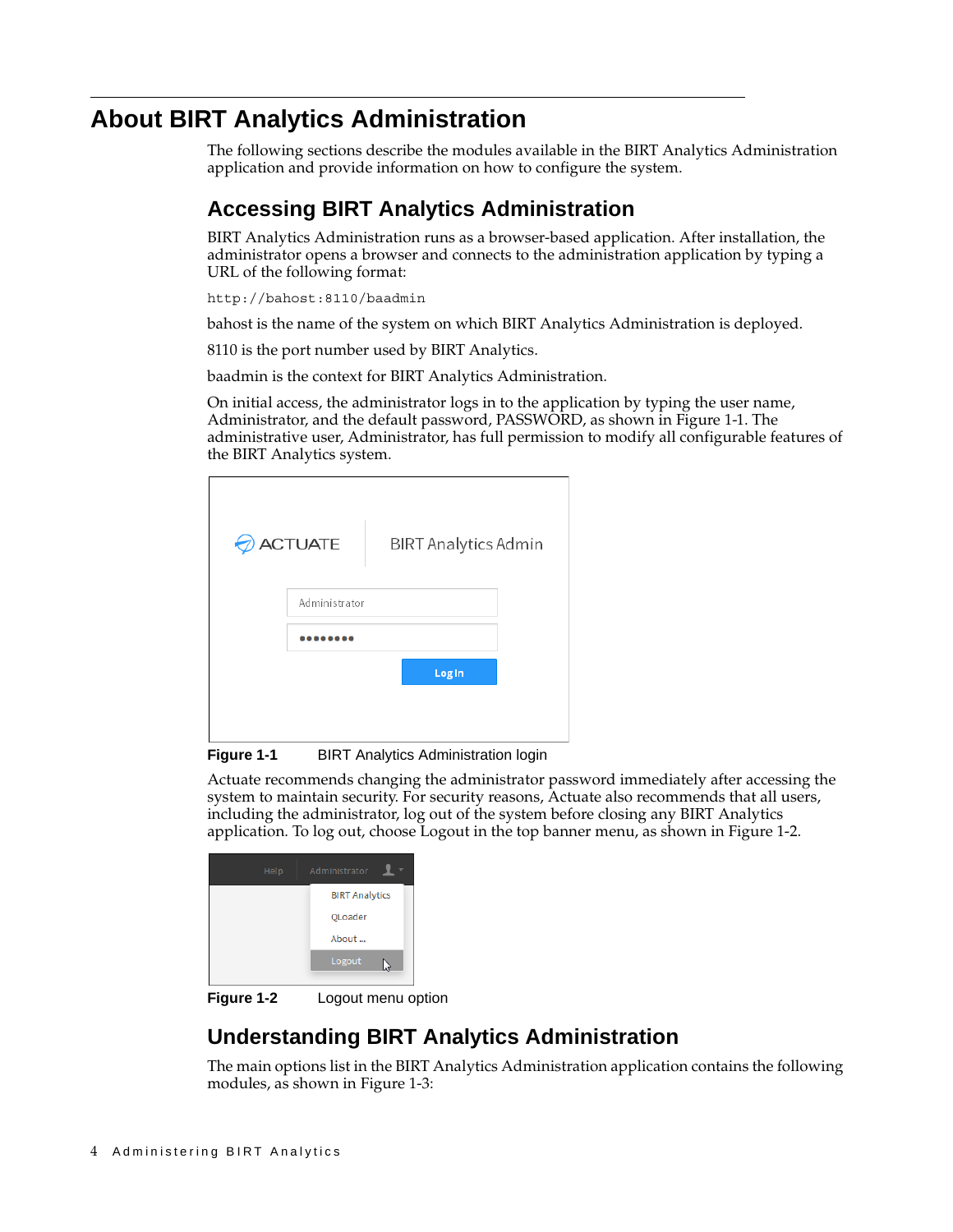■ Security

Manage a security role, access control list (ACL), security filter, profile, sensitive data definition, database synchronization, temporary file information, and password policies.

■ User management

Create, modify, or delete a user account. Create, modify, or delete a group. A group is a set of users belonging to the same organizational unit who share the same permissions for performing tasks. Set up the user repository.

**Configuration** 

Configure settings used in document generation, such as map management and report styles, and Simple Mail Transfer Protocol (SMTP) e-mail transmission.

Monitoring use

Manage connections, track disk usage for temporary files, and monitor use of the BIRT Analytics tool on database objects.



**Figure 1-3** BIRT Analytics Administration modules

#### <span id="page-10-2"></span><span id="page-10-0"></span>**Checking the BIRT Analytics release**

To find the release number of the BIRT Analytics applications, choose About in the top banner menu, as shown in [Figure 1-4](#page-10-3).

| Help | Administrator         |
|------|-----------------------|
|      | <b>BIRT Analytics</b> |
|      | OLoader               |
|      | About<br>D            |
|      | Logout                |
|      |                       |

<span id="page-10-3"></span>**Figure 1-4** About menu option

The release information appears, as shown in [Figure 1-5.](#page-10-4)

| <b>BIRT Analytics</b> |                                                                                                                                   |
|-----------------------|-----------------------------------------------------------------------------------------------------------------------------------|
|                       | <b>BIRT Analytics</b><br>Version: 5.2.985<br>© 2014 Actuate Corporation. All Rights Reserved.<br>http://birtanalytics.actuate.com |
|                       | OK                                                                                                                                |

<span id="page-10-4"></span>**Figure 1-5** BIRT Analytics release information

#### <span id="page-10-1"></span>**Configuring security**

The Security pages allow the administrator to manage security roles, access to objects, specify security filters, define password policies, browse logs, synchronize the database, specify password policies, and perform other security maintenance actions.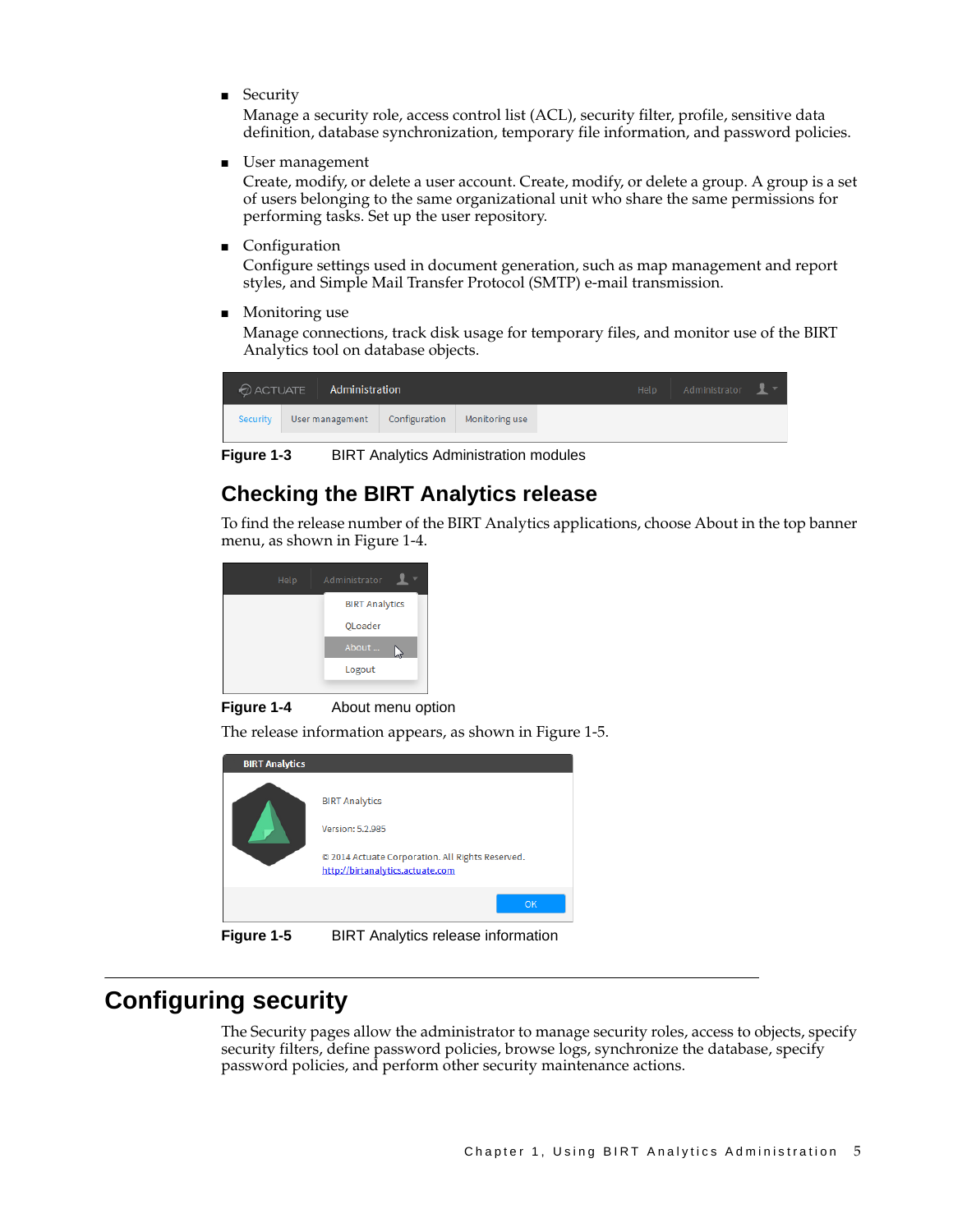BIRT Analytics Administration provides the following security pages, as shown in [Figure 1-6:](#page-11-1)

- Security role management Create, modify, or delete a security role and configure permissions in the BIRT Analytics system.
- Access permissions on objects Create, modify, or delete a security group or access control list (ACL), and manage privileges over database objects.
- Security filters Create, modify, or delete a security filter to limit the access to data stored in a database.
- Profiles

Create, modify, or delete a profile, which is a set of roles, security groups, and security filters assigned to a user.

- Define sensitive data Specify sensitive data columns for audit.
- Synchronize Synchronize the application database with the BIRT Analytics Engine repository.
- Remove temporary information Remove all temporary files and records used by the application.
- Password policies

Define the rules to use in specifying a user password.

|                                            | Click New to create a role,<br>ACL or filter group, or profile | Click Actions to manage<br>items on the current page |  |  |  |
|--------------------------------------------|----------------------------------------------------------------|------------------------------------------------------|--|--|--|
| <b>New</b><br>Security role management     |                                                                |                                                      |  |  |  |
| Security role management<br><b>Actions</b> |                                                                |                                                      |  |  |  |
| Access permissions on objects              | Name                                                           | Description                                          |  |  |  |
| Security filters                           | <b>Administrators</b>                                          | Administrators                                       |  |  |  |
| <b>Profiles</b>                            |                                                                |                                                      |  |  |  |
| Define sensitive data                      |                                                                |                                                      |  |  |  |
| Synchronize                                |                                                                |                                                      |  |  |  |
| Remove temporary information               |                                                                |                                                      |  |  |  |
| Password policies                          |                                                                |                                                      |  |  |  |

<span id="page-11-1"></span>**Figure 1-6** BIRT Analytics security options

The following sections provide more information on these security options.

#### <span id="page-11-0"></span>**Managing security roles**

A security role defines the actions that a user can perform on accessible data.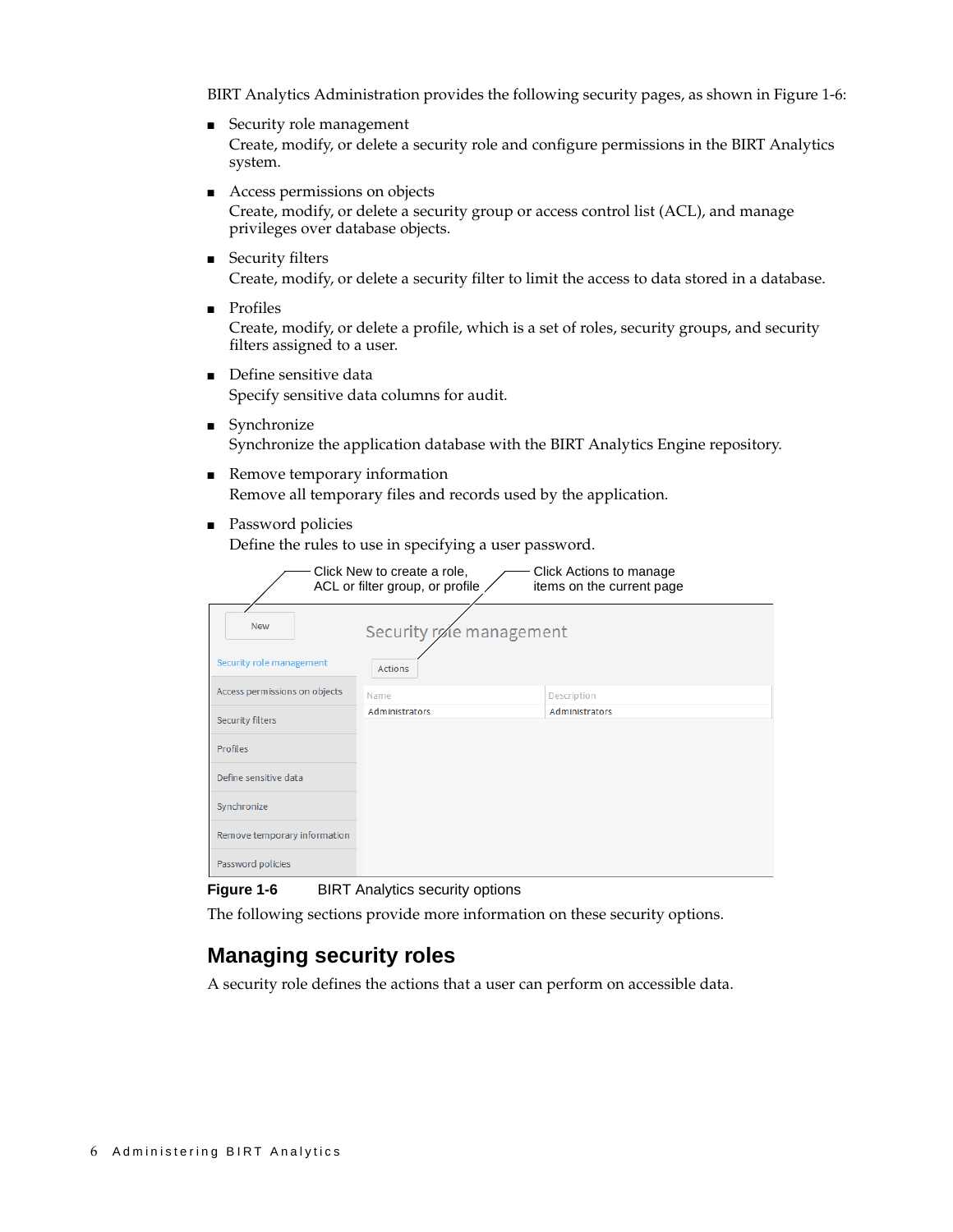The Security role management page allows the administrator to create, modify, or delete a security role. Clicking Actions provides the following choices:

■ Refresh

Choose Refresh to update the list of roles. Any changes that another administrator made to the roles available are displayed.

■ New

Choose New to define a new role. In New role, type the role name and a description, and select the functionalities to grant to the role. In Functionalities, select the triangle to expand a functional category. Select the higher-level category to include all elements, or select individual elements in the category list to configure a more restricted subset of privileges, as shown in [Figure 1-7](#page-12-0).



<span id="page-12-0"></span>**Figure 1-7** Creating a role

Choose OK. The new role appears in the list of security roles.

Modify

In the list of roles, select a role. Then, click Actions and choose Modify to change the settings specified for the role. In Updating role, update the role name or description, select any additional functionalities or privileges to grant to the role, or remove a functionalities selection to remove from the role. For example, after upgrading a license to support a new plug-in, such as Campaign Workflow (Cworkflow), enable the module by assigning the functionality to a security role.

Choose OK.

■ Create As

In the list of roles, select a role. Then, click Actions and choose Create As to define a new role containing the settings specified for the selected role. Create As copies the functionalities for the selected role to the new role definition. In Create As, type the role name and a description. Then, select any additional functionalities to grant to the new role. Deselect functionalities to remove from the new role.

Choose OK. The new role appears in the list of security roles.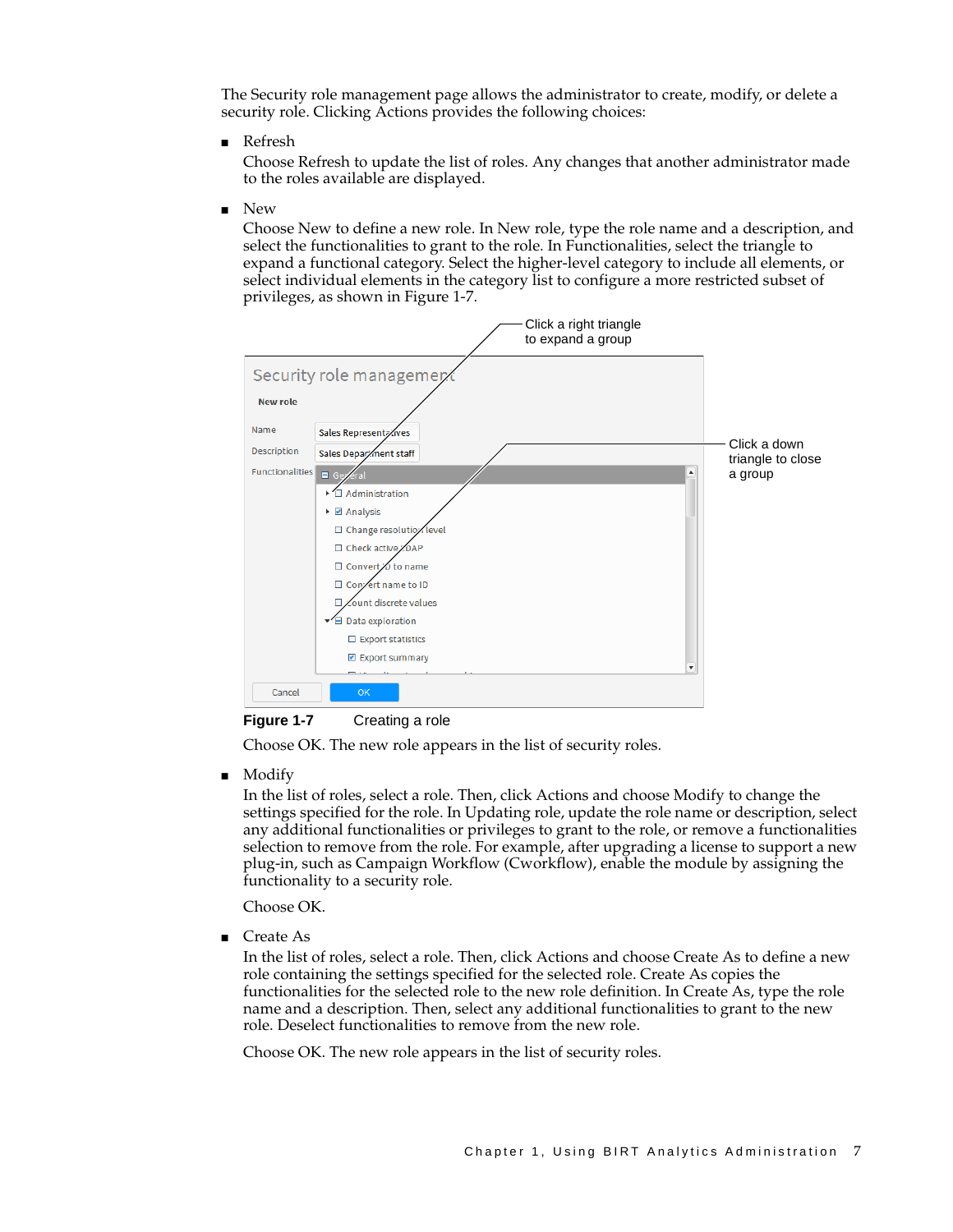■ Delete

In the list of roles, select a role. Then, click Actions and choose Delete to remove a role. In Deleting role, the name, description, and list of functionalities appears.

Choose OK. A prompt appears. Choose Yes to confirm deleting the role.

#### <span id="page-13-0"></span>**Managing access permissions over database objects**

Access permissions restrict a user's data access to a particular set of databases, tables, or columns. A set of access permissions defines a security group.

The Access permissions on objects page allows the administrator to create, modify, or delete a security group and manage privileges for database objects. Clicking Actions provides the following choices:

■ Refresh

Choose Refresh to update the list of groups. Any changes that another administrator made to the groups available are displayed.

■ New

Choose New to define a new group. In New group, type the group name and a description, as shown in [Figure 1-8.](#page-13-1)

|                  | Access permissions on objects                                              |     |      |        |               |
|------------------|----------------------------------------------------------------------------|-----|------|--------|---------------|
| <b>New group</b> |                                                                            |     |      |        |               |
| Name             | <b>Data Architect</b>                                                      |     |      |        |               |
| Description      | Warehouse designer                                                         |     |      |        |               |
|                  | ■ Updates occur immediately. Ask for confirmation before applying changes? |     |      |        | Go up a level |
| Object           |                                                                            | All | None | Custom |               |
|                  |                                                                            |     |      |        |               |
|                  |                                                                            |     |      |        |               |
|                  |                                                                            |     |      |        |               |
|                  |                                                                            |     |      |        |               |
|                  |                                                                            |     |      |        |               |
|                  |                                                                            |     |      |        |               |
| Cancel           | <b>OK</b>                                                                  |     |      |        |               |

<span id="page-13-1"></span>

Choose OK. The new group appears in the list of security groups.

To define access to database objects for the new group, click Actions and choose Modify.

■ Modify

In the list of groups, select a group. Then, click Actions and choose Modify to change the settings for the group. In Updating group, type a new group name or description and grant access to database objects by choosing All, None, or Custom. An object is either a database or a table or field in the database hierarchy.

When *Ask for confirmation before applying changes?* is not selected, no confirmation message appears before the updated settings are applied.

Choose All to grant full access to the selected object and all objects in that object.

Choose None, the default setting, to restrict access to the selected object and all objects in that object.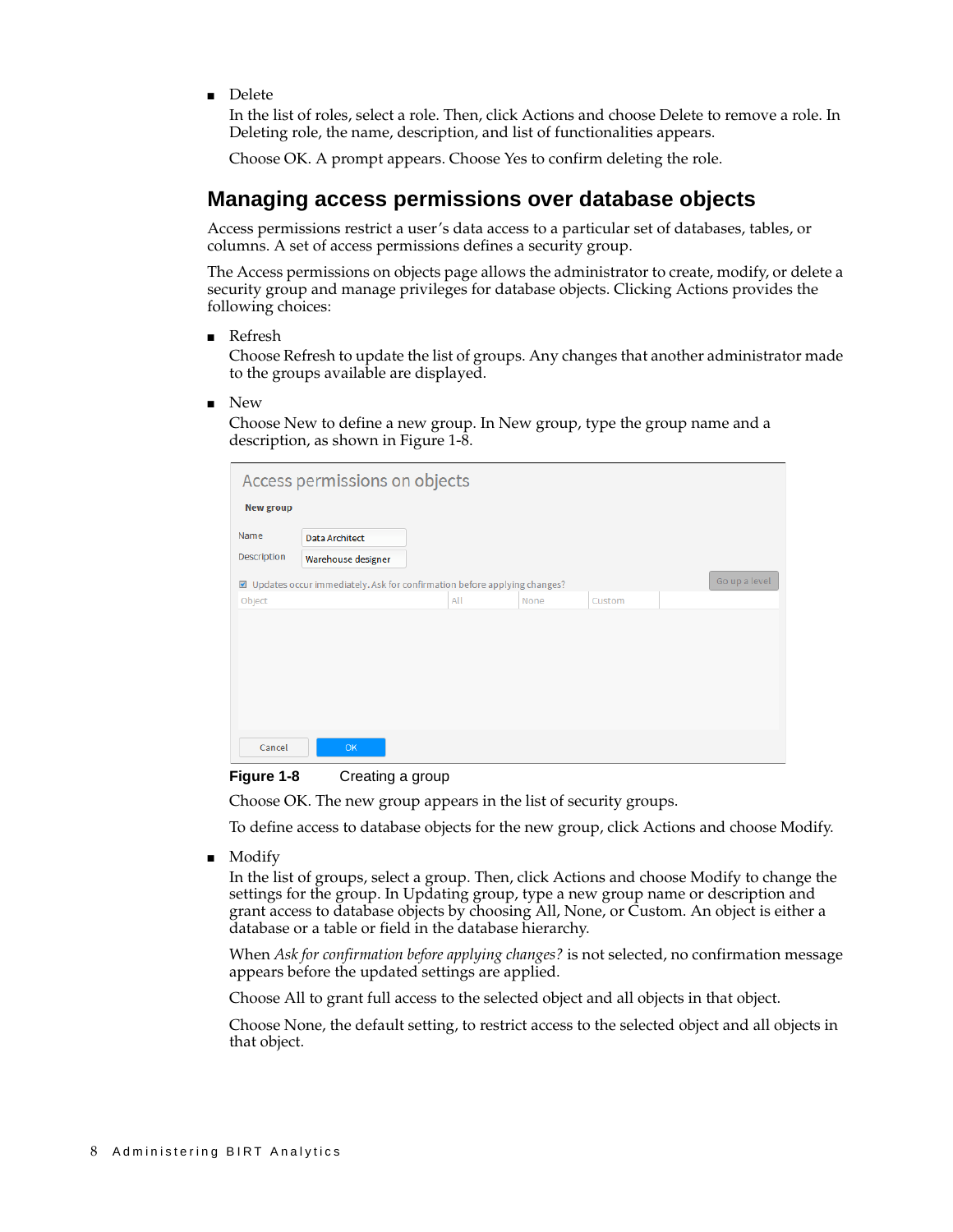Choose Custom to specify limited access to individual database tables and columns. The objects that make up the selected object appear. Choose All or None for each object, as shown in [Figure 1-9](#page-14-2).

| Access permissions on objects |                                                                            |         |                                          |                     |                           |
|-------------------------------|----------------------------------------------------------------------------|---------|------------------------------------------|---------------------|---------------------------|
| <b>Updating group</b>         |                                                                            |         |                                          |                     |                           |
| Name                          | <b>Data Architect</b>                                                      |         |                                          |                     |                           |
| Description                   | Warehouse designer                                                         |         |                                          |                     |                           |
|                               | ☑ Updates occur immediately. Ask for confirmation before applying changes? |         |                                          |                     | Go up a level             |
| Object                        |                                                                            | All     | None                                     | Custom              |                           |
| [Demo].[Order]                |                                                                            | Ο       |                                          | Ο                   |                           |
| [Demo].[Order Detail]         |                                                                            | $\circ$ | <b>BIRT Analytics</b>                    |                     | $\boldsymbol{\mathsf{x}}$ |
| [Demo].[Customer]             |                                                                            | ✓       |                                          |                     |                           |
| [Demo].[Household]            |                                                                            | $\circ$ | Do you want to change the permissions of |                     |                           |
|                               |                                                                            |         | <b>No</b>                                | [Demo].[Household]? | Yes                       |
|                               |                                                                            |         |                                          |                     |                           |
| Cancel                        | <b>OK</b>                                                                  |         |                                          |                     |                           |

<span id="page-14-2"></span>**Figure 1-9** Modifying the access for a group

Choose OK. Changes to the group name and description appear in the list of groups. If Updates occur immediately is not selected, the updated access settings are applied now.

■ Create As

In the list of groups, select a group. Then, click Actions and choose Create As to define a new group containing the settings, including the name, description, and list of data objects specified for the selected group. Create As copies the settings defined for the selected group to the new group definition. In Create As, type the group name and a description.

Choose OK. The new group appears in the list of security groups.

To define access to database objects for the new group, click Actions and choose Modify.

■ Delete

In the list of groups, select a group. Then, click Actions and choose Delete to remove a group. In Deleting group, the name, description, and list of data objects appears.

Choose OK. A prompt appears. Choose Yes to confirm deleting the group.

#### <span id="page-14-0"></span>**Managing security filters**

A security filter restricts the set of data values that a named group of users can read from a database. A security filter is made up of one or more queries.

#### <span id="page-14-1"></span>**Security filter query syntax**

A security filter query is a comparison of a column and data value, as shown in the following example:

[Demo].[Household].[Town] EQ Big Bear Lake

The query must conform to the following syntactical rules:

■ Object names, such as columns and tables, are case sensitive.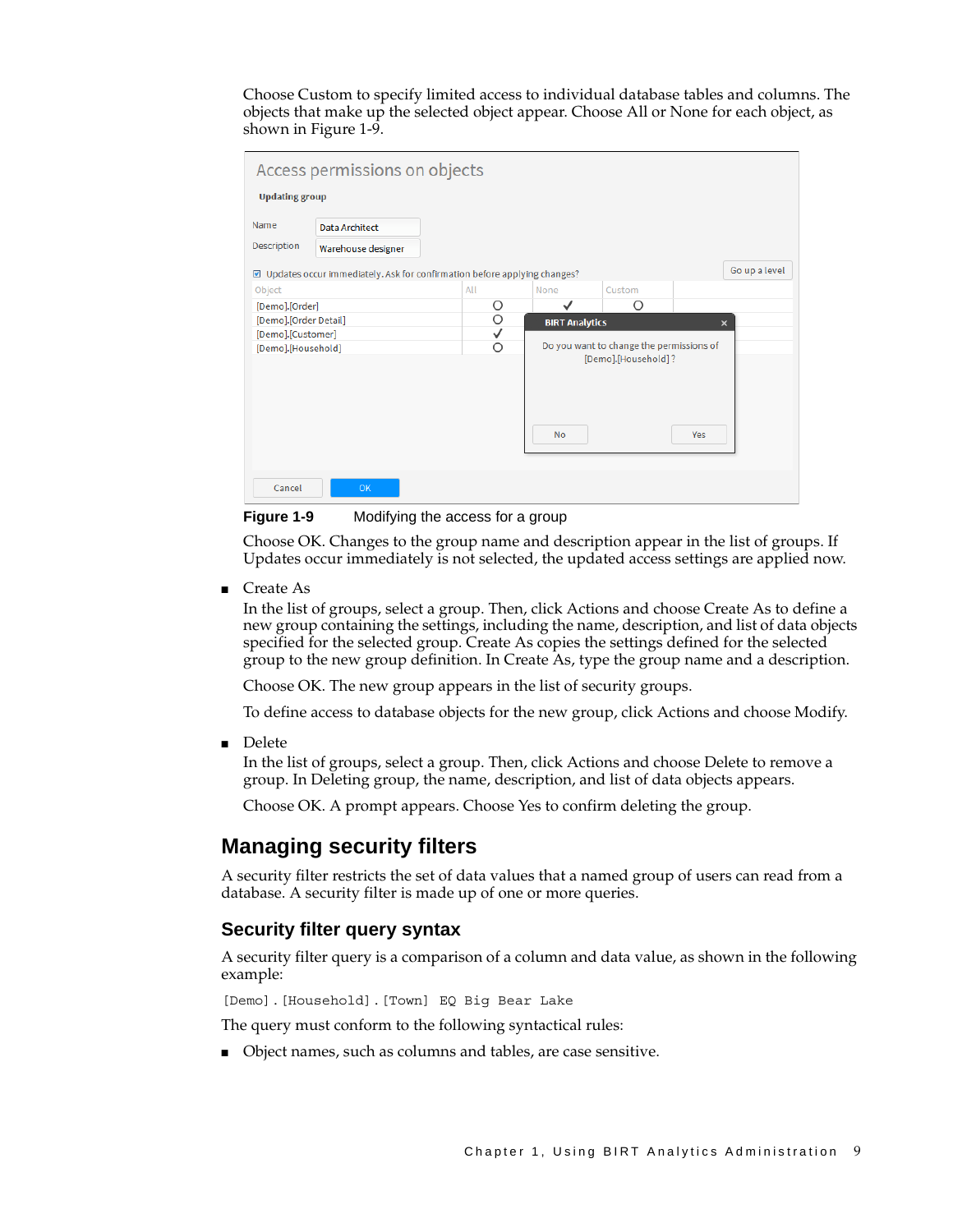■ The set of available operators is:

EQ, NE, GE, GT, LE, LT

■ A string value does not require quotation mark delimiters (" or ').

#### <span id="page-15-0"></span>**Using multiple security filter queries**

A security filter supports multiple queries. The filter joins queries using a logical AND if a link exists in the repository between the queries. If the repository does not provide a link between the queries, the filter joins the queries using a logical OR. For example, the following two queries in a security filter:

[Demo].[Household].[Town] EQ Brisbane [Demo].[Customer].[Gender] EQ F

are equivalent to:

([Demo].[Household].[Town] EQ Brisbane) AND ([Demo].[Customer].[Gender] EQ F)

The following two queries that have no link in the repository:

[FS].[Customer].[Occupation] EQ Director [Demo].[Customer].[Gender] EQ F

are equivalent to:

```
([FS].[Customer].[Occupation] EQ Director)
OR
([Demo].[Customer].[Gender] EQ F)
```
#### <span id="page-15-1"></span>**Security filter management**

The Security filters page allows the administrator to create, modify, or delete a security filter and specify one or more queries to control access to data.

Clicking Actions provides the following choices:

■ Refresh

Choose Refresh to update the list of security filters. Any changes that another administrator made to the security filters available are displayed.

■ New

Choose New to define a new security filter. In New security filter group, type the name and a description. Then, choose New and type a query. Choose Test query to validate the query. If valid, the application displays the records obtained, as shown in [Figure 1-10](#page-16-1). Choose OK to add the query. The query appears in the list of queries for the security filter.

Repeat the procedure to add a query if the security filter requires more queries.

Choose OK. BIRT Analytics revalidates the queries. If any query contains an error, BIRT Analytics does not save the security filter. Correct the error and choose OK again. The security filter appears in the list of filters.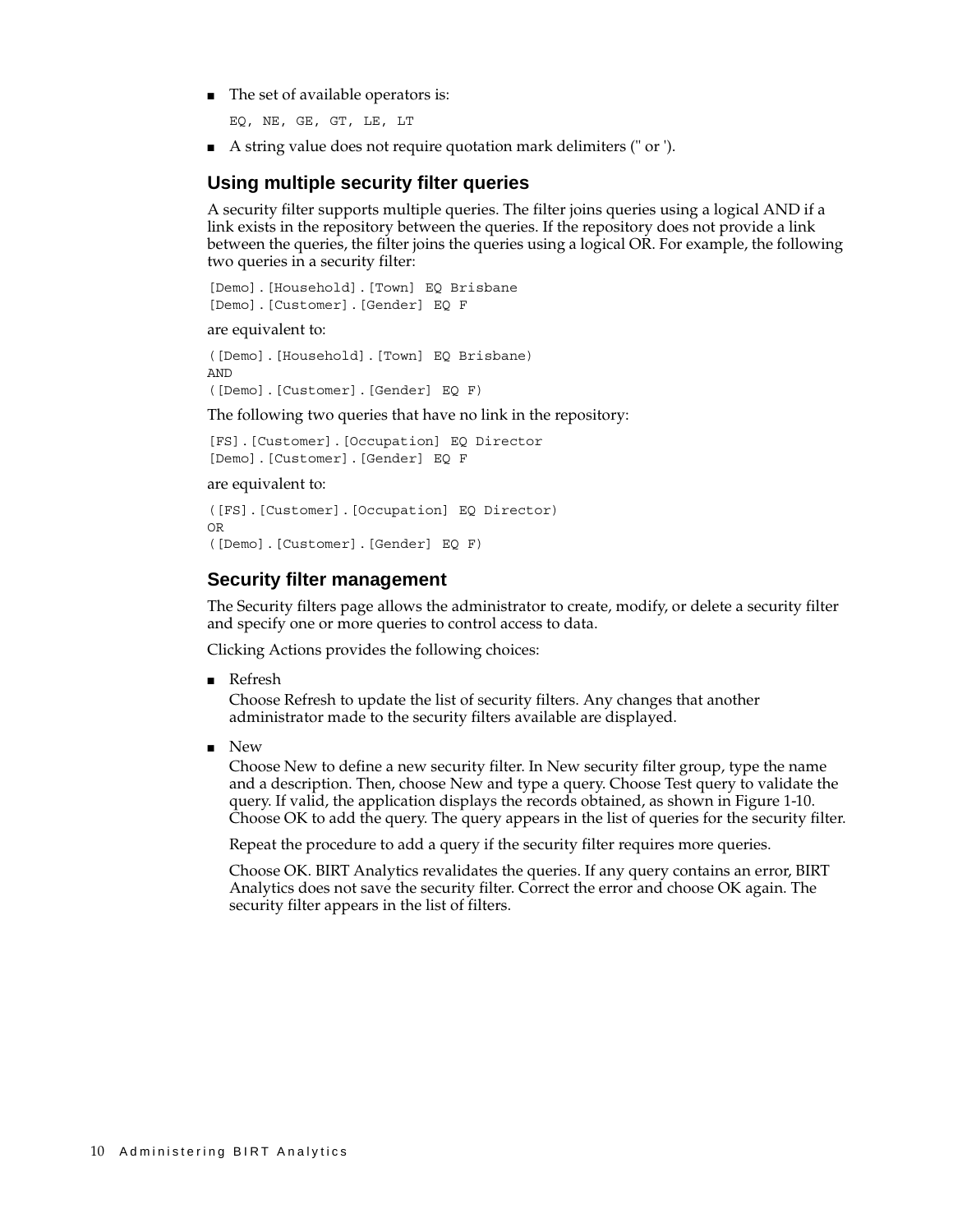| <b>Security filters</b> |                             |                                            |             |
|-------------------------|-----------------------------|--------------------------------------------|-------------|
| <b>New group</b>        |                             |                                            |             |
| Name                    | <b>Accounting</b>           |                                            |             |
| Description             | <b>Accounting Departmen</b> |                                            |             |
| Modify<br>New           | <b>Delete</b>               | Query                                      | $2 \times$  |
| Query                   |                             | <b>Test query</b>                          | 293 Records |
|                         |                             | [Demo].[Household].[Town] EQ Big Bear Lake |             |
|                         |                             |                                            |             |
|                         |                             |                                            |             |
|                         |                             |                                            |             |
|                         |                             |                                            |             |
| Cancel                  | <b>OK</b>                   | Cancel                                     | OK          |

<span id="page-16-1"></span>**Figure 1-10** Creating a security filter

■ Modify

In the list of security filters, select a security filter. Then, click Actions and choose Modify to change the settings for the filter. In Updating group, type the name and a description. To add a new query to the filter, choose New. To modify or delete a query, select the query. Then choose Modify or Delete.

Choose Test query to validate the query. If valid, the application displays the records obtained. Choose OK to add the query. The query appears in the list of queries for the security filter. Choose OK to update the security filter.

■ Create As

In the list of security filters, select a security filter. Then, click Actions and choose Create As to define a new filter containing the settings specified for the selected filter. In Create as, type the name and a description for the new filter. To add a new query to the filter, choose New. To modify or delete a query, select the query. Then choose Modify or Delete.

Choose Test query to validate each new or modified query. If valid, the application displays the records obtained and adds the query. Choose OK. The security filter appears in the list of current filters.

■ Delete

In the list of security filters, select a security filter. Then, click Actions and choose Delete to remove a security filter. In Deleting group, the name, description, and filter queries appear.

Choose OK. A prompt appears. Choose Yes to confirm deleting the filter.

#### <span id="page-16-0"></span>**Managing profiles**

A profile combines one or more security roles, security filters, security groups, and users into a matrix that defines the items that a user can access. To log in to BIRT Analytics, a user must be assigned to a profile.

The Profiles page allows the administrator to create, modify, or delete a profile, and select roles, security groups, security filters, and users to add to the profile. Clicking Actions provides the following choices: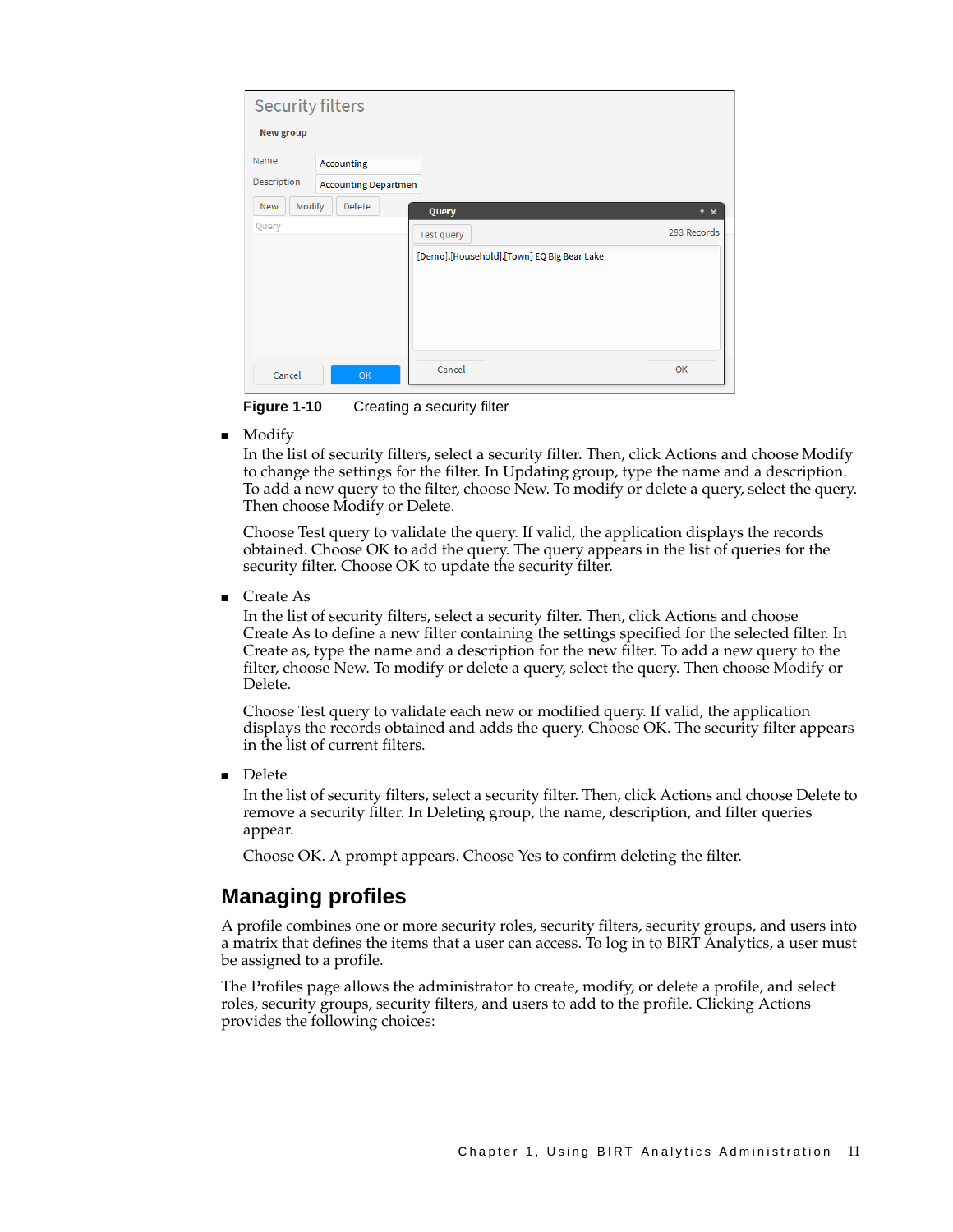■ Refresh

Choose Refresh to update the list of profiles. Any changes that another administrator made to the profiles available are displayed.

■ New

Choose New to define a new profile. In New profile, type the profile name and a description. Then, select the roles, security groups, security filters, and users to add to the profile, as shown in [Figure 1-11](#page-17-0).

If BIRT Analytics security uses an LDAP server, LDAP groups also appear. If the LDAP groups are visible, the administrator can link the profile to a group defined in the LDAP server. If a user belongs to an LDAP group, the BIRT Analytics user inherits the privileges and restrictions from the LDAP group profile. When using LDAP, it is not necessary to select users as the list of users is linked to the LDAP group.

| <b>Profiles</b>        |                        |                 |                             |
|------------------------|------------------------|-----------------|-----------------------------|
| <b>New profile</b>     |                        |                 |                             |
| Name                   | <b>Sales</b>           |                 |                             |
| Description            | Sales Department user: |                 |                             |
| User repository groups |                        |                 | LDAP groups                 |
| Roles                  |                        | Security groups | appear in this list         |
| Administrators         |                        | Data Architect  | A non-highlighted item is   |
| Sales Managers         | Master users           |                 | not included in the profile |
| Sales Representatives  | <b>Sales</b>           |                 |                             |
|                        |                        |                 |                             |
| Security filters       | <b>Users</b>           |                 |                             |
| Accounting             |                        | Administrator   |                             |
| <b>Sales</b>           | Sales SVP              |                 | A highlighted item is       |
|                        |                        |                 | included in the profile     |
|                        |                        |                 |                             |
|                        |                        |                 |                             |
| Cancel                 | <b>OK</b>              |                 |                             |

Choose OK. The profile appears in the list of profiles.

<span id="page-17-0"></span>**Figure 1-11** Creating a profile

■ Modify

In the list of profiles, select a profile. Then, click Actions and choose Modify to change the settings specified for the profile. In Updating profile, update the name and description. Select any additional roles, security groups, security filters, or users to add to the profile, or remove these items from the profile.

Choose OK.

■ Create As

In the list of profiles, select a profile. Then, click Actions and choose Create As to define a new profile containing the settings specified for the selected profile. In New profile as, type the profile name and a description. Then, select the roles, security groups, security filters, and users to add to the profile.

Choose OK. The profile appears in the list of profiles.

■ Delete

In Current profiles, select a profile. Then, click Actions and choose Delete to remove a profile. In Deleting profile, the name, description, and list of roles, security groups, security filters, or users appear.

Choose OK. A prompt appears. Choose Yes to confirm deleting the profile.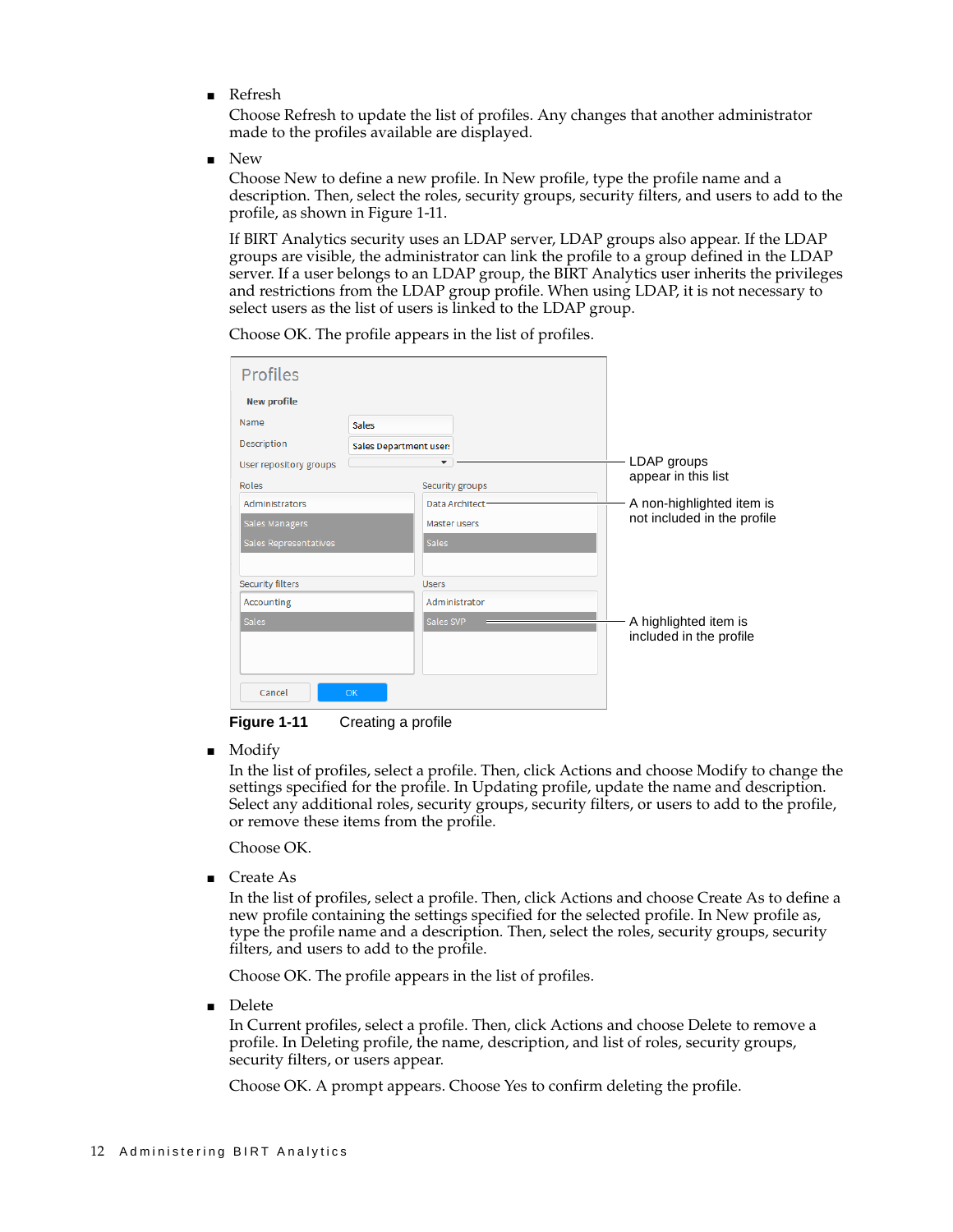#### <span id="page-18-0"></span>**Defining sensitive data**

Sensitive data are columns for which BIRT Analytics audits all access.

The Sensitive data page allows the administrator to specify which data to audit when tracking user read and update activities. Audit tracking records the following information:

- User who accessed the data
- Date and time the access occurred
- Data read or updated

To specify data for audit, select the following:

- Databases
- Tables
- Columns

The information is recorded in a log file, by default in: [Installation folder]\BIRTAnalytics\log\electronsensitive.log

In the list of columns, select one or more columns and choose Add to list to move the columns to the list of sensitive columns. In the list of sensitive columns, select one or more columns and choose Remove from list to move a column out of the list of sensitive columns, as shown in [Figure 1-12](#page-18-1).

|                  |                                                                                                                                                                         | List of columns         | List of sensitive<br>columns              |
|------------------|-------------------------------------------------------------------------------------------------------------------------------------------------------------------------|-------------------------|-------------------------------------------|
| <b>Databases</b> | Define sensitive data<br><b>Actions</b><br>Demo<br>$\overline{\phantom{a}}$                                                                                             |                         | <b>Actions</b><br>[Demo].[Customer].[DOB] |
| <b>Tables</b>    | Customer                                                                                                                                                                |                         | [Demo].[Customer].[Income Numeric]        |
| Columns          | HOUSENOID IV<br>$\blacktriangle$<br>Household Property Type Decode<br><b>Household Region</b><br>Household Resident Customers Nu                                        |                         | [Demo].[Customer].[Income]                |
|                  | <b>Income Numeric</b>                                                                                                                                                   | Add to list             |                                           |
|                  | Income                                                                                                                                                                  | <b>Remove from list</b> |                                           |
|                  | <b>Initials</b><br>Is A Customer of MA Products<br>Is target for M offer by cross-sellling<br>Loyal Or Churn<br><b>Occupation Decode EQ</b><br>$\overline{\phantom{a}}$ |                         |                                           |

<span id="page-18-1"></span>**Figure 1-12** Specifying sensitive data

Each list of columns has an Actions button. Clicking the button provides the following commands:

■ Refresh

Choose Refresh to update the list of columns. Any changes that another administrator made to the definitions of sensitive columns are displayed.

■ Select all

Choose Select all to select all columns in the list. Then, choose Add to list or Remove from list to make all columns in a table sensitive or not sensitive.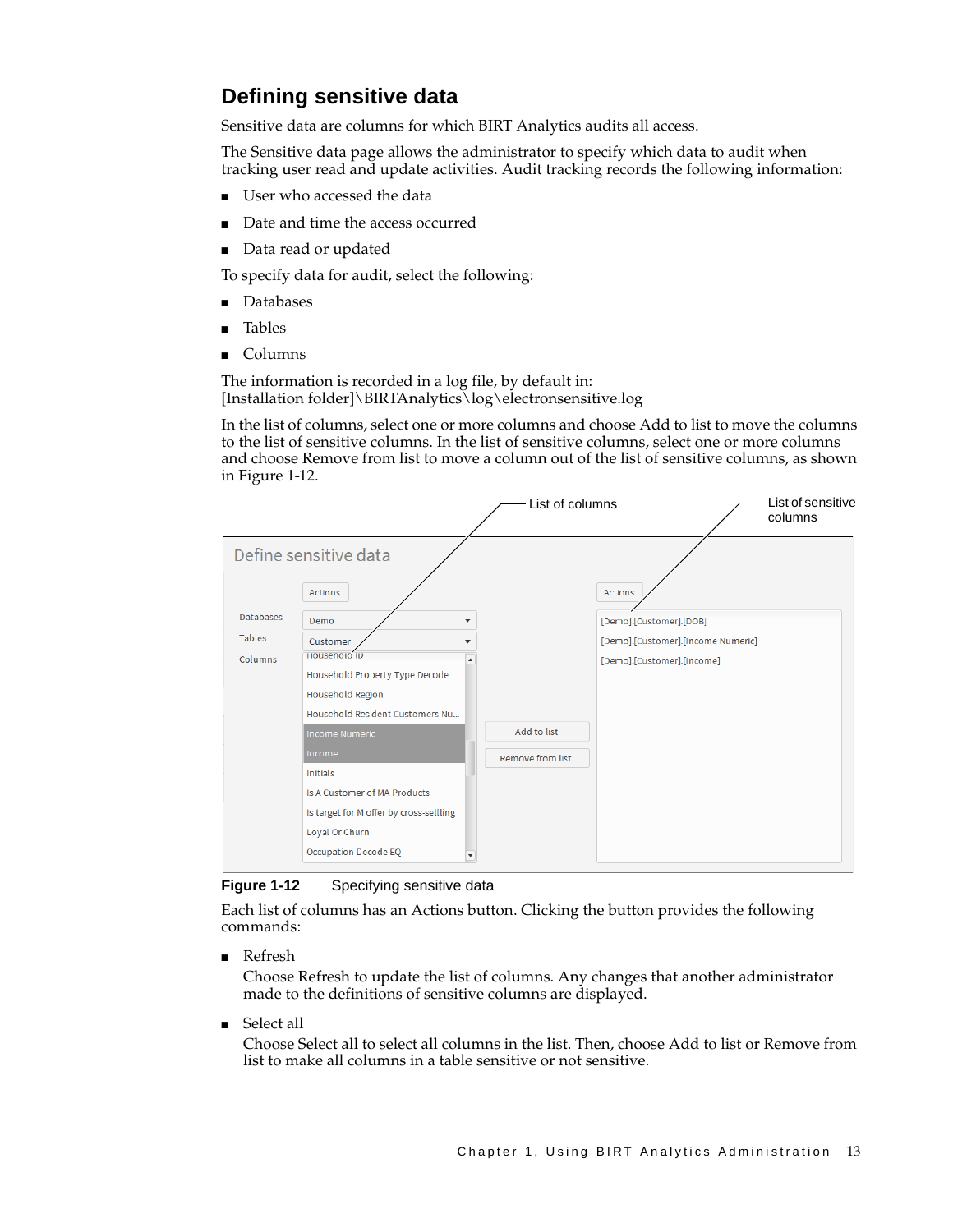■ Deselect all

Choose Deselect all to remove the selection from all columns in the list. Use this command if you need to discard your selections and start over.

#### <span id="page-19-0"></span>**Synchronizing the application database**

The Synchronize page allows the administrator to update the application database to contain the most recent changes in the BIRT Analytics Engine repository. Execute this option after making a change in the analytical repository that alters the database structure, such as the addition, modification, or deletion of a column, table, or other data object.

The Synchronize page displays the following warning:

WARNING: The synchronization process deletes the database and replaces it with the database structure in the Engine. All outdated links between security groups and objects are removed.

Choose OK to update the application database with the BIRT Analytics Engine repository, as shown in [Figure 1-13](#page-19-2). A progress animation appears while the synchronization takes place.



**Figure 1-13** Synchronizing the application database

#### <span id="page-19-2"></span><span id="page-19-1"></span>**Removing temporary information**

A temporary file is a temporary data file generated by the BIRT Analytics application. The Remove temporary information page allows the administrator to remove all temporary files and records used by the application to return disk and memory resources to the system. Use this option to refresh the cache after performing analytical calculations that contain obsolete data.

The Remove temporary information page displays the following warning:

WARNING: This process will remove all temporary files and records used by the application. This action may affect any users who are working in BIRT Analytics right now.

Choose OK to remove all temporary files and records used by the application, as shown in [Figure 1-14](#page-20-1). A progress animation appears while BIRT Analytics removes the temporary information.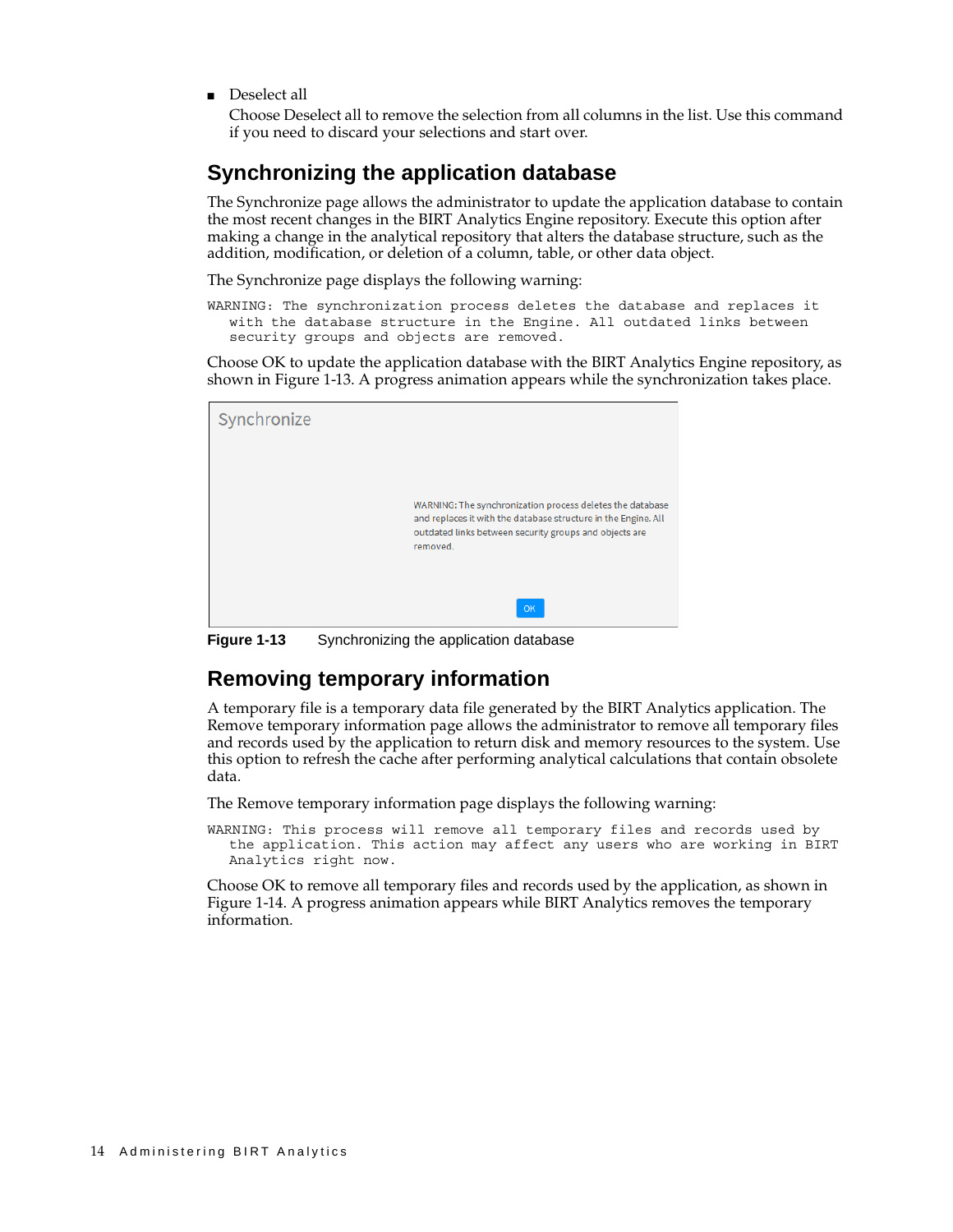

**Figure 1-14** Removing temporary information

#### <span id="page-20-1"></span><span id="page-20-0"></span>**Defining password policy**

The Password policies page allows the administrator to define rules to use in specifying a user password. The following choices are available, as shown in [Figure 1-15:](#page-20-2)

Select any of the following items to define password policies:

- It must contain at least one lowercase letter
- It must contain at least one uppercase letter
- It must include at least one of these characters

```
_, -, !, ·, $, %, (, ), =, |, @, #, €, *, ~, ",", ., " "
```
- It must include at least one number
- Password length has to be greater than 6 characters
- Password length has to be greater than 8 characters
- Password length has to be greater than 10 characters

Click Actions and choose Save to implement the password policy changes.

| <b>Actions</b>                                                                                               |
|--------------------------------------------------------------------------------------------------------------|
|                                                                                                              |
| Permit specifying strength rules for user passwords.                                                         |
| <b>Ø It must contain at least one lowercase letter</b>                                                       |
| It must contain at least one uppercase letter                                                                |
| □ It must include at least one of these characters _, -, !, ·, \$, %, (, ), =,  , @, #, €, *, ~, ",", ., " " |
| ☑ It must include at least one number                                                                        |
| Password length has to be greater than 6 characters<br>□                                                     |
| Password length has to be greater than 8 characters                                                          |
| Password length has to be greater than 10 characters<br>□                                                    |

<span id="page-20-2"></span>**Figure 1-15** Configuring password policies

To see any changes that another administrator made to the password policies, click Actions and choose Refresh.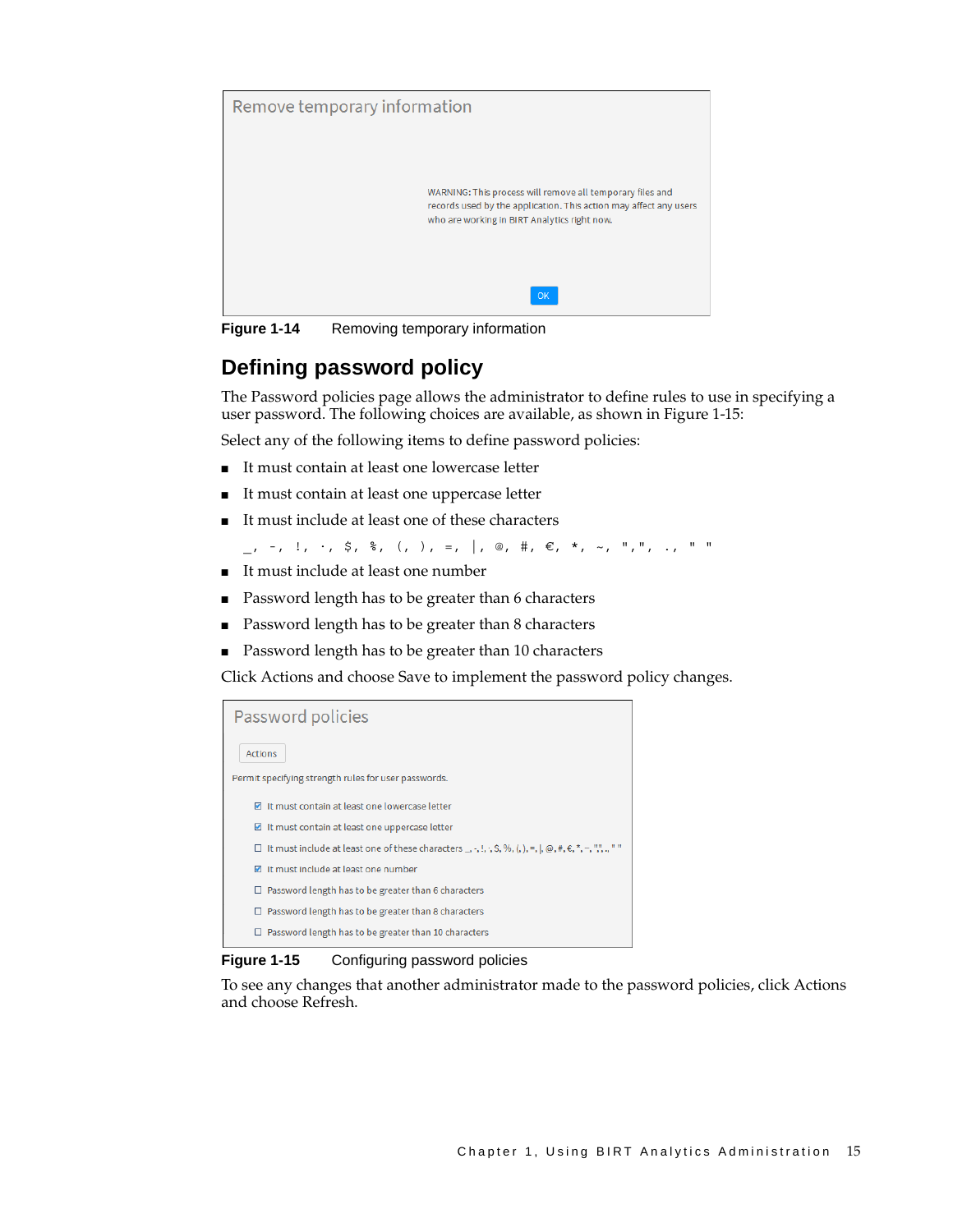#### <span id="page-21-0"></span>**Configuring users and groups**

The User management pages allow the administrator to manage user accounts, user groups, and connection to an Active Directory user repository. If the system security is integrated with an Active Directory system, managing users and groups in the BIRT Analytics Administration application does not change the configuration of the corresponding objects.

A user cannot log in to BIRT Analytics unless the account is assigned to a profile. For information about profiles, see ["Managing profiles."](#page-16-0)

BIRT Analytics Administration provides the following user and group configuration pages:

- User management Create, modify, or delete a user account.
- Group management Create, modify, or delete a user group.
- User repository Specify the repository used for user authentication.

#### <span id="page-21-1"></span>**Configuring users**

The User management page allows the administrator to create, modify, or delete a user account. Clicking Actions provides the following choices:

■ Refresh

Choose Refresh to update the list of user accounts. Any changes that another administrator made to the users available are displayed.

■ New

Choose New to define a new user. In Create, specify the settings shown in [Table 1-1](#page-21-2), as shown in [Figure 1-16.](#page-22-1)

| Setting                               | Purpose and value                                                                                                                                 |
|---------------------------------------|---------------------------------------------------------------------------------------------------------------------------------------------------|
| Login                                 | Unique user ID.                                                                                                                                   |
| Password                              | Password that conforms to password policies specifications.                                                                                       |
| Name                                  | User name.                                                                                                                                        |
| Language                              | Local language settings specified for the BIRT Analytics<br>application environment.                                                              |
| <b>Theme</b>                          | Presentation theme specified for the user application.                                                                                            |
| User type                             | ADMIN or POWER user type.                                                                                                                         |
| Expiration date                       | Whether the user account becomes inactive at a set date and<br>the date on which to deactivate user account.                                      |
| Active                                | If selected, the user account is active. If deselected, the user<br>account is inactive although the user configuration remains on<br>the system. |
| Must change password<br>at next login | Whether the user must change password at the next login.                                                                                          |
| Email                                 | User e-mail address.                                                                                                                              |

<span id="page-21-2"></span>

| Table 1-1 | User definition settings |  |
|-----------|--------------------------|--|
|           |                          |  |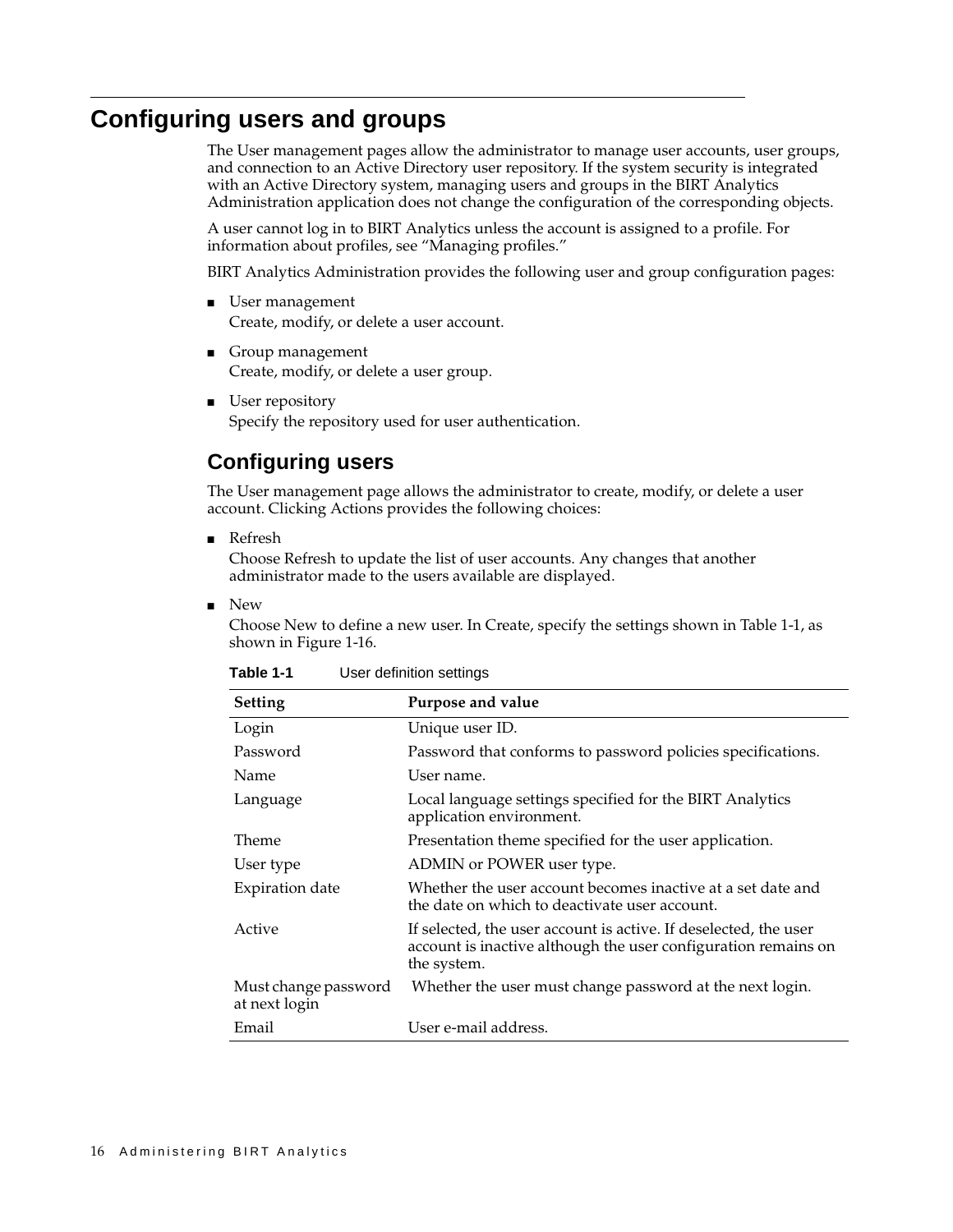| User management                    |                                                                     |  |  |  |
|------------------------------------|---------------------------------------------------------------------|--|--|--|
| Create                             |                                                                     |  |  |  |
| Login                              | <b>APAC Sales Director</b>                                          |  |  |  |
| Password                           |                                                                     |  |  |  |
| Name                               | Zhang Wei                                                           |  |  |  |
| Locale                             | Chinese                                                             |  |  |  |
| Theme                              | Augusta                                                             |  |  |  |
| User type                          | <b>ADMIN</b>                                                        |  |  |  |
| <b>Expiration date</b><br>Active   | 一音<br>$\begin{bmatrix} 31 \end{bmatrix}$<br>$\overline{\mathbf{v}}$ |  |  |  |
| Must change password at next login | п                                                                   |  |  |  |
| Email                              | zhangw@example.com                                                  |  |  |  |
| Cancel<br><b>OK</b>                |                                                                     |  |  |  |

<span id="page-22-1"></span>**Figure 1-16** Creating a user

Choose OK. The user appears in the list of users.

■ Modify

In the list of users, select a user. Then, click Actions and choose Modify to change the settings specified for the user. In Modify, update any of the settings shown in [Table 1-1](#page-21-2).

Choose OK.

■ Create as

In the list of users, select a user. Then, click Actions and choose Create as to define a new user account containing the settings specified for the selected user. In Create as, type new values for Login and Name. Then, update any of the other settings shown in [Table 1-1.](#page-21-2)

Choose OK. The user appears in the list of users.

■ Delete

In the list of users, select a user. Then, click Actions and choose Delete to remove the user. In Delete, the settings for the selected user appear.

Choose OK. A prompt appears. Choose Yes to confirm deleting the user.

#### <span id="page-22-0"></span>**Configuring groups**

The Groups management page allows the administrator to create, modify, or delete a group. This option provides the following choices:

■ Refresh

Choose Refresh to update the list of user groups. Any changes that another administrator made to the user groups available are displayed.

■ New

Choose New to define a new group. In Create, specify the settings shown in [Table 1-2,](#page-22-2) as shown in [Figure 1-17.](#page-23-0)

<span id="page-22-2"></span>**Table 1-2** User group definition settings

| <b>Setting</b> | Purpose and value                         |
|----------------|-------------------------------------------|
| Name           | User group name.                          |
| Description    | Description of group function or purpose. |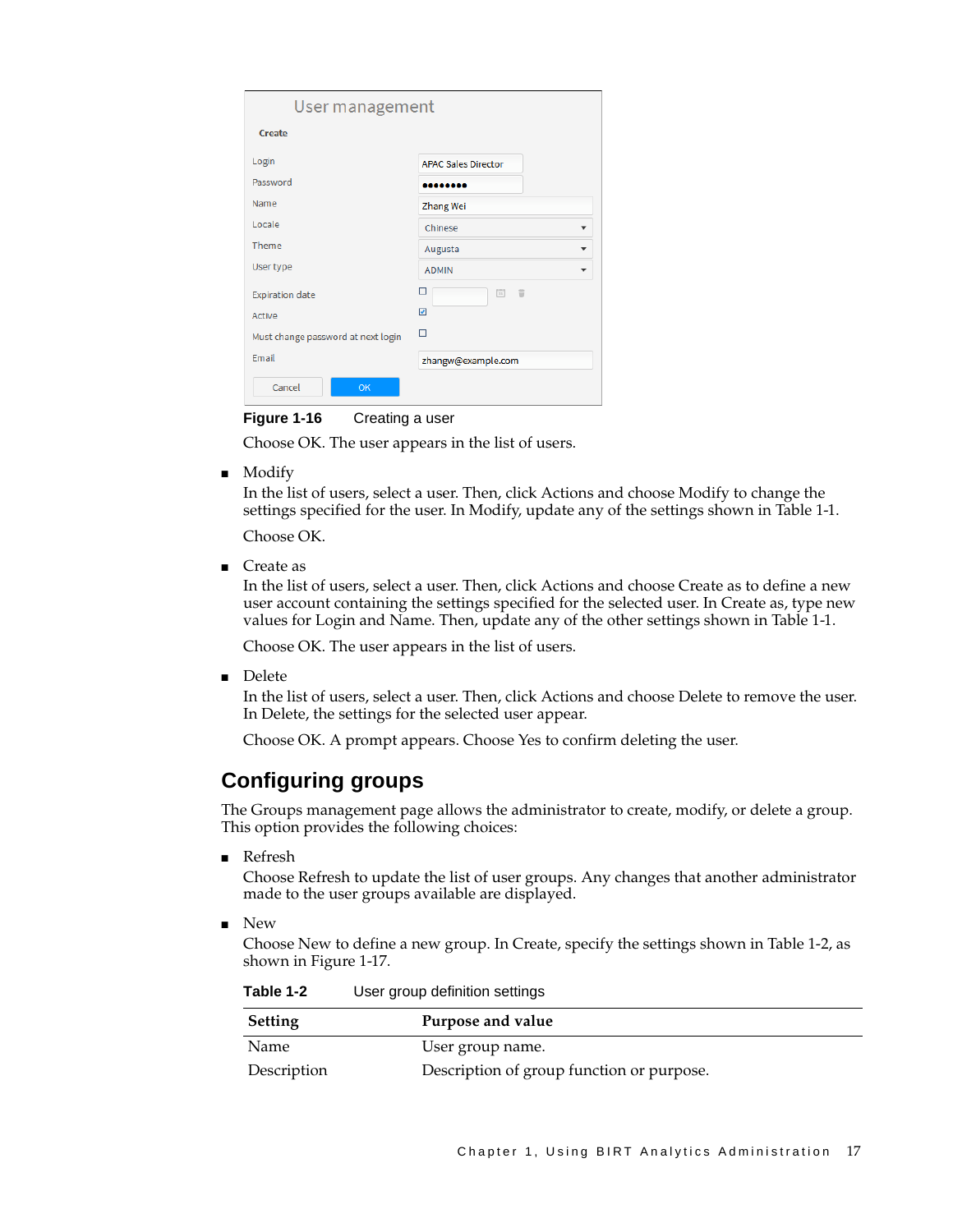| Table 1-2 | User group definition settings |
|-----------|--------------------------------|
|-----------|--------------------------------|

| Setting | Purpose and value                                                                       |
|---------|-----------------------------------------------------------------------------------------|
| Users   | List of BIRT Analytics users. Select any user in the Users list to<br>add to the group. |

|                | Groups management.       |                           |
|----------------|--------------------------|---------------------------|
| Create         |                          |                           |
| Name           | <b>Sales</b>             |                           |
| Description    | <b>Sales Department</b>  |                           |
| <b>Actions</b> |                          |                           |
| <b>Users</b>   | <b>Accounts Director</b> | A non-highlighted user is |
|                | Administrator            | not included in the group |
|                | APAC Sales Director      | A highlighted user is     |
|                | Sales SVP                | included in the group     |
|                |                          |                           |
|                |                          |                           |
|                |                          |                           |
|                |                          |                           |
|                |                          |                           |
|                |                          |                           |
|                |                          |                           |
| Cancel         | OK                       |                           |

<span id="page-23-0"></span>**Figure 1-17** Creating a BIRT Analytics user group

The list of users has an Actions button. Clicking the button provides the following commands:

■ Refresh

Choose Refresh to update the list of users. Any changes that another administrator made to the set of users are displayed.

■ Select all

Choose Select all to select all users in the list.

■ Deselect all

Choose Deselect all to remove the selection from all users in the list. Use this command if you need to discard your selections and start over.

Choose OK. The user group appears in the list of user groups.

■ Modify

In the list of groups, select a group. Then, click Actions and choose Modify to change the group settings specified for the group. In Modify, select any user in the Users list to add to the group or remove the selection from a user to remove them from the group.

Choose OK. The group appears in the list of user groups.

■ Create as

In the list of user groups, select a group. Then, click Actions and choose Create as to define a new user group containing the settings specified for the selected user group. In Create as, type a new value for Name. Then, update any of the other settings shown in [Table 1-2](#page-22-2).

Choose OK. The user group appears in the list of user groups.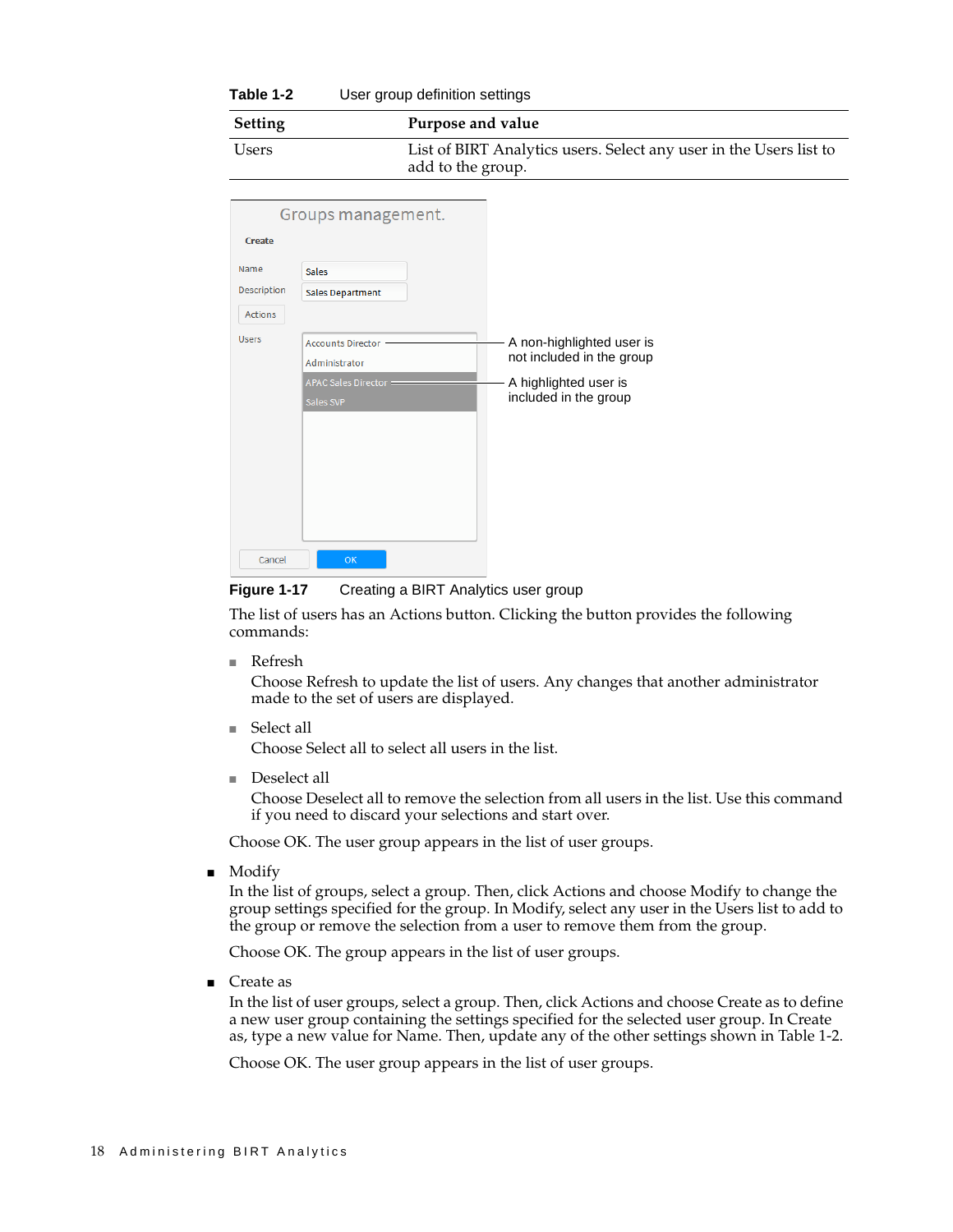■ Delete

In the list of groups, select a group. Then, click Actions and choose Delete. In Delete, the settings for the selected group appear.

Choose OK. A prompt appears. Choose Yes to confirm deleting the user group.

#### <span id="page-24-0"></span>**Configuring the user repository**

The user repository defines and controls users and groups. The default user repository is BIRT Analytics built-in repository.

The user repository page enables the administrator to link the users and groups in the BIRT Analytics application to the default repository, to a BIRT iHub repository or to an Active Directory repository.

BIRT Analytics uses the credentials of the logged-in user to verify the connection to the specified repository. If the logged-in user credentials do not authenticate in the repository, BIRT Analytics does not change the user repository. This behavior ensures continued access to the BIRT Analytics applications.

#### <span id="page-24-1"></span>**Using the BIRT Analytics repository**

As this is the default repository, BIRT Analytics security is already enabled the first time you open the User repository tab. If necessary, re-enable it. You can set the following property:

■ Expires in

Selecting Expires makes it possible to limit the number of days that the user password will be valid by entering the desired days in the days field. The password must be reset each time the specified days have passed.

#### <span id="page-24-2"></span>**Using a BIRT iHub user repository**

To set the user repository to a BIRT iHub volume, set the following properties as shown in [Figure 1-18](#page-25-1):

■ iHub security enabled

Selecting iHub security enabled indicates that you will be using a BIRT iHub user repository and the following fields must be filled in:

■ iHub Server

A URL containing the fully qualified domain name of the machine running BIRT iHub and the port on which the server listens. The default port is 8000.

■ Volume

The volume on which to verify the user credentials. This name is case sensitive. The default volume created on BIRT iHub installation is Default Volume.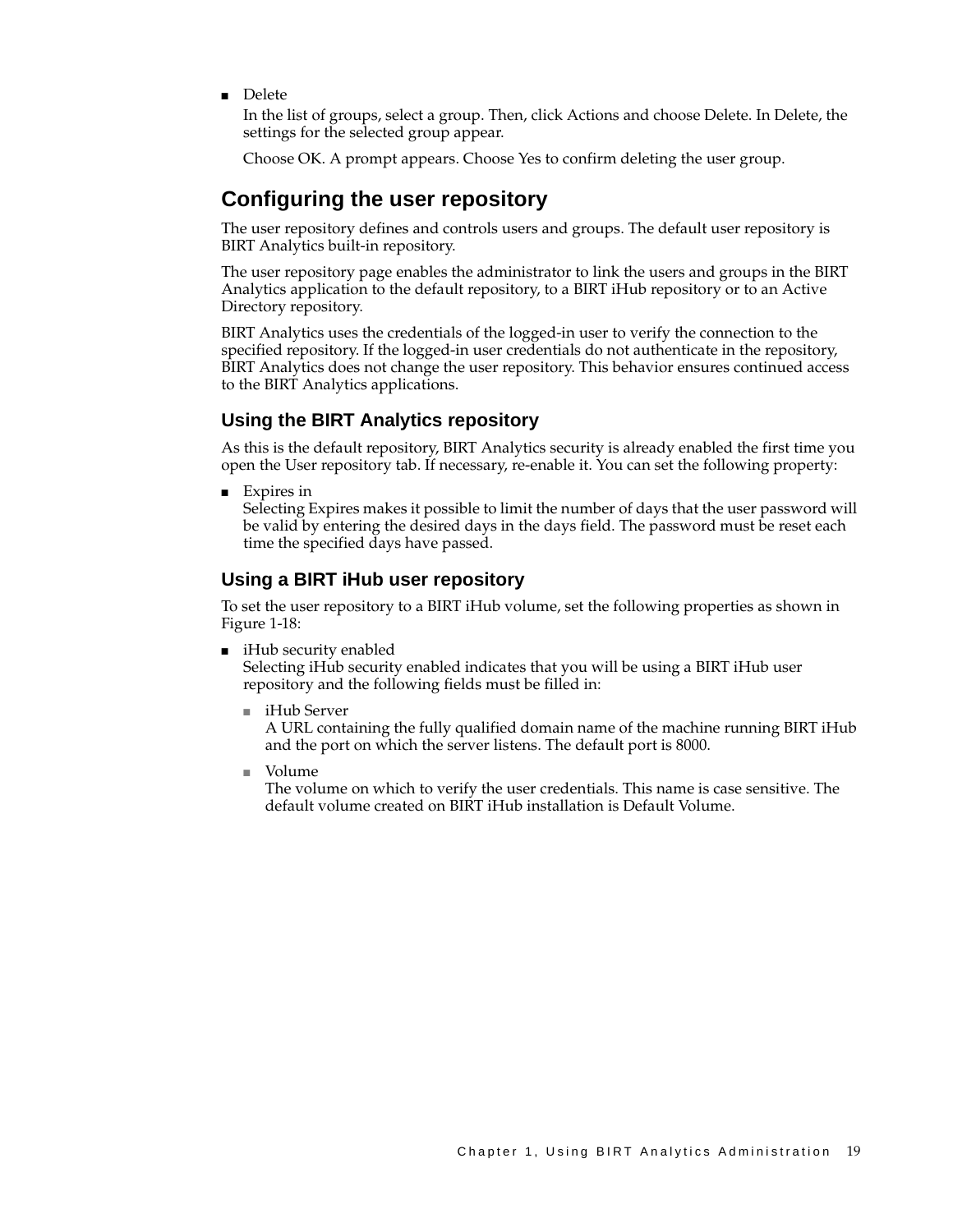|                                                   | User repository                      |                                                                                                                                     |                                                         |                                            |
|---------------------------------------------------|--------------------------------------|-------------------------------------------------------------------------------------------------------------------------------------|---------------------------------------------------------|--------------------------------------------|
| <b>Actions</b>                                    |                                      |                                                                                                                                     |                                                         |                                            |
| <b>BIRT Analytics security enabled</b><br>$\circ$ |                                      |                                                                                                                                     |                                                         |                                            |
| $\Box$ Expires in                                 |                                      | days                                                                                                                                |                                                         |                                            |
| <b>O</b> iHub security enabled                    |                                      |                                                                                                                                     |                                                         |                                            |
| <b>iHub Server</b>                                | http://ihubserver.mycompany.com:8000 |                                                                                                                                     |                                                         |                                            |
| Volume                                            | Default Volume                       |                                                                                                                                     | <b>BIRT Analytics</b>                                   | $\boldsymbol{\mathsf{x}}$                  |
| O Enable Active Directory security                |                                      |                                                                                                                                     | You have to map one profile of the logged in user to an |                                            |
| Active Directory server connection path           |                                      | external repository group. Once done, you will have to go to<br>'Security/Profiles' to map all other profiles to allow users to log |                                                         |                                            |
| Domain                                            |                                      | in the application.                                                                                                                 |                                                         |                                            |
|                                                   |                                      |                                                                                                                                     | <b>Profiles</b>                                         | <b>User repository groups</b>              |
|                                                   |                                      |                                                                                                                                     | Administrators<br>$\overline{\phantom{a}}$              | Administrators<br>$\overline{\phantom{a}}$ |
|                                                   |                                      |                                                                                                                                     | Cancel                                                  | OK                                         |

<span id="page-25-1"></span>**Figure 1-18** Configuring the BIRT iHub user repository

Click Actions and choose Save to save the user repository settings.

Map the Administrators profile to the matching user repository group. Choose OK.

You must now map the user profiles to the BIRT iHub groups. Failure to map the profiles prevents any user logins.

#### <span id="page-25-0"></span>**Using an Active Directory user repository**

To set the user repository to an LDAP server, set the following properties, as shown in [Figure 1-19](#page-26-1). BIRT Analytics uses the system settings relating to the LDAP server for all other LDAP configuration values.

■ Active Directory server connection path

The protocol and path to the Active Directory server and the port on which the server listens. Use either the network name of the server or the IP address. The protocol is LDAP:. The default port is 389.

■ Domain The network domain of the Active Directory server.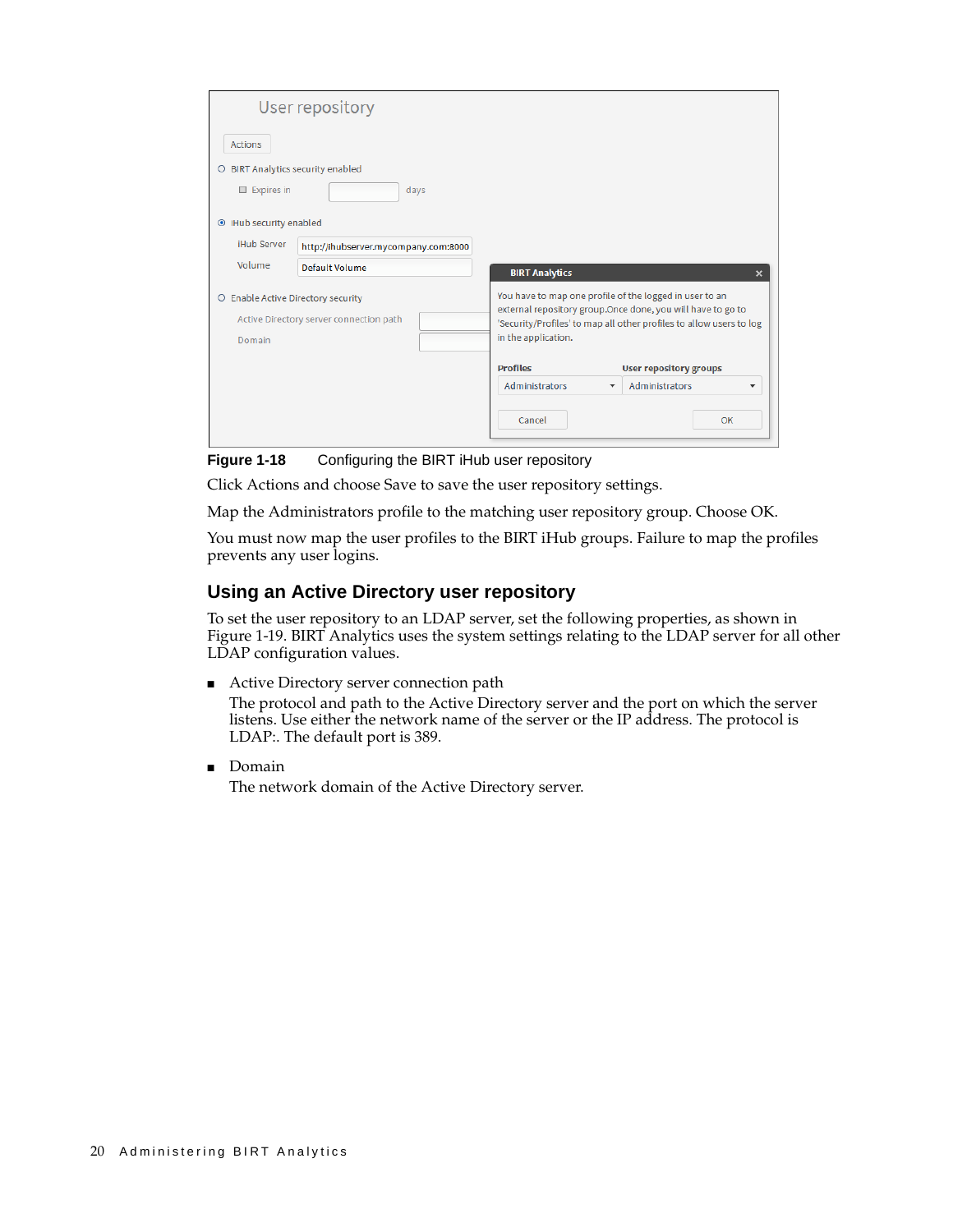| User repository                         |                         |                                                         |                                                                     |
|-----------------------------------------|-------------------------|---------------------------------------------------------|---------------------------------------------------------------------|
| <b>Actions</b>                          |                         |                                                         |                                                                     |
| O BIRT Analytics security enabled       |                         |                                                         |                                                                     |
| $\Box$ Expires in                       | days                    |                                                         |                                                                     |
| O iHub security enabled                 |                         |                                                         |                                                                     |
| iHub Server                             |                         |                                                         |                                                                     |
| Volume                                  |                         |                                                         |                                                                     |
|                                         |                         | <b>BIRT Analytics</b>                                   | ×                                                                   |
| <b>Enable Active Directory security</b> |                         | You have to map one profile of the logged in user to an |                                                                     |
| Active Directory server connection path | LDAP://myldapserver:389 |                                                         | external repository group. Once done, you will have to go to        |
| Domain                                  | mycompany.com           | in the application.                                     | 'Security/Profiles' to map all other profiles to allow users to log |
|                                         |                         |                                                         |                                                                     |
|                                         |                         | <b>Profiles</b>                                         | <b>User repository groups</b>                                       |
|                                         |                         | Administrators<br>$\overline{\mathbf{v}}$               | Administrators<br>$\overline{\phantom{a}}$                          |
|                                         |                         | Cancel                                                  | OK                                                                  |

<span id="page-26-1"></span>**Figure 1-19** Setting an LDAP server as the user repository

Click Actions and choose Save to save the user repository settings.

Map the Administrators profile to the matching user repository group. Choose OK.

You must now map the user profiles to the LDAP groups. Failure to map the profiles prevents any user logins.

#### <span id="page-26-0"></span>**Mapping user profiles to the external user repository**

To map user profiles to the external user repository, navigate to the Profiles page. For each profile, select the profile and choose Modify. Then, select a User repository group from the list, as shown in [Figure 1-20](#page-26-2).

| <b>Profiles</b>         |                                                    |
|-------------------------|----------------------------------------------------|
| <b>Updating profile</b> |                                                    |
| Name                    | <b>Sales</b>                                       |
| Description             | Sales Department user:                             |
| User repository groups  | <b>Enterprise Admins</b><br>$\overline{\mathbf v}$ |
| Roles                   | $\blacktriangle$<br><b>DnsAdmins</b>               |
| Administrators          | DnsUpdateProxy                                     |
| Sales Managers          | Domain Admins                                      |
| Sales Representatives   | <b>Domain Computers</b>                            |
|                         | <b>Domain Controllers</b>                          |
| <b>Security filters</b> | <b>Domain Guests</b><br>۰                          |
| Accounting              | <b>Domain Users</b><br>۰                           |
| <b>Sales</b>            | Sales SVP                                          |
|                         |                                                    |
|                         |                                                    |
| Cancel                  | OK                                                 |

<span id="page-26-2"></span>**Figure 1-20** Selecting a group from the external user repository

Choose OK.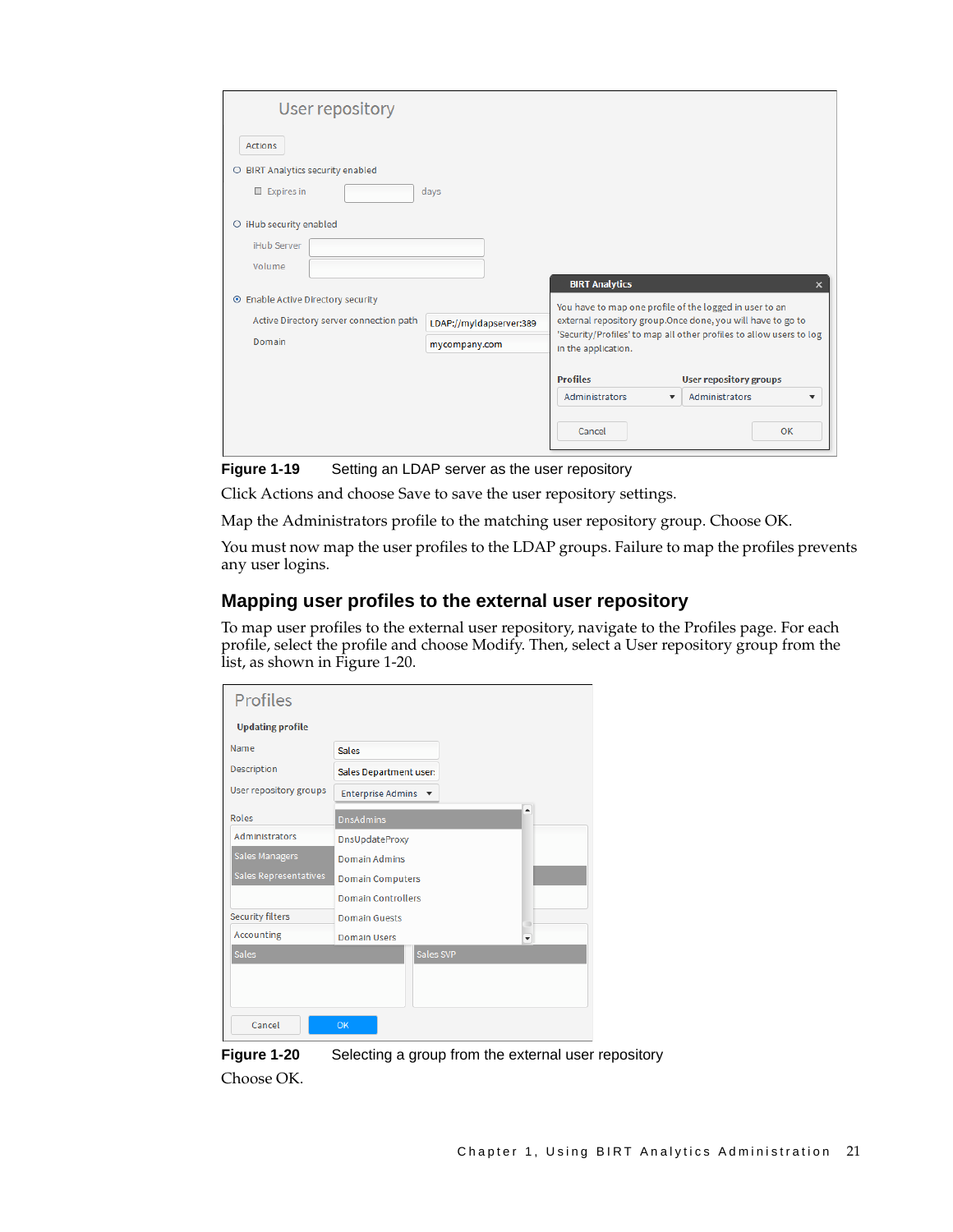#### <span id="page-27-0"></span>**Resetting the user repository settings**

Click Actions and choose Refresh to reset the display to the current user repository settings or to see changes that another administrator made to the user repository settings. BIRT Analytics discards unsaved changes and displays the current user repository settings.

#### <span id="page-27-1"></span>**Configuring system options**

The Configuration pages allow the administrator to specify settings used in document generation, such as map management and report styles, and SMTP e-mail transmission.

BIRT Analytics Administration provides the following system configuration pages:

- Map management Manage SVG files used by maps in BIRT Analytics.
- Styles admin Manage Rich Text Format (RTF) styles for reports generated by BIRT Analytics.
- Configure SMTP server Specify the Simple Mail Transfer Protocol (SMTP) configuration used for sending e-mail notifications.

#### <span id="page-27-2"></span>**Managing map images**

The Map management page allows the administrator to upload, explore, or delete a Scalable Vector Graphics (SVG) map. This module allows the administrator to manage server folders that provide reference maps in the analysis module. Clicking Actions provides the following choices:

■ Refresh

Choose Refresh to update the list of SVG map files. Any changes that another administrator made to the SVG files available are displayed.

■ Upload SVG

Choose Upload SVG to upload one or more SVG map files to the BIRT Analytics system. In the prompt that appears, choose Upload SVG. Navigate to the folder containing SVG map files. Select one or more SVG map files, and choose Open. The map management module verifies that the file is an SVG file. If a file is a valid SVG file, the file name appears in the list of SVG files.

■ Explore

In the list of SVG files, select a file. Then, click Actions and choose Explore to view the image. The SVG image appears in Explore SVG, as shown in [Figure 1-21.](#page-28-1) This option only allows the administrator to view an image, not modify the file specification.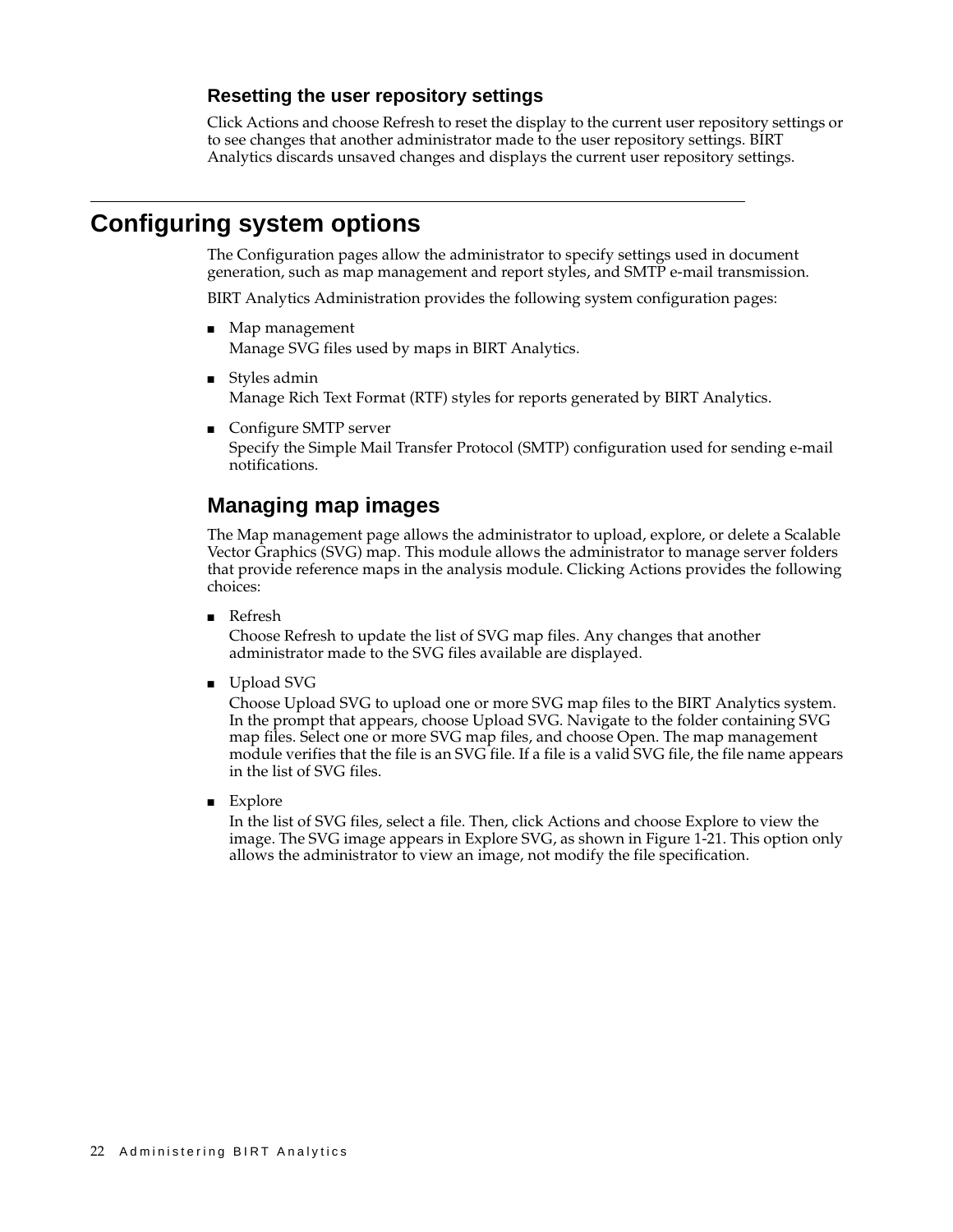

<span id="page-28-1"></span>**Figure 1-21** Exploring a map

■ Delete

In the list of SVG files, select a file. Then, click Actions and choose Delete to remove the map.

Choose OK. A prompt appears. Choose Yes to confirm deleting the map from the list of SVG files.

#### <span id="page-28-0"></span>**Managing report styles**

The Styles admin page allows the administrator to manage Rich Text Format (RTF) styles for reports generated by the BIRT Analytics tool. This page provides the following settings, as shown in [Figure 1-22:](#page-29-1)

■ Title

Select Font to specify a font, such as Arial or Verdana. Type a numeric value in Size to specify the size for report title text.

**Body** 

Select Font to specify a font, such as Arial or Verdana. Type a numeric value in Size to specify the size for report body text.

■ Margins

Type numeric values in Left, Right, Top, and Bottom to specify the margin settings in pixels for report content.

■ Header

Choose Upload picture to add an image to the report header. In the prompt that appears, choose Upload picture. The image file must be in either PNG or JPG format. Navigate to the image file, select it, and choose Open. The uploaded image file appears in the Header specification.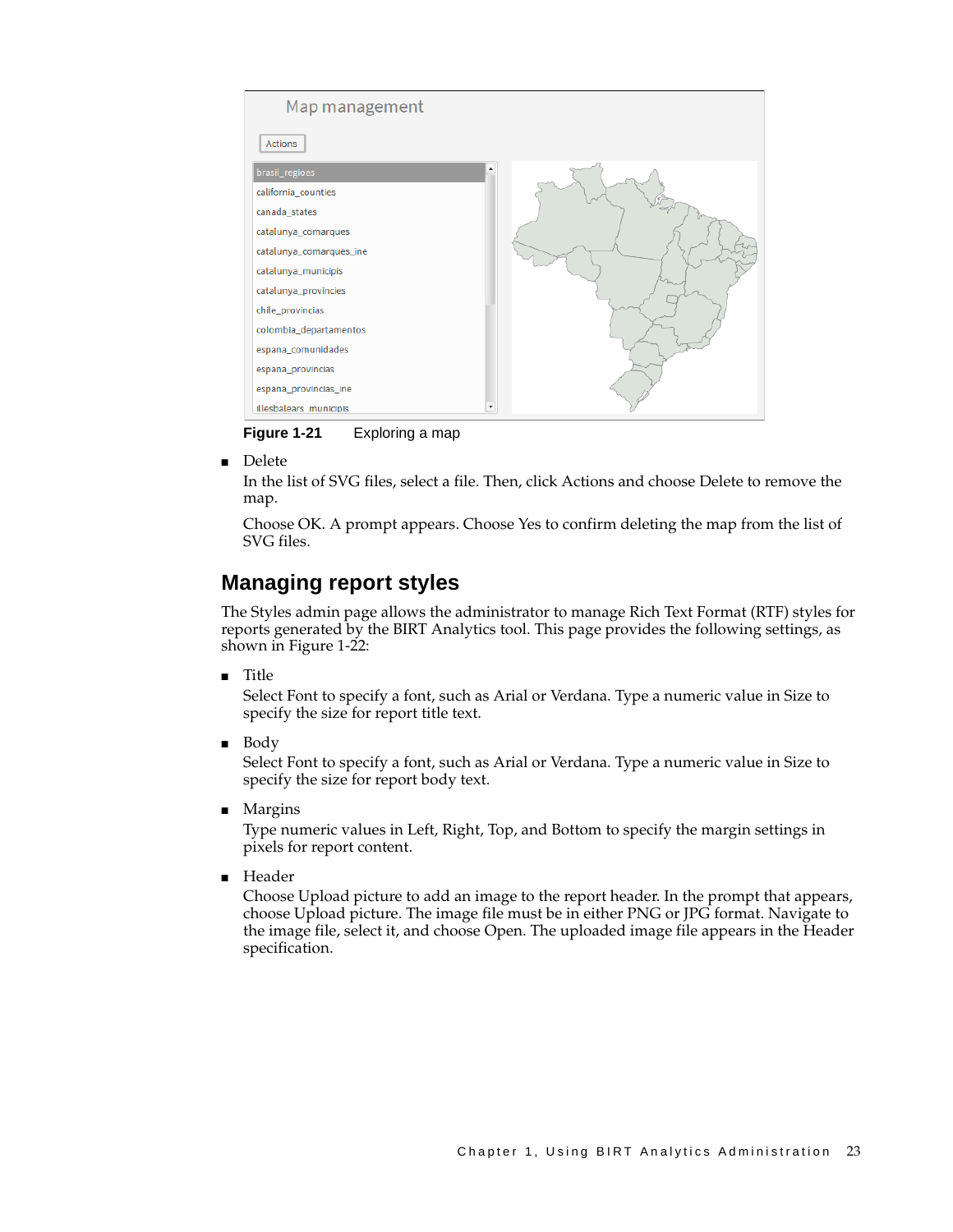| Styles admin                             |                                  |                |
|------------------------------------------|----------------------------------|----------------|
| <b>Actions</b>                           |                                  |                |
| Use this option to manage report styles. |                                  |                |
| <b>Title</b>                             |                                  |                |
| Font                                     | <b>Source Sans Pro</b>           | ▼              |
| Size                                     | 18                               |                |
| <b>Body</b>                              |                                  |                |
| Font                                     | <b>Source Sans Pro</b>           | ▼              |
| Size                                     | 12                               |                |
| <b>Margins</b>                           |                                  |                |
| Left                                     | 50                               |                |
| Right                                    | 50                               |                |
| Top                                      | 35                               |                |
| <b>Bottom</b>                            | 35                               |                |
| <b>Header</b>                            |                                  |                |
| Image                                    | <b>ACTUATE.</b>   BIRT ANALYTICS | Upload picture |

<span id="page-29-1"></span>**Figure 1-22** Managing style settings

Click Actions and choose Save to save the modified style settings.

Click Actions and choose Refresh to see changes that another administrator made to the styles.

#### <span id="page-29-0"></span>**Configuring the e-mail server**

BIRT Analytics supports Simple Mail Transfer Protocol (SMTP) to send e-mail notifications.

The Configure SMTP server page allows the administrator to specify the settings for the SMTP server used for sending e-mail notifications. To configure an SMTP server, specify the following settings:

- Server Name of the SMTP server
- Port Port on which the SMTP server listens on the network
- From

E-mail account used to send the e-mail messages

■ User

E-mail account user name

- Password E-mail account password
- Requires SSL Select to the security protocol used to send e-mails. The following values are available: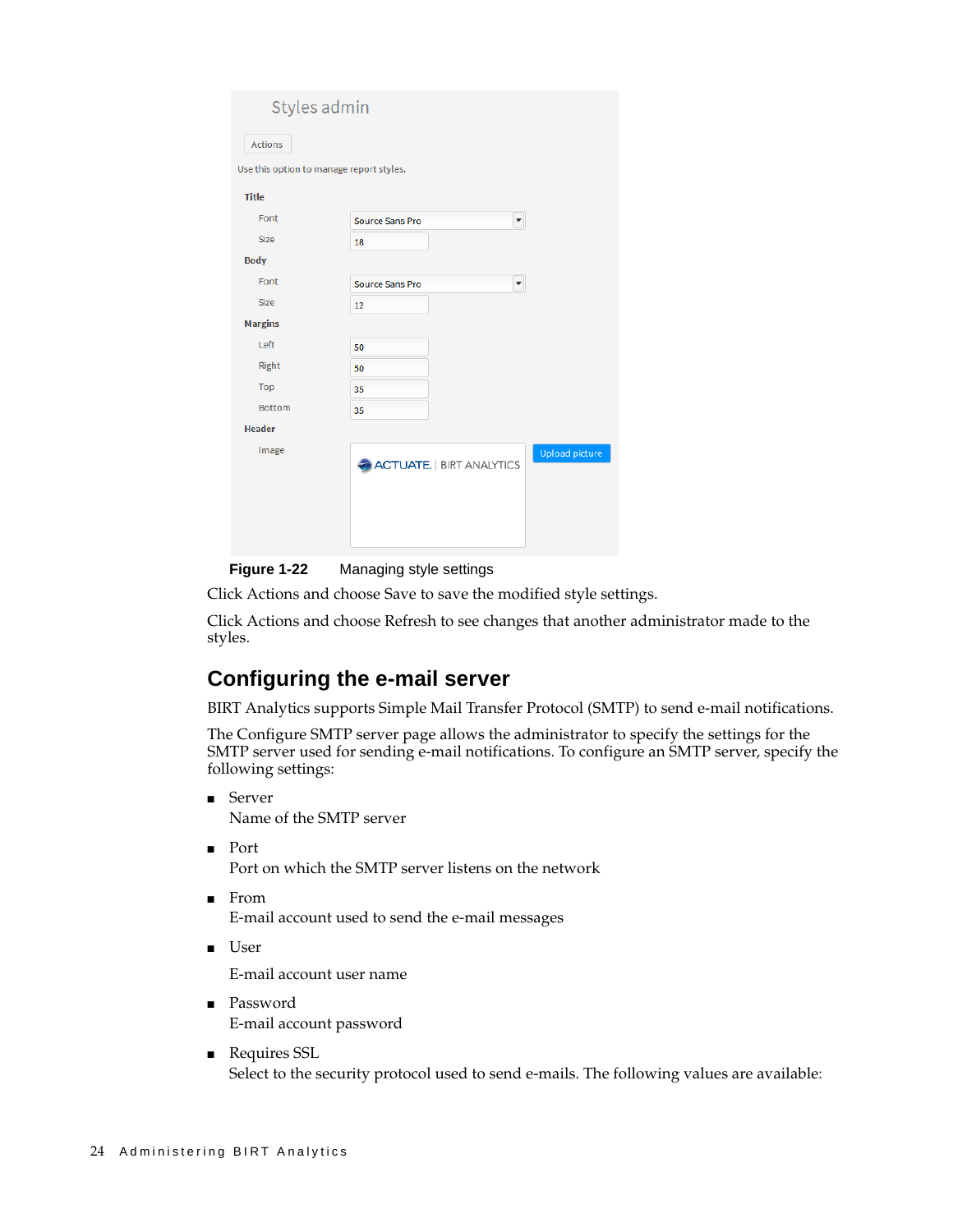- Plain: E-mails do not use encryption.
- SSL: The SMTP service uses Secure Sockets Layer (SSL) to encrypt e-mails.
- TLS: The SMTP service uses Transport Layer Security (TLS) to encrypt e-mails.

[Figure 1-23](#page-30-2) shows a typical configuration.

|                                                                                 | Configure SMTP server |  |  |
|---------------------------------------------------------------------------------|-----------------------|--|--|
| <b>Actions</b>                                                                  |                       |  |  |
| Use this option to set up the internal SMTP configuration used to send e-mails. |                       |  |  |
| Server                                                                          | exchangeserver1       |  |  |
| Port                                                                            | 25                    |  |  |
| From                                                                            | BigDataServer         |  |  |
| <b>User</b>                                                                     | Administrator         |  |  |
| Password                                                                        |                       |  |  |
| <b>Requires SSL</b>                                                             | <b>SSL</b>            |  |  |

<span id="page-30-2"></span>**Figure 1-23** Configuring SMTP server settings

Click Actions and choose Save to save the SMTP server settings.

Click Actions and choose Refresh to see changes that another administrator made to the SMTP server settings.

#### <span id="page-30-0"></span>**Monitoring use**

The Monitoring use pages allow the administrator to manage a connection, track disk usage for temporary files, and monitor use of the BIRT Analytics tool on database objects,.

BIRT Analytics Administration provides the following system configuration pages:

- Connection management View the connections to the FastDB database used by BIRT Analytics.
- Temporary files View the temporary file storage on disk used by BIRT Analytics.
- Statistics of use View the usage of database fields by BIRT Analytics users.

#### <span id="page-30-1"></span>**Managing connections**

The Connection management page allows the administrator to monitor the state of servers and connections, as shown in [Figure 1-24.](#page-31-2) The server and connection icons indicate whether a component is running or paused.

Click Actions and choose Refresh to update the connection information.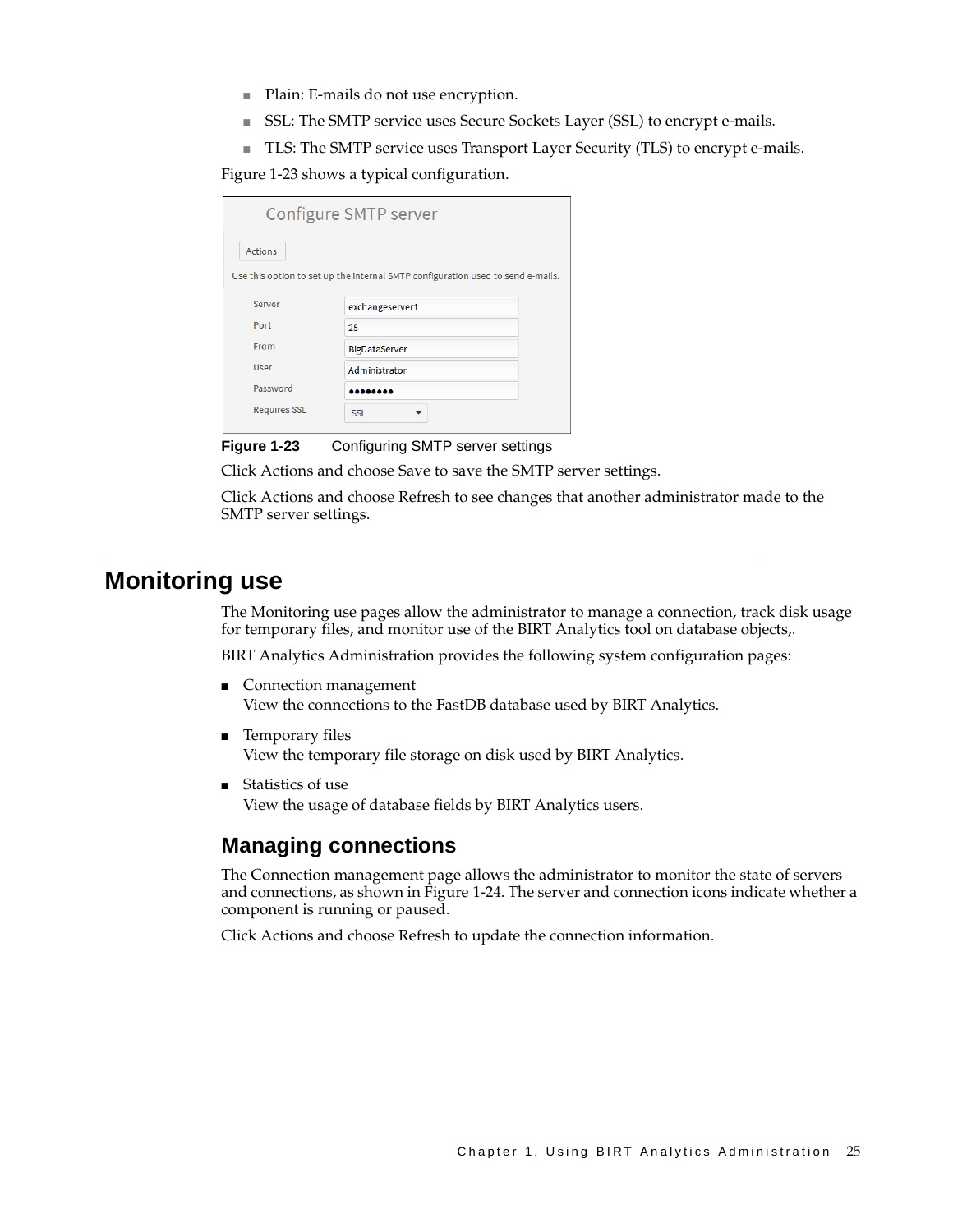|                                           |       |               | Connection is<br>in paused state |
|-------------------------------------------|-------|---------------|----------------------------------|
| Connection management                     |       |               |                                  |
| <b>Actions</b><br><b>Connections list</b> |       |               |                                  |
| Id                                        | State | Username      | Remote address                   |
| e16282a2-c532-4209-9617-ed9a6db05096      | п     | <b>SYSTEM</b> | 127.0.0.1                        |
|                                           |       |               |                                  |

<span id="page-31-2"></span>**Figure 1-24** Viewing monitoring servers and connections

#### <span id="page-31-0"></span>**Viewing temporary file usage**

The Temporary files page provides the following information on the disk space used by temporary files on all servers, as shown in [Figure 1-25](#page-31-3):

- Temp folder File space used for analytical calculations
- Import folder File space used during data import operations
- Export folder File space used during data export operations

|                       | <b>Temporary files</b>                                                               |
|-----------------------|--------------------------------------------------------------------------------------|
| <b>Actions</b>        |                                                                                      |
|                       | Use this option to see the total disk space used by temporary files for all servers. |
| Temp folder           | 0 Bytes                                                                              |
| Import folder 0 Bytes |                                                                                      |
| Export folder         | 0 Bytes                                                                              |
|                       |                                                                                      |

<span id="page-31-3"></span>**Figure 1-25** Viewing temporary files server and folder lists

Click Actions and choose Refresh to update temporary file information.

#### <span id="page-31-1"></span>**Viewing usage statistics**

The Statistics of use page provides information on data column use. The administrator can use these statistics to determine which data columns have the highest and lowest access rates and use that information to optimize data queries. This page provides the following filters, as shown in [Figure 1-26:](#page-32-0)

■ Object

Searches only for actions performed on columns in which the object name contains the value in this field

- User Searches only for actions performed by the specified user
- Start and End dates Limits search to specified date range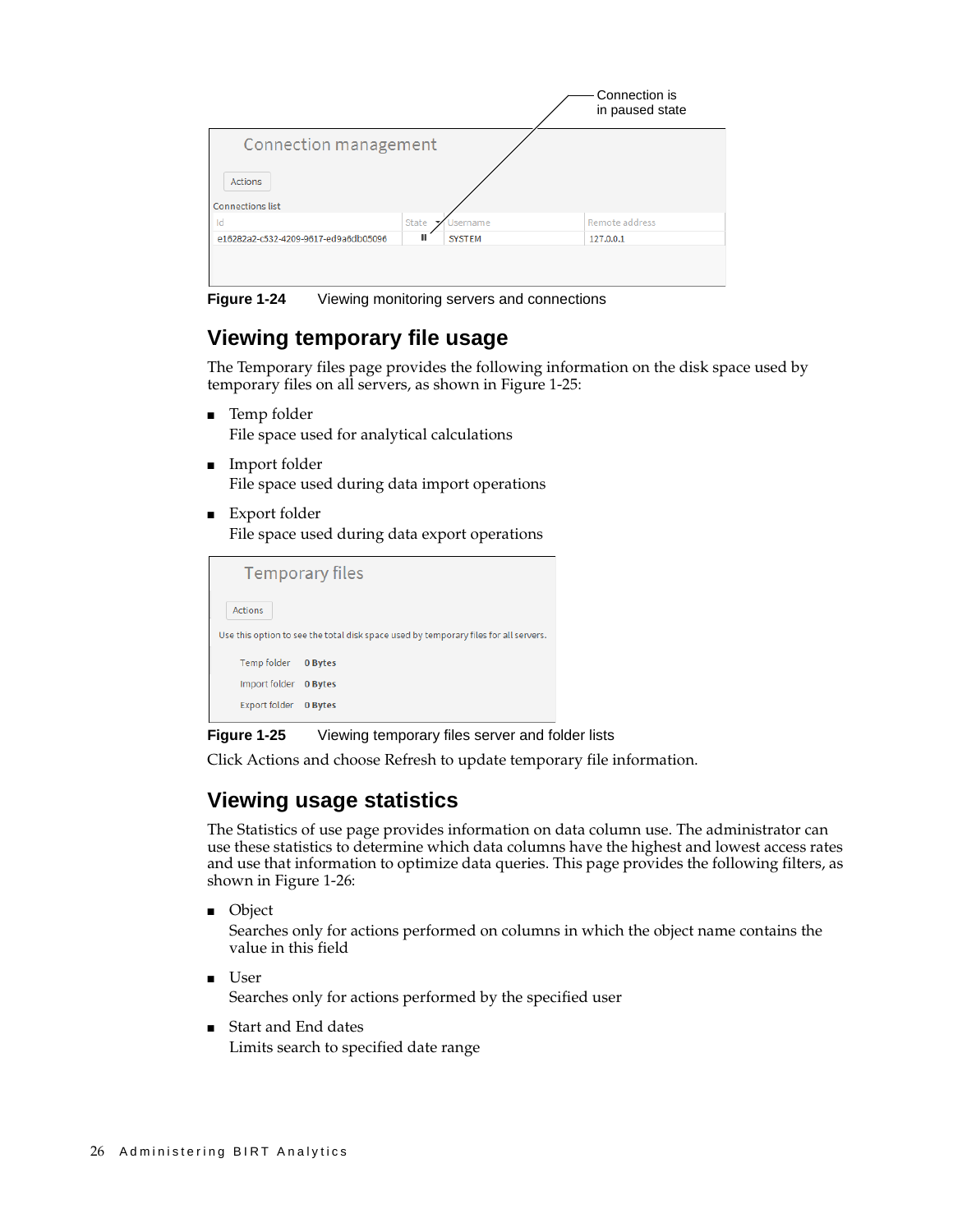- Actions performed on a column Searches only for actions selected in the following category list:
	- Administration
	- Advanced Analysis
	- Analysis
	- Campaign Workflow
	- Direct exploration
	- Engineering
	- Import/Export
	- Indirect exploration
	- Links
	- Meta-information
	- Selections
	- Unknown

Choose Search to generate the statistics, displaying the object name and number of times the data has been accessed during the specified time range.

Choose Export to download the statistics to a comma-separated values (CSV) file.

The results of a query are sorted using the following conditions, as shown in [Figure 1-26](#page-32-0):

- Descending order of the actions performed on a column
- Ascending order of the name of the object

| <b>Statistics of use</b>      |                                                           |              |
|-------------------------------|-----------------------------------------------------------|--------------|
| <b>Filters</b>                | <b>Actions</b>                                            |              |
| Object                        | Object                                                    | Number       |
| [Demo].[Customer]             | [Demo].[Customer].[Age]                                   | 5            |
| <b>User</b>                   | [Demo].[Customer].[Age Numeric]                           | 4            |
|                               | [Demo].[Customer].[Customer MonetaryValue]                | 3            |
| ▼                             | [Demo].[Customer].[Customer MonetaryValue Classification] | 3            |
| Start date                    | [Demo].[Customer].[Gender Decode]                         | $\mathbf{1}$ |
| 団<br>ũ<br>08/01/2015          | [Demo].[Customer].[Cust ID]                               | Ō            |
| <b>End date</b>               | [Demo].[Customer].[Customer Profit Decile]                | 0            |
| $\frac{31}{21}$<br>÷          | [Demo].[Customer].[Customer Profit]                       | 0            |
| 08/31/2015                    | [Demo].[Customer].[Customer Frequency]                    | Ō            |
| Actions performed on a column | [Demo].[Customer].[Customer_MonetaryValue_Decile]         | Ō            |
| Administration                | [Demo].[Customer].[Customer_Recency]                      | 0            |
|                               | [Demo].[Customer].[DOB]                                   | 0            |
| <b>Advanced Analysis</b>      | [Demo].[Customer].[First Purchase Date AllMonths]         | 0            |
| Analysis                      | [Demo].[Customer].[First Purchase Date AllQuarters]       | Ō            |
|                               | [Demo].[Customer].[First Purchase Date Year]              | 0            |
| Campaign Workflow             | [Demo].[Customer].[First Purchase Date YearWeek]          | 0            |
| Direct exploration            | [Demo].[Customer].[First Purchase Date]                   | 0            |
| Engineering                   | [Demo].[Customer].[Gender Decode EO]                      | 0            |
|                               | [Demo].[Customer].[Gender Decode EQ Female]               | 0            |
| Import / Export               | [Demo].[Customer].[Gender Decode EQ Male]                 | 0            |
| Indirect exploration          | [Demo].[Customer].[Gender]                                | 0            |
| <b>Links</b>                  | [Demo].[Customer].[Household ID]                          | 0            |
|                               | [Demo].[Customer].[Household Property Type Decode]        | Ō            |
| Meta-information              | [Demo].[Customer].[Household Region]                      | Ō            |
| <b>Selections</b>             | [Demo].[Customer].[Household Resident Customers Numeric]  | Ō            |
|                               | [Demo].[Customer].[Income Numeric]                        | 0            |
| Unknown                       | [Demo].[Customer].[Income]                                | 0            |

<span id="page-32-0"></span>**Figure 1-26** Viewing statistics using a filter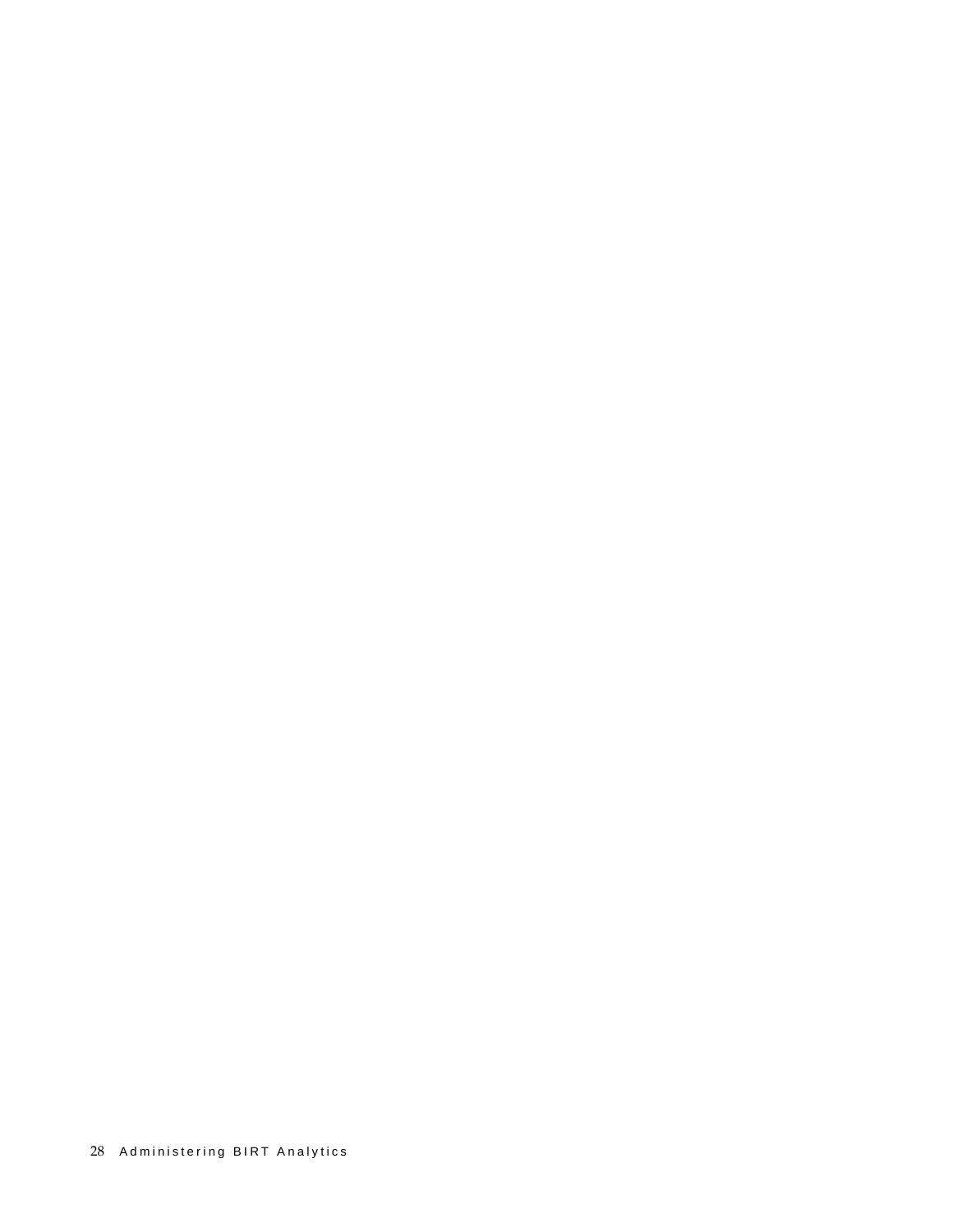# **2**

# <span id="page-34-2"></span><span id="page-34-0"></span>**Configuring BIRT Analytics**

<span id="page-34-1"></span>This chapter contains the following topics:

- [About the configuration files](#page-35-0)
- [Configuring BIRT Analytics Application](#page-35-1)
- [Configuring BIRT Analytics Administration](#page-36-0)
- [Configuring BIRT Analytics Client](#page-38-0)
- [Configuring BIRT Analytics Loader](#page-40-0)
- [Configuring BIRT Analytics connectors](#page-41-0)
- [Configuring BIRT Analytics REST API](#page-41-1)
- [Configuring BIRT Analytics FastDB](#page-42-0)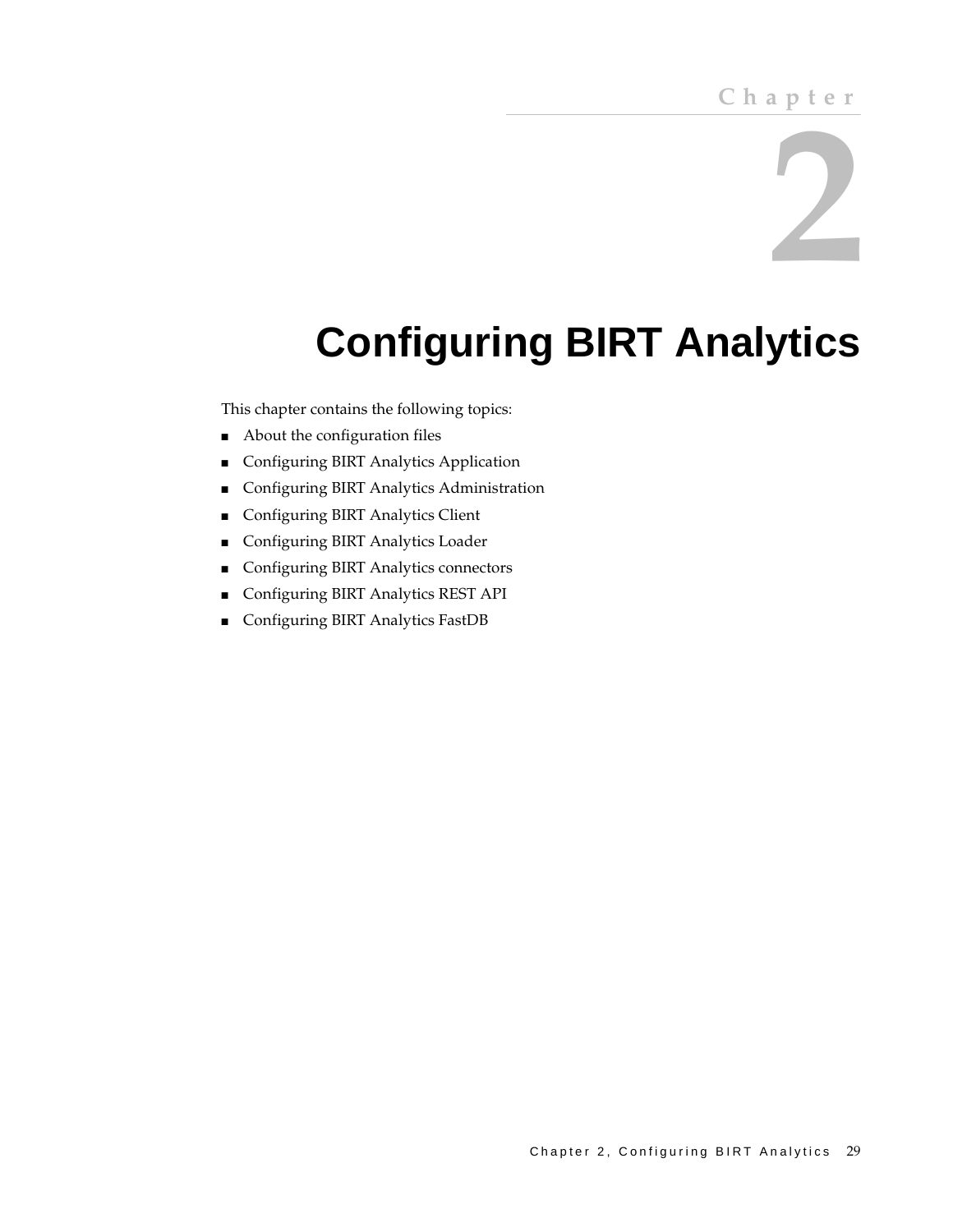#### <span id="page-35-0"></span>**About the configuration files**

This chapter describes the configuration files used by the applications in the BIRT Analytics system. The administrator edits these configuration files to adjust an application to the requirements of a production environment.

BIRT Analytics runs on Windows, LINUX or MAC systems, running as a service on Windows and as either a service or a process on LINUX or MAC.

The following BIRT Analytics applications run as web applications on an Apache Tomcat server.

- BIRT Analytics Application
- **BIRT Analytics Administration**
- BIRT Analytics Client
- BIRT Analytics Loader

All of these web applications (except BIRT Analytics Application) provide a user interface as webpages. Each application that has webpages uses an additional configuration file to set the appearance of those pages.

Additional files contain configuration settings for BIRT Analytics connectors, such as the BIRT Analytics REST API, and BIRT Analytics FastDB.

#### <span id="page-35-1"></span>**Configuring BIRT Analytics Application**

BIRT Analytics Application is the web application that contains business logic and handles communication between the client application and the BIRT Analytics engine system.

BIRT Analytics Application reads configuration parameters from the file configuration.xml. On a Windows system, the location of configuration.xml is:

<BIRTAnalytics Installation folder>\ApplicationWS\WEB-INF\settings

On a Linux system, the location of configuration.xml is:

<BIRTAnalytics Installation folder>/ApplicationWS/WEB-INF/settings

Each parameter is an XML element in the <configuration> element. The value of the parameter is the element value.

[Listing 2-1](#page-35-2) shows the configuration settings in the configuration.xml file for BIRT Analytics Application installed in C:\BIRTAnalytics on a Windows system.

#### <span id="page-35-2"></span>**Listing 2-1** BIRT Analytics Application configuration settings

```
<configuration>
```

```
<!-- license -->
<license>C:\BIRTAnalytics\data\ApplicationWS\electron.lic</license>
<!-- database settings -->
<dbdriver>org.postgresql.Driver</dbdriver>
<dburl>jdbc:postgresql://localhost:8111/wpt</dburl>
<dbuser>user</dbuser>
<dbpassword>password</dbpassword>
<dbmaxactive>20</dbmaxactive>
<dbmaxidle>10</dbmaxidle>
<dbmaxwait>-1</dbmaxwait>
<!-- uploading files. Unit is Kb -->
```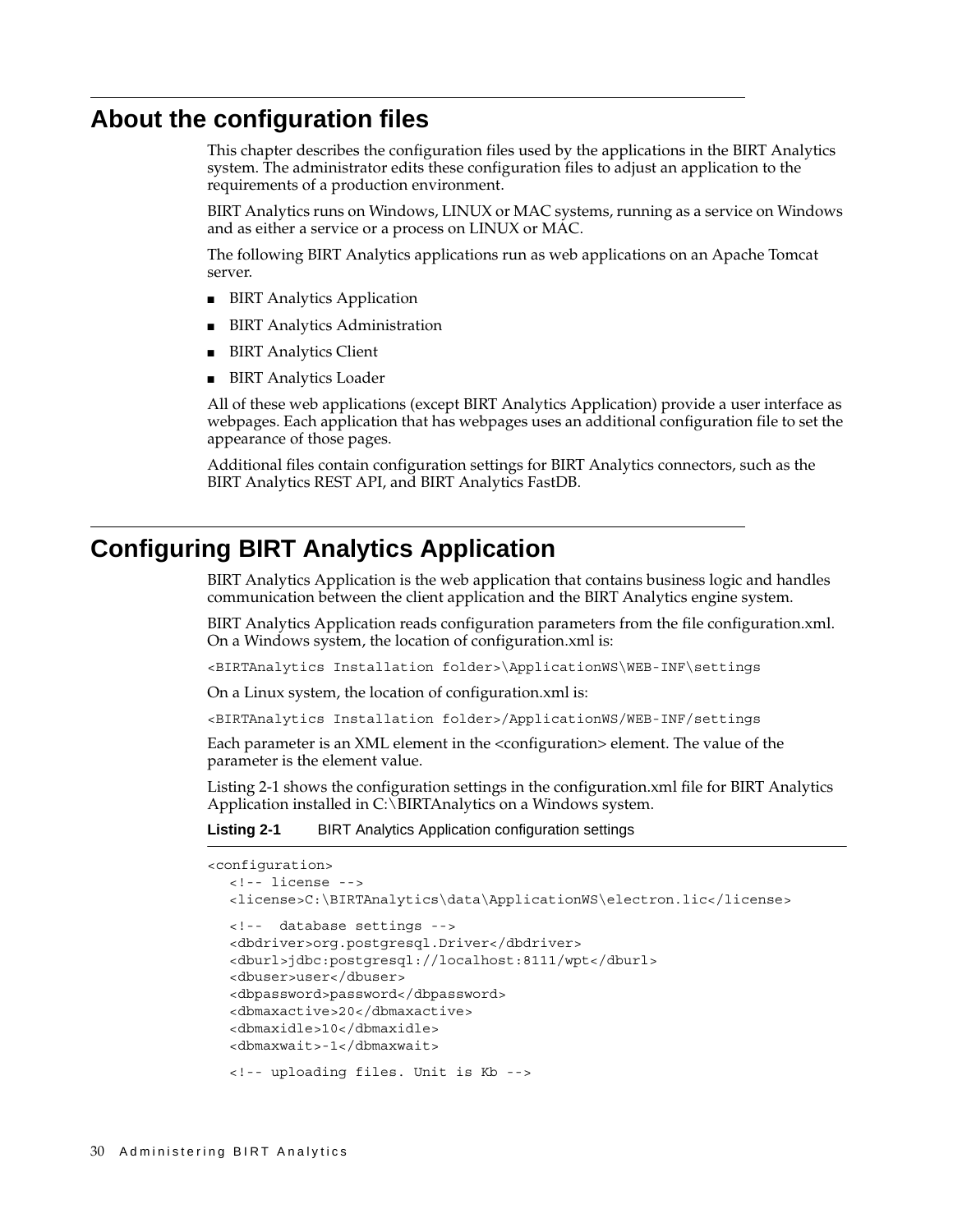```
<maxmemsize>1024</maxmemsize>
  <maxfilesize>51200</maxfilesize>
  <!-- Actuate API WSDL file name -->
  <actuateapiwsdl>ActuateAPI.wsdl</actuateapiwsdl>
  <!-- directories -->
  <mapdir>C:\BIRTAnalytics\data\ApplicationWS\map</mapdir>
  <stylesdir>C:\BIRTAnalytics\data\ApplicationWS\styles</stylesdir>
  <cachedir>C:\BIRTAnalytics\data\ApplicationWS\cache</cachedir>
  <importdir>C:\BIRTAnalytics\data\ApplicationWS\import</importdir>
  <exportdir>C:\BIRTAnalytics\data\ApplicationWS\export</exportdir>
  <campaigndir>C:\BIRTAnalytics\data\ApplicationWS\campaign</campaigndir> 
  <!-- fastdb engine settings -->
  <engineuser>SYSTEM</engineuser>
  <enginepwd>PASSWORD</enginepwd> 
  <engineserver>localhost</engineserver>
  <engineport>8105</engineport>
  <engineignoredangerous>false</engineignoredangerous> 
  <enginesecure>false</enginesecure> 
  <enginemaxconnection>127</enginemaxconnection>
  <enginemaxpoolEntries>127</enginemaxpoolEntries>
  <!-- collect data for statistics -->
  <columnstatistics>1</columnstatistics>
  <!-- crosstab settings -->
  <crosstabpagesize>1000</crosstabpagesize>
  <!-- languages -->
  <defaultlanguage>en_US</defaultlanguage>
  <!-- association rule settings --> 
  <maxPageSizeReadingTransactionsForAssociationRuleAnalysis>10000</
    maxPageSizeReadingTransactionsForAssociationRuleAnalysis> 
  <maxTransactionsAllowedForAssociationRuleAnalysis>10000000</
    maxTransactionsAllowedForAssociationRuleAnalysis>
  <maxItemsAllowedForAssociationRuleAnalysis>10000000</
    maxItemsAllowedForAssociationRuleAnalysis>
  <maxRulesAllowedForAssociationRuleAnalysis>1000</
    maxRulesAllowedForAssociationRuleAnalysis>
  <!-- time series forecasting settings -->
  <maxPastIntervalsAllowed>1000</maxPastIntervalsAllowed>
  <!-- sensitive log file -->
  <sensitivelogfile>C:\BIRTAnalytics\log\electronsensitive.log</
     sensitivelogfile>
  <!-- location of BAConnectors -->
  <baconnector>http://localhost:8110/baconnectors/metainf</baconnector>
  <baconnectordata>http://localhost:8110/baconnectors/data</
     baconnectordata>
</configuration>
```
#### **Configuring BIRT Analytics Administration**

BIRT Analytics Administration is the web application that the administrator uses to configure the system.

BIRT Analytics Administration reads configuration parameters from the file configuration.xml. BIRT Analytics Administration reads user interface configuration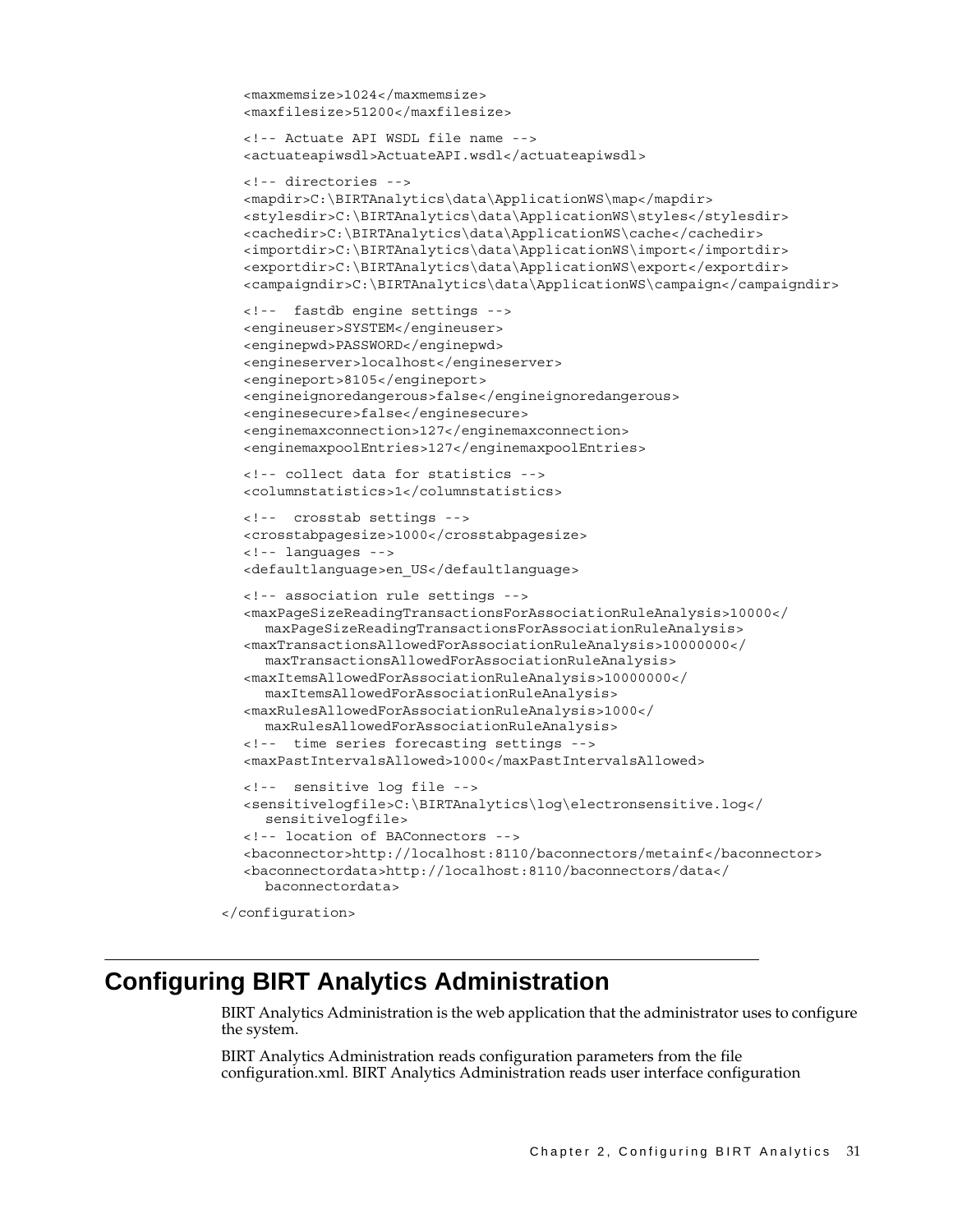parameters from the file clientsettings.xml. On a Windows system, the location of the configuration files is:

<BIRTAnalytics Installation folder>\Administration\WEB-INF\settings

On a Linux system, the location of the configuration files is:

<BIRTAnalytics Installation folder>/Administration/WEB-INF/settings

Each configuration parameter in configuration.xml is an XML element in the <configuration> element. The value of the parameter is the element value.

[Listing 2-2](#page-37-0) shows the configuration settings in the configuration.xml file for BIRT Analytics Administration.

<span id="page-37-0"></span>

| Listing 2-2 | <b>BIRT Analytics Administration configuration settings</b> |  |  |
|-------------|-------------------------------------------------------------|--|--|
|             |                                                             |  |  |

```
<configuration>
  <urlclient>client/build/client.jsp</urlclient>
  <title>BIRT Analytics Administration</title>
  <ignoresslerrors>1</ignoresslerrors>
  <!-- uploading files. Unit is Kb -->
  <maxmemsize>1024</maxmemsize>
  <maxfilesize>51200</maxfilesize>
  <uploadsfolder>uploads</uploadsfolder>
  <!-- electron WS location and namespace -->
  <electronurl>http://localhost:8110/electronws/services</electronurl>
  <electronqname>http://services.ws.electron.ba.actuate.com</electronqname>
  <electronns>com.actuate.ba.electron.ws.services</electronns>
  <!-- session timeout params -->
  <msginterval>60000</msginterval>
  <sessiontimeout>1800000</sessiontimeout>
  <!-- iHub settings --> 
  <ihubidentityproviderurl>http://localhost:8000</ihubidentityproviderurl>
  <webappidentityid>http://localhost:8110/baadmin</webappidentityid>
```
</configuration>

Each user interface configuration parameter in clientsettings.xml is an XML <setting> element in the <settings> element. The name of the parameter is the value of the name attribute. The value of the parameter is the element value.

[Listing 2-3](#page-37-1) shows the user interface configuration settings in the clientsettings.xml file for BIRT Analytics Administration.

#### <span id="page-37-1"></span>**Listing 2-3** BIRT Analytics Administration user interface configuration settings

<settings>

```
<setting name="resourceUri">resource</setting>
<setting name="wsBase">/baadmin</setting>
<setting name="wsBaseFrontend">/bafrontend</setting>
<setting name="wsBaseQloader">/qloader</setting>
<setting name="wsBaseIPortal">:8700/iportal</setting>
<setting name="dispatcher">/dispatcher</setting>
<setting name="filetransfer">/filetransfer</setting>
<setting name="upload">/upload</setting>
<setting name="help">/help</setting>
<setting name="sendByPost">/sendbypost.jsp</setting>
<setting name="timeout">6000000</setting>
<setting name="dispatcherUri">../../../dispatcher</setting>
<setting name="debug">1</setting>
<setting name="wrongResponseBehaviour">silent</setting>
<setting name="msgInterval">60000</setting>
<setting name="applicationName">BIRT Analytics</setting>
```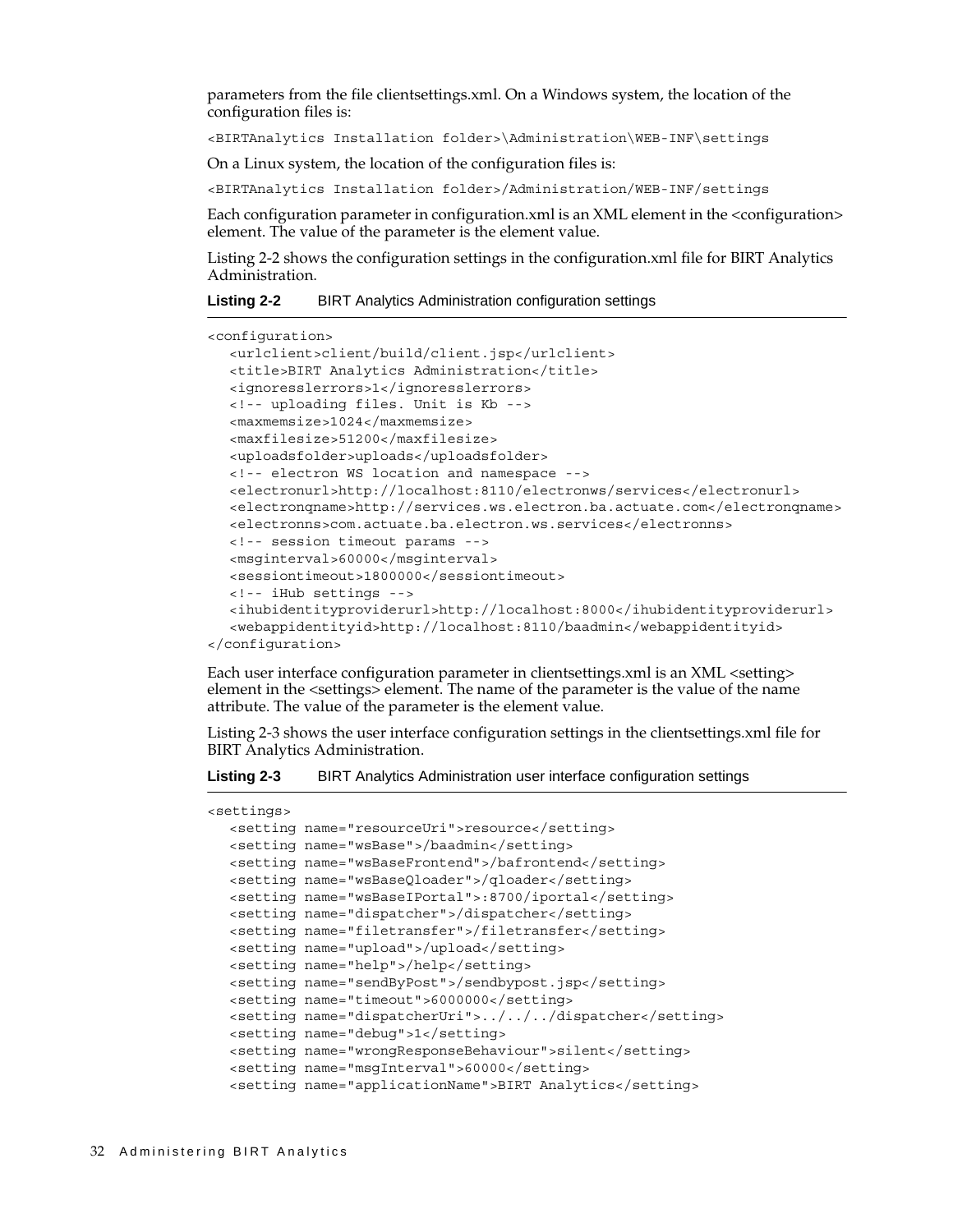```
<setting name="discreteValuesPageSize">100</setting>
  <setting name="decodePageSize">100</setting>
  <setting name="dataExplorerPageSize">50</setting>
  <setting name="discreteValuesExplorerPageSize">100</setting>
  <setting name="debug">1</setting>
  <setting name="crosstabMaxDV">100</setting>
  <setting name="flashVersion">8.0.0</setting>
  <setting name="evolution.discretValues">100</setting>
  <setting name="map.discretValues">5000</setting>
  <setting name="treeDiagramMaxItems">200</setting>
  <setting name="fusionchartpage">fusionchartpage.jsp</setting>
  <setting name="venndiagram">venn.jsp</setting>
  <setting name="mappage">map.jsp</setting>
  <setting name="svgviewer">svgviewer.jsp</setting>
  <setting name="chartprinter">chartimage</setting>
  <setting name="plugins">/client/frontend/application/plugins/build/
     </setting>
  <setting name="chartsRelativeUri">/graphics/</setting>
  <!-- information about the application -->
  <setting name="baversion">5.2.985</setting>
  <setting name="qloaderappname">QLoader</setting>
</settings>
```
#### **Configuring BIRT Analytics Client**

BIRT Analytics Client is the web application that an end user uses to interact with the BIRT Analytics system.

BIRT Analytics Client reads configuration parameters from the file configuration.xml. BIRT Analytics Client reads user interface configuration parameters from the file clientsettings.xml. On a Windows system, the location of the configuration files is:

<BIRTAnalytics Installation folder>\WebClient\WEB-INF\settings

On a Linux system, the location of the configuration files is:

<BIRTAnalytics Installation folder>/WebClient/WEB-INF/settings

Each configuration parameter in configuration.xml is an XML element in the <configuration> element. The value of the parameter is the element value.

[Listing 2-4](#page-38-0) shows the configuration settings in the configuration.xml file for BIRT Analytics Client.

<span id="page-38-0"></span>**Listing 2-4** BIRT Analytics Client configuration settings

| <configuration></configuration> |
|---------------------------------|
|---------------------------------|

```
<urlclient>client/build/client.jsp</urlclient>
<title>BIRT Analytics</title>
<ignoresslerrors>1</ignoresslerrors>
<!-- uploading files. Unit is Kb -->
<maxmemsize>1024</maxmemsize>
<maxfilesize>50000000</maxfilesize>
<!-- electron WS location and namespace -->
<electronurl>http://localhost:8110/electronws/services</electronurl>
<electronqname>http://services.ws.electron.ba.actuate.com</electronqname>
<electronns>com.actuate.ba.electron.ws.services</electronns>
<!-- session timeout params -->
<msginterval>60000</msginterval>
<sessiontimeout>1800000</sessiontimeout>
```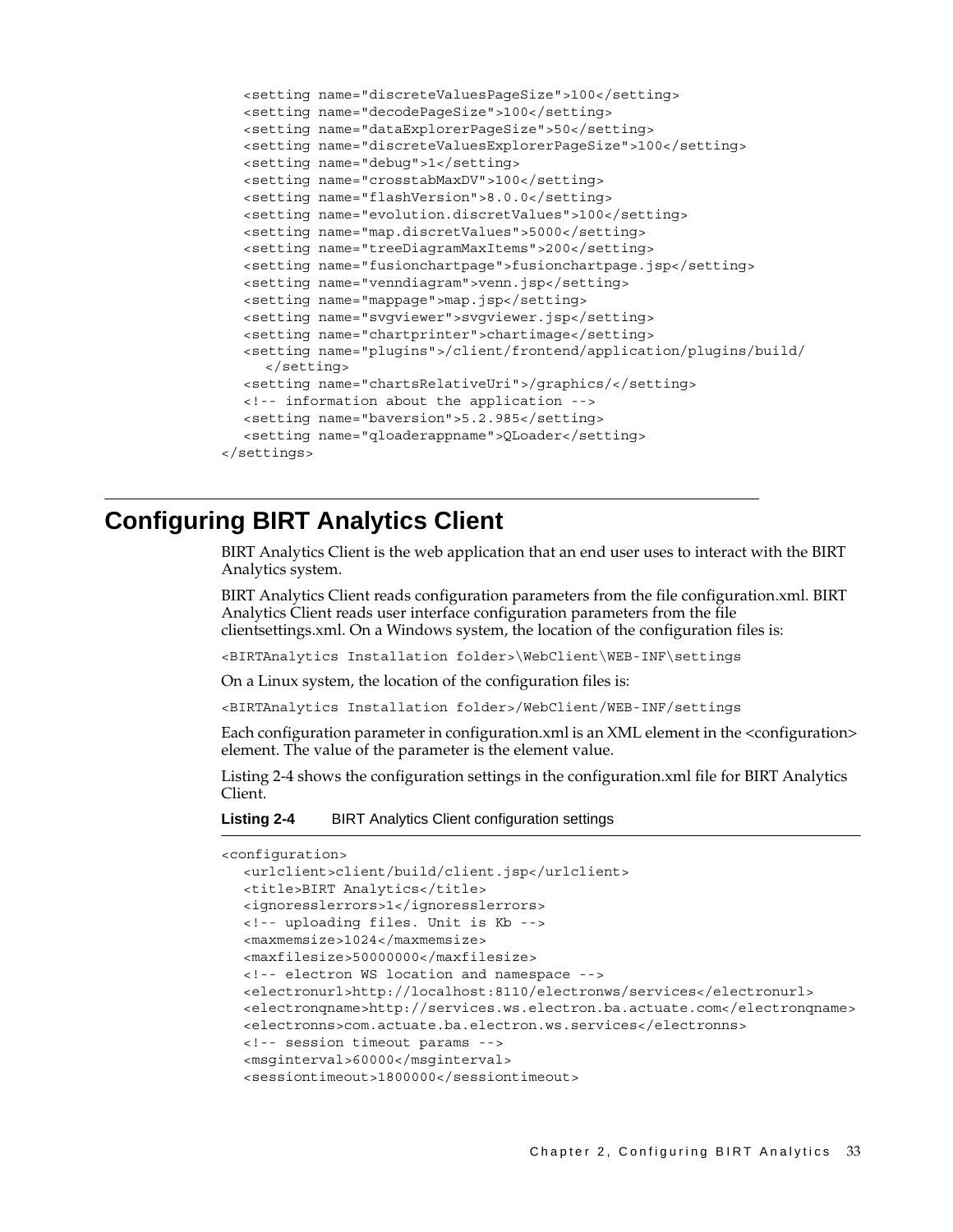```
<!-- Electron URL to transfer -->
  <electronfiletransfer>/filetransfer</electronfiletransfer>
  <electronupload>/uploader</electronupload>
  <uploadsfolder>/uploads</uploadsfolder>
  <!-- iHub settings --> 
  <ihubidentityproviderurl>http://localhost:8000</ihubidentityproviderurl>
  <webappidentityid>http://localhost:8110/bafrontend</webappidentityid>
</configuration>
```
Each user interface configuration parameter in clientsettings.xml is an XML <setting> element within the <settings> element. The name of the parameter is the value of the name attribute. The value of the parameter is the element value.

[Listing 2-5](#page-39-0) shows the user interface configuration settings in the clientsettings.xml file for BIRT Analytics Client.

<span id="page-39-0"></span>

| <b>Listing 2-5</b> | BIRT Analytics Client user interface configuration settings |  |  |  |  |
|--------------------|-------------------------------------------------------------|--|--|--|--|
|--------------------|-------------------------------------------------------------|--|--|--|--|

<setting name="resourceUri">resource</setting> <setting name="wsBase">/bafrontend</setting>

<settings>

```
<setting name="wsBaseAdmin">/baadmin</setting>
<setting name="wsBaseQloader">/qloader</setting>
<setting name="wsBaseIPortal">:8700/iportal</setting>
<setting name="dispatcher">/dispatcher</setting>
<setting name="filetransfer">/filetransfer</setting>
<setting name="upload">/upload</setting>
<setting name="help">/help</setting>
<setting name="sendByPost">/sendbypost.jsp</setting>
<setting name="timeout">6000000</setting>
<setting name="dispatcherUri">../../../dispatcher</setting>
<setting name="debug">1</setting>
<setting name="wrongResponseBehaviour">silent</setting>
<setting name="msgInterval">60000</setting>
<setting name="applicationName">BIRT Analytics</setting>
<setting name="discreteValuesPageSize">100</setting>
<setting name="decodePageSize">100</setting>
<setting name="dataExplorerPageSize">50</setting>
<setting name="discreteValuesExplorerPageSize">100</setting>
<setting name="debug">1</setting>
<setting name="crosstabMaxDV">100</setting>
<setting name="evolution.discretValues">100</setting>
<setting name="map.discretValues">5000</setting>
<setting name="treeDiagramMaxItems">200</setting>
<setting name="fusionchartpage">fusionchartpage.jsp</setting>
<setting name="venndiagram">venn.jsp</setting>
<setting name="mappage">map.jsp</setting>
<setting name="svgviewer">svgviewer.jsp</setting>
<setting name="chartprinter">chartimage</setting>
<setting name="treeviewer">treediagram.jsp</setting>
<!-- information about the application --> 
<setting name="baversion">5.2.985</setting>
<setting name="qloaderappname">QLoader</setting>
<!-- BIRT application name -->
<setting name="birt">BIRT</setting>
<setting name="homepageurl">http://birtanalytics.actuate.com/</setting>
<setting name="homepageurltext">Visit BIRT Analytics website</setting>
<setting name="documentationurl">
  http://birtanalytics.actuate.com/documentation</setting>
```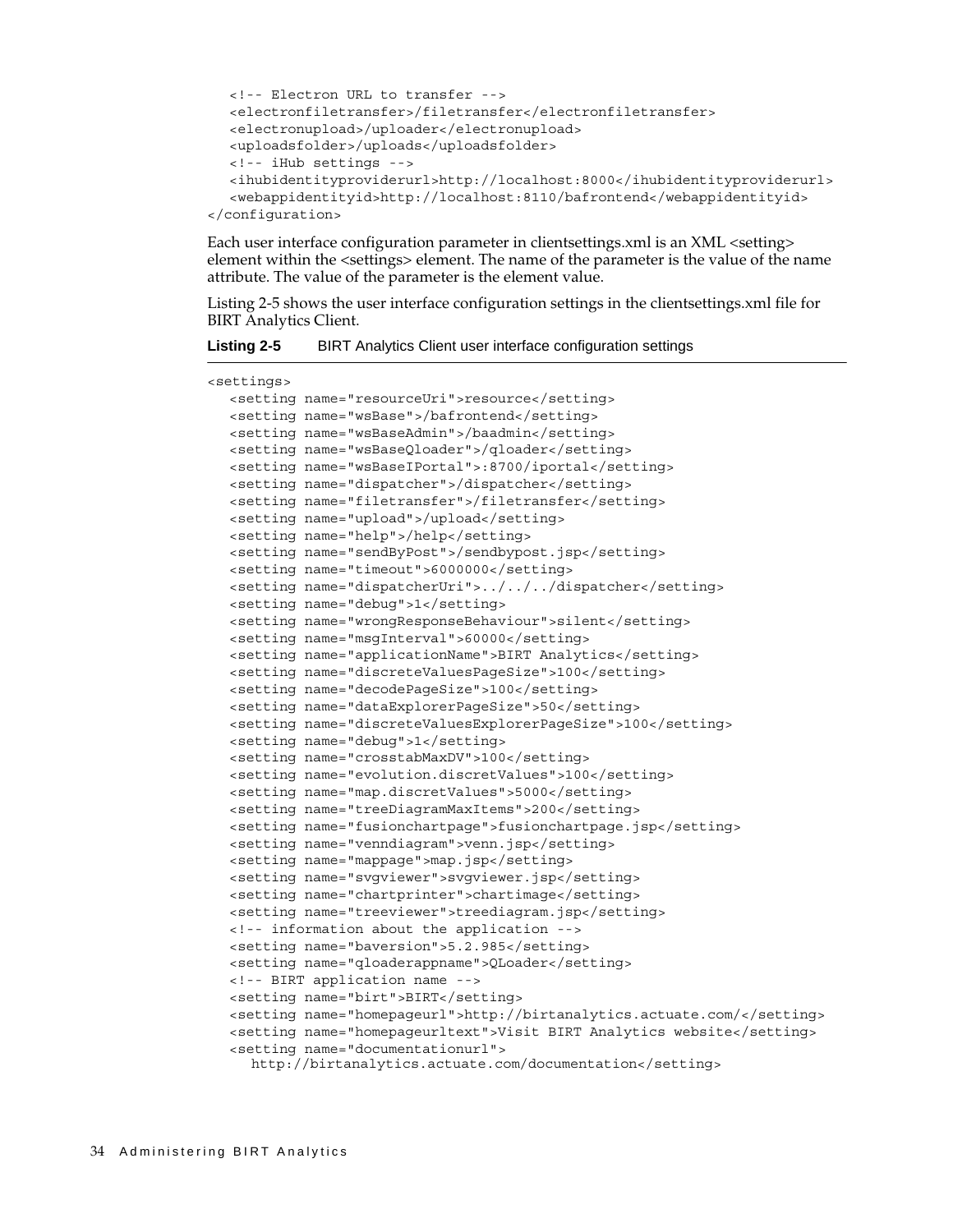```
<setting name="documentationurltext">BIRT Analytics Documentation Page
     </setting>
  <setting name="trainingvideosurl">
    http://birtanalytics.actuate.com/training-videos</setting>
  <setting name="trainingvideosurltext">Webcasts and Training Videos
     </setting>
  <setting name="blogurl">http://blogs.actuate.com/analytics/</setting>
  <setting name="blogurltext">Actuate Analytics Blog</setting>
  <setting name="psurl">
    http://birtanalytics.actuate.com/professional-services</setting>
  <setting name="psurltext">Professional Services for BIRT Analytics
     </setting>
  <setting name="recentanalysiscount">10</setting>
  <setting name="loadingpage">loadingpage.html</setting>
</settings>
```
#### **Configuring BIRT Analytics Loader**

BIRT Analytics Loader is the web application that reads configuration parameters from the file configuration.xml.

BIRT Analytics Loader reads configuration parameters from the file configuration.xml. BIRT Analytics Loader reads user interface configuration parameters from the file clientsettings.xml. On a Windows system, the location of the configuration files is:

<BIRTAnalytics Installation folder>\FastDB\Loader\WEB-INF\settings

On a Linux system, the location of the configuration files is:

<BIRTAnalytics Installation folder>/WebClient/WEB-INF/settings

Each configuration parameter in configuration.xml is an XML element in the <configuration> element. The value of the parameter is the element value.

[Listing 2-6](#page-40-0) shows the configuration settings in the configuration.xml file for BIRT Analytics Loader.

#### <span id="page-40-0"></span>**Listing 2-6** BIRT Analytics Loader configuration settings

```
<configuration>
  <projectspath>C:\Actuate3\BIRTAnalytics\data\FastDB\loading-projects
     </projectspath>
  <descriptor>descriptor.txt</descriptor>
  <urlclient>fastdbloader/build/client.jsp</urlclient>
  <urladmin>admin/build/client.jsp</urladmin>
  <title>BIRT Analytics QLoader</title>
  <transformationslist>transformations.xml</transformationslist>
  <ignoresslerrors>1</ignoresslerrors>
  <!-- uploading files. Unit is Kb -->
  <maxmemsize>1024</maxmemsize>
  <!-- uploading files. Unit is Kb. -1 or 0 mean no limit -->
  <maxfilesize>-1</maxfilesize>
  <connectionstringsfile>connectionstrings.xml</connectionstringsfile>
  <!-- electron WS location and namespace -->
  <electronurl>http://localhost:8110/electronws/services</electronurl>
  <electronqname>http://services.ws.electron.ba.actuate.com</electronqname>
  <electronns>com.actuate.ba.electron.ws.services</electronns>
  <!-- information -->
  <baversion>5</baversion>
</configuration>
```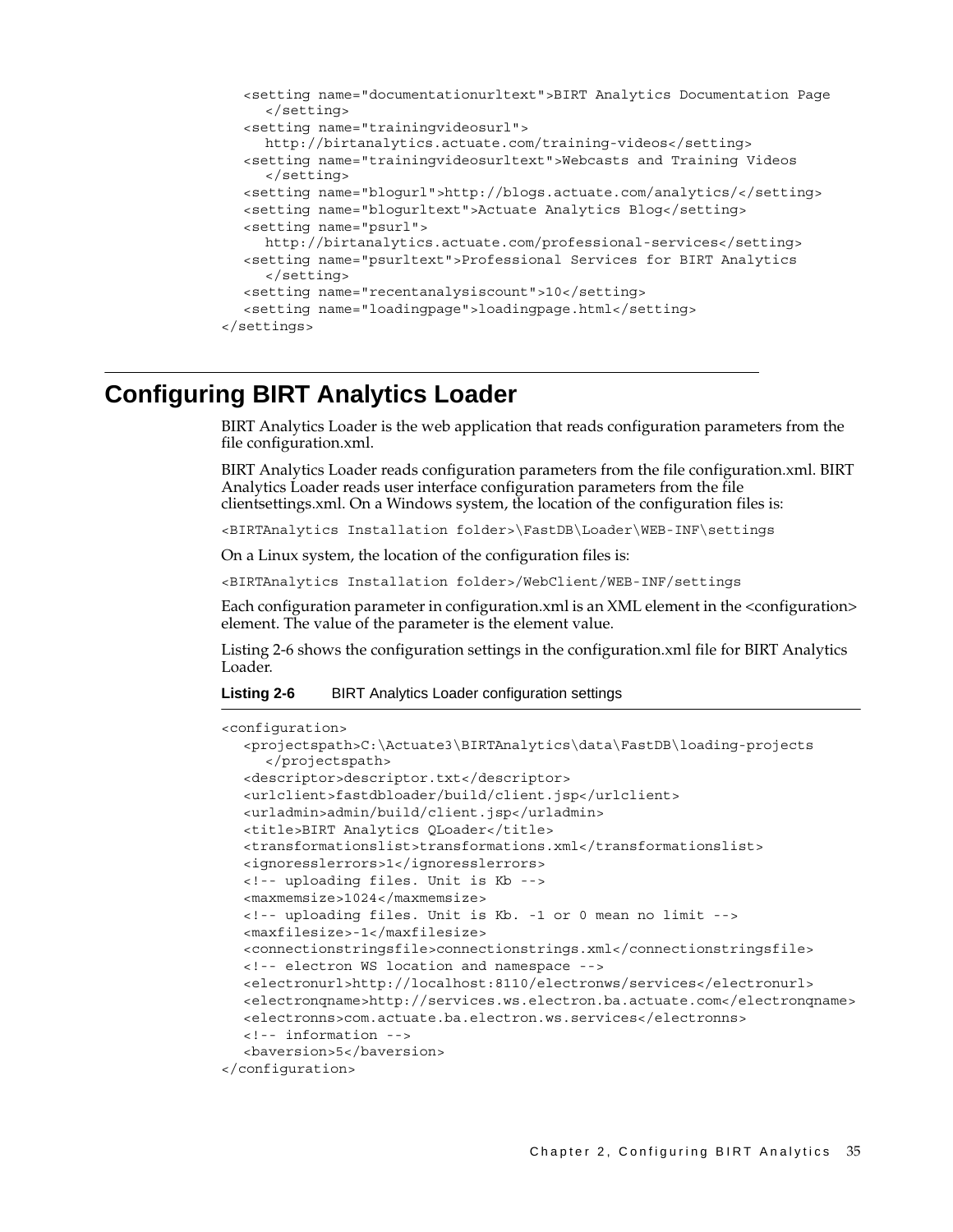Each user interface configuration parameter in clientsettings.xml is an XML <setting> element in the <settings> element. The name of the parameter is the value of the name attribute. The value of the parameter is the element value.

[Listing 2-7](#page-41-0) shows the user interface configuration settings in the clientsettings.xml file for BIRT Analytics Loader.

<span id="page-41-0"></span>

| Listing 2-7 |  |  | BIRT Analytics Loader user interface configuration settings |  |
|-------------|--|--|-------------------------------------------------------------|--|
|             |  |  |                                                             |  |

| <settings></settings> |                                                                 |
|-----------------------|-----------------------------------------------------------------|
|                       | <setting name="resourceUri">resource</setting>                  |
|                       | <setting name="wsBase">/gloader</setting>                       |
|                       | <setting name="wsBaseFrontend">/bafrontend</setting>            |
|                       | <setting name="wsBaseAdmin">/baadmin</setting>                  |
|                       | <setting name="dispatcher">/dispatcher</setting>                |
|                       | <setting name="help">/help</setting>                            |
|                       | <setting name="sendByPost">/SendByPost.jsp</setting>            |
|                       | <setting name="timeout">6000000</setting>                       |
|                       | $\prec$ setting name="dispatcherUri">///dispatcher              |
|                       | <setting name="debug">1</setting>                               |
|                       | <setting name="wrongResponseBehaviour">silent</setting>         |
|                       | <setting name="msqInterval">60000</setting>                     |
|                       | <setting name="applicationName">BIRT Analytics Loader</setting> |
|                       | <setting name="discretevaluespagesize">100</setting>            |
|                       | <setting name="thousandseparator">,</setting>                   |
|                       | <setting name="decimalseparator">.</setting>                    |
|                       |                                                                 |
|                       |                                                                 |

#### **Configuring BIRT Analytics connectors**

BIRT Analytics connectors read configuration parameters from the file configuration.xml. On a Windows system, the location of configuration.xml is:

<BIRTAnalytics Installation folder>\Connectors\WEB-INF\settings

On a Linux system, the location of configuration.xml is:

<BIRTAnalytics Installation folder>/Connectors/WEB-INF/settings

Each parameter is an XML element in the <configuration> element. The value of the parameter is the element value.

#### **Configuring BIRT Analytics REST API**

BIRT Analytics REST API reads configuration parameters from the file configuration.xml. On a Windows system, the location of configuration.xml is:

<BIRTAnalytics Installation folder>\restAPI\WEB-INF\settings

On a Linux system, the location of configuration.xml is:

<BIRTAnalytics Installation folder>/restAPI/WEB-INF/settings

Each parameter is an XML element in the <configuration> element. The value of the parameter is the element value.

[Listing 2-8](#page-42-0) shows the configuration settings in the configuration.xml file for BIRT Analytics REST API.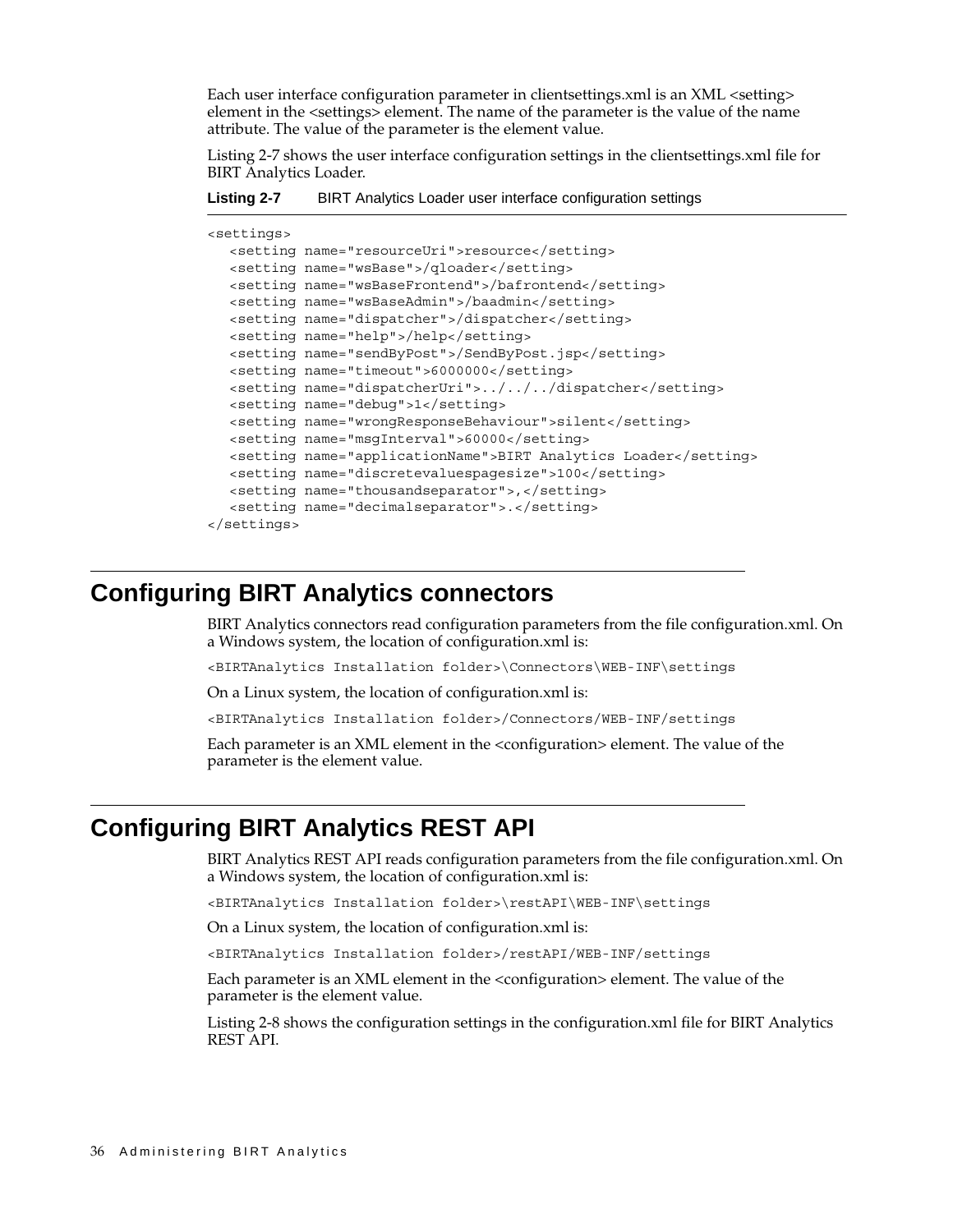```
<configuration>
  <electronurl>http://localhost:8110/electronws</electronurl>
  <bootstrap>http://localhost:8110/restapi/rest</bootstrap>
</configuration>
```
#### **Configuring BIRT Analytics FastDB**

BIRT Analytics FastDB engine, also known as the dubnium engine, is a web-based, Extract, Transform, and Load (ETL) service that reads most data sources. On a Windows system, the default location and name of the dubnium executable file is:

<BIRTAnalytics Installation folder>\FastDB\dubnium.exe

On a Linux system, the default location and name of the dubnium executable file is:

<BIRTAnalytics Installation folder>/FastDB/dubnium

FastDB runs by default when BIRT Analytics starts. On a Windows system, FastDB typically runs as a Windows service, named BIRT Analytics - FastDB. FastDB reads configuration parameters from the file engine\_configuration.ini. On a Windows system, the location of engine\_configuration.ini is:

<BIRTAnalytics Installation folder>\data\FastDB

On a Linux system, the location of engine\_configuration.ini is:

<BIRTAnalytics Installation folder>/data/FastDB

The configuration file contains only parameters that require a non-default value. As shown in [Listing 2-9,](#page-42-1) parameters are grouped by the functionality they affect. To set a value for a parameter, place the parameter name, an equal sign, and the value on a single line in the appropriate group. [Listing 2-9](#page-42-1) shows the engine\_configuration.ini code for BIRT Analytics FastDB installed in C:\BIRTAnalytics on a Windows system.

<span id="page-42-1"></span>**Listing 2-9** engine\_configuration.ini initial contents

```
[engine]
  license = C:\BIRTAnalytics\data\FastDB\dubnium.lic
  repository = C:\BIRTAnalytics\data\FastDB\databases
  exchange path = C:\BIRTAnalytics\data\FastDB\exchange
[log]
  path = C:\BIRTAnalytics\log\engine.log
  verbosity = 6
  dbfibrillator_path = C:\BIRTAnalytics\log\dbfibrillator.log
[server]
  admin file path = C:\BIRTAnalytics\data\FastDB\admin.sqlite
  port = 8105
  threads = 2
[memory]
  maxmemorysystem = 4914
  maxmemorythread = 2457
```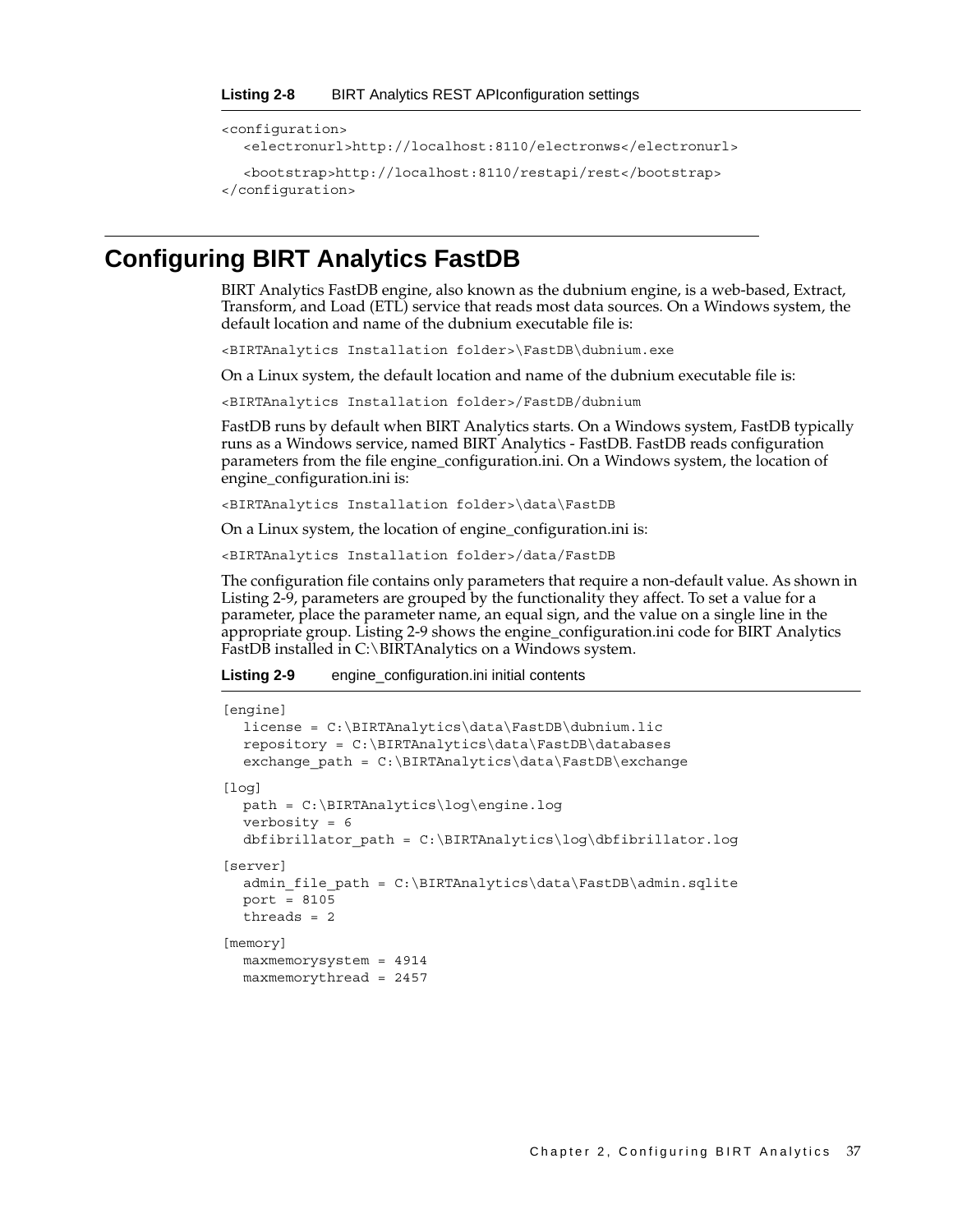[Table 2-3](#page-43-1) lists and describes the parameters that have a generic effect. These parameters have no default value. To set values for these parameters, place them at the beginning of the configuration file.

| Description                                           | Default value |
|-------------------------------------------------------|---------------|
| The name of a batch file to run                       |               |
| The password for the user that runs the batch<br>file |               |
| The user that runs the batch file                     |               |
| The folder to use as the context for the batch file   |               |
|                                                       |               |

<span id="page-43-1"></span>**Table 2-3** BIRT Analytics FastDB overall parameters

[Table 2-4](#page-43-0) lists and describes the parameters that configure the FastDB engine. To set values for these parameters, place them in the [engine] section of the configuration file.

<span id="page-43-0"></span>**Table 2-4** BIRT Analytics FastDB engine configuration parameters

| Parameter              | Description                                                                                                                                                                                                                                                                                    | Default value                                                                                 |
|------------------------|------------------------------------------------------------------------------------------------------------------------------------------------------------------------------------------------------------------------------------------------------------------------------------------------|-----------------------------------------------------------------------------------------------|
| autocleanup            | Whether to perform automatic clean-up of the<br>FastDB repository cache. Set to 0 to disable<br>automatic cache clean-up.                                                                                                                                                                      | 1                                                                                             |
| autolinkjumps          | The number of jumps to accept before creating a<br>new link automatically.                                                                                                                                                                                                                     | -1                                                                                            |
| autoregeneratederived  | Whether to perform automatic regeneration of<br>derived columns. Set to 0 to disable automatic<br>regeneration.                                                                                                                                                                                | 1                                                                                             |
| cxcachepagesize        | The internal crosstab cache size. Do not change<br>this value.                                                                                                                                                                                                                                 | 100000                                                                                        |
| cache_path             | The path that contains the repository cache. The<br>value is relative to the repository path.                                                                                                                                                                                                  | cache                                                                                         |
| defaultpagesize        | The default page size, which is the number of<br>values returned in a request of discrete values<br>of a column. This parameter takes effect only if<br>the discreteValuesPageSize parameter in the<br><b>BIRT</b> Analytics web application<br>clientsetting.xml file is changed accordingly. | 100                                                                                           |
| defaultprecision       | The default number of digits to display after the<br>decimal point for numeric values.                                                                                                                                                                                                         | 2                                                                                             |
| exchange_path          | The path to the folder containing import and<br>export files.                                                                                                                                                                                                                                  | <birtanalytics<br>Installation<br/>folder&gt;\data\FastDB<br/>\exchange</birtanalytics<br>    |
| firstdiscretethreshold | Number of rows after which to change strategy<br>in first discrete operation.                                                                                                                                                                                                                  | 1024                                                                                          |
| license                | The path and name of the BIRT Analytics<br>license file.                                                                                                                                                                                                                                       | <birtanalytics<br>Installation<br/>folder&gt;\data\FastDB<br/>\dubnium.lic</birtanalytics<br> |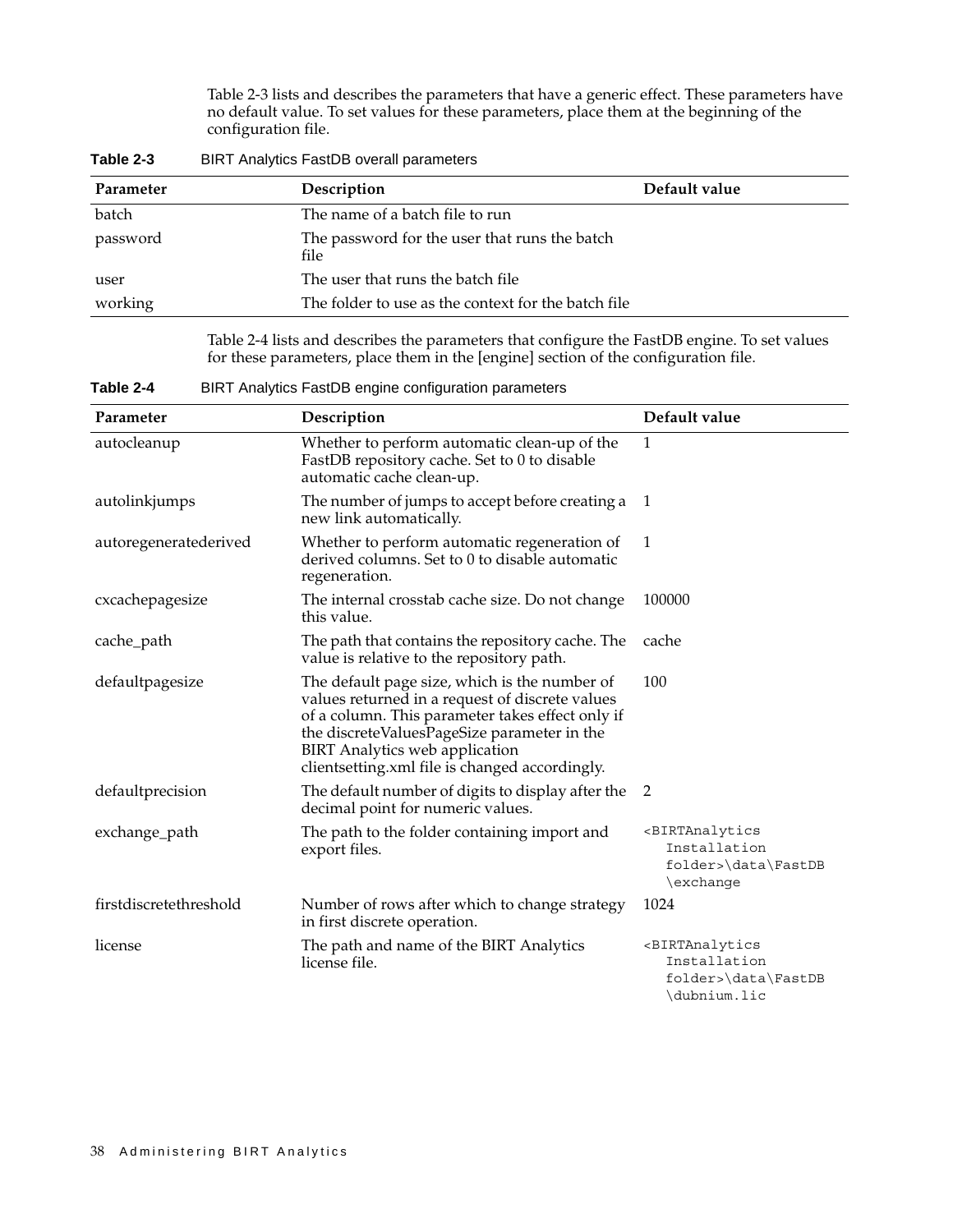| Parameter                   | Description                                                                                                                                                                                                                                                                                                                                                                                                                                            | Default value                                                                               |
|-----------------------------|--------------------------------------------------------------------------------------------------------------------------------------------------------------------------------------------------------------------------------------------------------------------------------------------------------------------------------------------------------------------------------------------------------------------------------------------------------|---------------------------------------------------------------------------------------------|
| locale                      | The system wide locale. The locale determines<br>the language used for error messages, date and<br>time formats, and numeric symbols for<br>thousands separator and decimal point. The<br>locale format uses the standard Java convention<br>of a two-letter language code, an underscore (_)<br>character, and a two-letter country code. If<br>translated messages are not available for the<br>specified value, FastDB uses US English<br>messages. | en_US                                                                                       |
| max cache size              | The maximum size of the repository cache, in<br>megabytes (MB). A value of 0 denotes no limit<br>to the cache size.                                                                                                                                                                                                                                                                                                                                    | $\theta$                                                                                    |
| max_dichotomous<br>_columns | The maximum number of dichotomous<br>columns to create from discrete values.                                                                                                                                                                                                                                                                                                                                                                           | 16                                                                                          |
| maximumprecision            | The maximum number of digits to display after<br>the decimal point for numeric values.                                                                                                                                                                                                                                                                                                                                                                 | 8                                                                                           |
| max_pivot_values            | The maximum number of discrete values in a<br>crosstab column to use as a pivot column.                                                                                                                                                                                                                                                                                                                                                                | 1024                                                                                        |
| nonlinked_aggregated        | Whether to aggregate crosstabs non-linked<br>record values in a row. Set to 1 to aggregate<br>values.                                                                                                                                                                                                                                                                                                                                                  | 0                                                                                           |
| repository                  | The engine repository path.                                                                                                                                                                                                                                                                                                                                                                                                                            | <birtanalytics<br>Installation<br/>folder&gt;\data\FastDB<br/>\databases</birtanalytics<br> |

**Table 2-4** BIRT Analytics FastDB engine configuration parameters

[Table 2-5](#page-44-0) lists and describes the parameters that configure the FastDB logs. To set values for these parameters, place them in the [log] section of the configuration file.

<span id="page-44-0"></span>**Table 2-5** BIRT Analytics FastDB log configuration parameters

| Parameter          | Description                                                                                                                                                             | Default value                                                                                             |
|--------------------|-------------------------------------------------------------------------------------------------------------------------------------------------------------------------|-----------------------------------------------------------------------------------------------------------|
| communication      | Whether to log the request and response<br>communications with the server. Set to 1 to<br>enable communication logging.                                                 | 0                                                                                                         |
| dbfibrillator_path | The path and name of the dbfibrillator server<br>log file. The dbfibrillator server monitors the<br>FastDB engine restarts the engine after a failure.                  | <birtanalytics<br>Installation<br/><math>folder\rangle</math>loq<br/>dbfibrillator.loq</birtanalytics<br> |
| expressions        | Whether to log the syntax trees of expressions.<br>Set to 1 to enable expression logging.                                                                               | 0                                                                                                         |
| path               | The path and name of the log file.                                                                                                                                      | <birtanalytics<br>Installation<br/><math>folder\rangle</math>loq<br/>\engine.loq</birtanalytics<br>       |
| verbosity          | An integer value denoting the level of detail to<br>log. A smaller value logs less information. Valid<br>values are 6 for INFORMATIONAL level and 7<br>for DEBUG level. | 6                                                                                                         |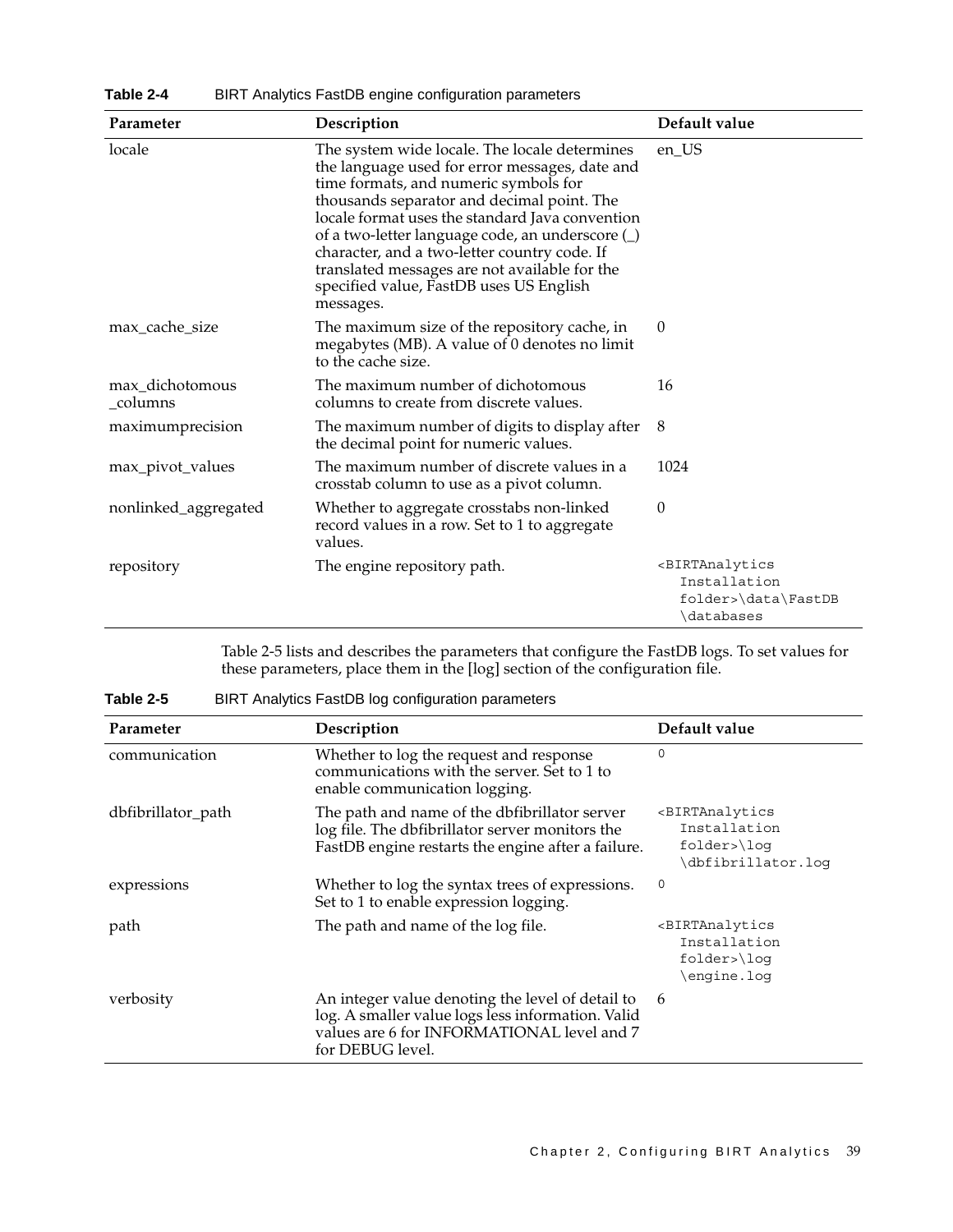[Table 2-6](#page-45-0) lists and describes the parameters that configure the FastDB memory usage. To set values for these parameters, place them in the [memory] section of the configuration file.

| Parameter               | Description                                                                                                                                                                                                                                              | Default value |                    |
|-------------------------|----------------------------------------------------------------------------------------------------------------------------------------------------------------------------------------------------------------------------------------------------------|---------------|--------------------|
| buffer_size_datasources | Datasources buffer size in kilobytes (KB).                                                                                                                                                                                                               | 8192          |                    |
| maxmemorysystem         | Maximum system memory in megabytes (MB).<br>Estimate the maximum value using the<br>following formula:                                                                                                                                                   | 4096          |                    |
|                         | [Server memory] - ([OS memory] * 2                                                                                                                                                                                                                       |               |                    |
|                         |                                                                                                                                                                                                                                                          |               | <i>(continues)</i> |
| maxmemorythread         | Maximum thread memory in megabytes. Each<br>engine request uses a separate thread. Total<br>memory usage for threads cannot exceed<br>maxmemorysystem. Set the value for<br>maxmemorythread according to the number of<br>predicted concurrent requests. | 2048          |                    |
| memorylogenabled        | Whether to enable memory logging. This<br>parameter takes effect only when log verbosity<br>is at DEBUG level. Set to 0 to disable memory<br>logging even at DEBUG log verbosity.                                                                        |               |                    |

<span id="page-45-0"></span>**Table 2-6** BIRT Analytics FastDB memory configuration parameters

[Table 2-6](#page-45-0) lists and describes the parameters that configure the FastDB remote data provider. To set values for these parameters, place them in the [rdp] section of the configuration file.

**Table 2-7** BIRT Analytics FastDB remote data provider (RDP) configuration parameters

| Parameter        | Description                                                                                                                 | Default value |
|------------------|-----------------------------------------------------------------------------------------------------------------------------|---------------|
| ca_cert          | A public transport layer security (TLS)<br>certificate authority (CA) file.                                                 |               |
| connect_timeout  | The connection time-out to the RDP server in<br>seconds.                                                                    | 30            |
| password         | The password for the account specified by the<br>username parameter.                                                        |               |
| proxy_addr       | The IP address of the proxy server.                                                                                         |               |
| proxy_exceptions | A comma-separated list of hosts that do not use<br>a proxy.                                                                 |               |
| proxy_password   | The password for the account specified by the<br>proxy_username parameter.                                                  |               |
| proxy_port       | The port on which to access the proxy server.                                                                               | 8080          |
| proxy_type       | The proxy type. One of the following values:<br><b>HTTP</b><br>$HTTP_1_0$<br>SOCKS4<br>SOCKS5<br>SOCKS4A<br>SOCKS5_HOSTNAME | HTTP          |
| proxy_username   | The name of the account used to access the<br>proxy server.                                                                 |               |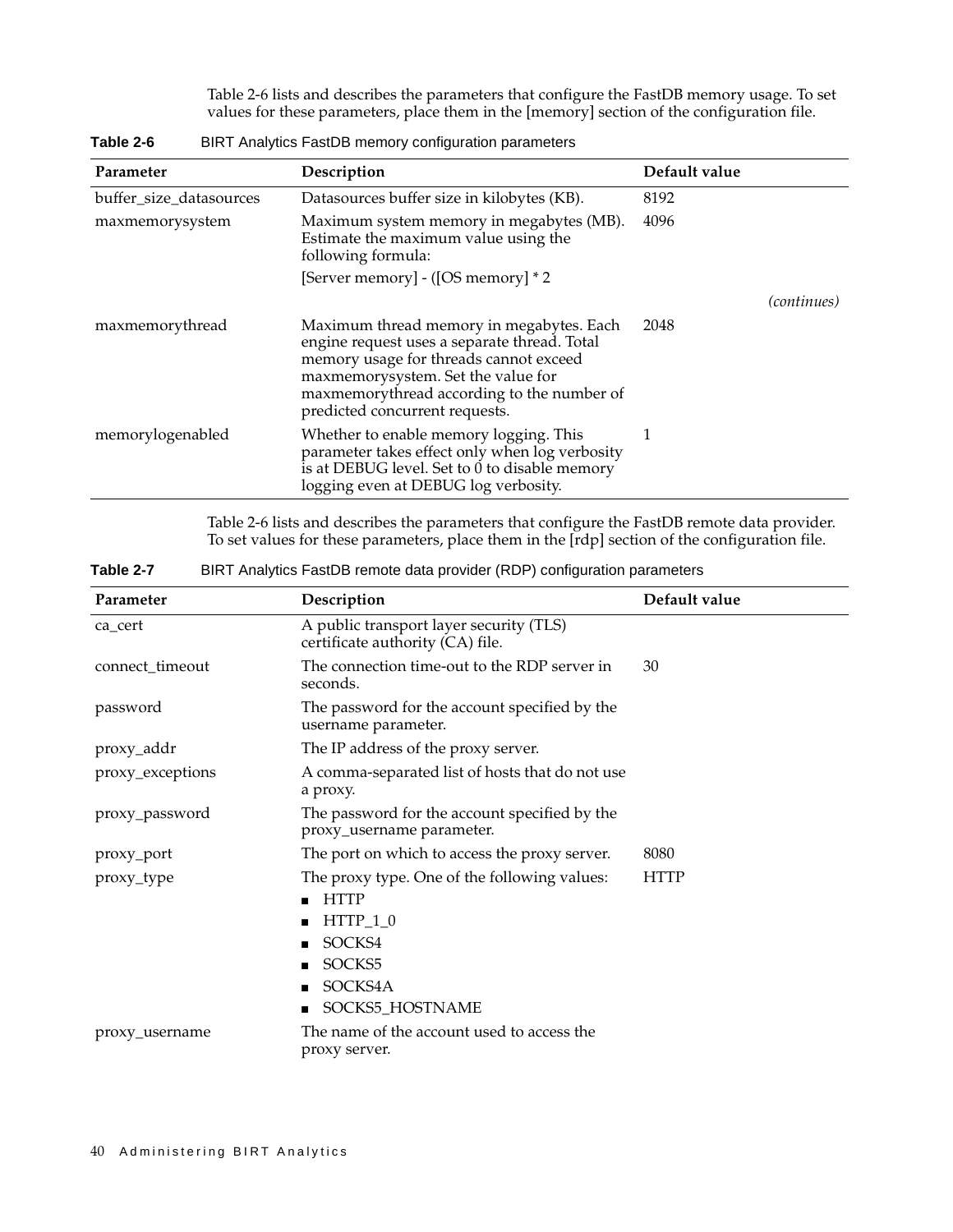**Table 2-7** BIRT Analytics FastDB remote data provider (RDP) configuration parameters

| Parameter  | Description                                                                                                                        | Default value |
|------------|------------------------------------------------------------------------------------------------------------------------------------|---------------|
| ssl_verify | Whether to verify the transport layer security<br>(TLS) certificate against a certificate authority<br>(CA). Set to 1 to use a CA. | $\theta$      |
| timeout    | Execution time-out in seconds.                                                                                                     | 60            |
| use_proxy  | Whether to use a proxy server to connect to the $0$<br>RDP source. Set to 1 to use a proxy.                                        |               |
| username   | The account name for RDP server<br>authentication.                                                                                 |               |

[Table 2-8](#page-46-0) lists and describes the parameters that configure the FastDB server. To set values for these parameters, place them in the [server] section of the configuration file.

<span id="page-46-0"></span>**Table 2-8** BIRT Analytics FastDB server configuration parameters

| Parameter          | Description                                                                                                                                                                                              | Default value |         |
|--------------------|----------------------------------------------------------------------------------------------------------------------------------------------------------------------------------------------------------|---------------|---------|
| admin_file_path    | Authentication and security file path. The<br>default location for the file is:                                                                                                                          | admin.sqlite  |         |
|                    | <birtanalytics folder="" installation=""><br/>\data\FastDB</birtanalytics>                                                                                                                               |               |         |
| cert_country       | Server certificate data: the country as a Java<br>standard two-character code.                                                                                                                           | <b>US</b>     |         |
| cert_email         | Server certificate data: the contact e-mail<br>address. For example,<br>administrator@yourdomain.com.                                                                                                    |               |         |
| certificate        | Server public certificate. The default location<br>for the file is:                                                                                                                                      | server.pem    |         |
|                    | <birtanalytics folder="" installation=""><br/>\data\FastDB</birtanalytics>                                                                                                                               |               |         |
| cert_locality      | Server certificate data: the locality, which is a<br>city or town. For example, New York or<br>Barcelona.                                                                                                |               |         |
| cert_organization  | Server certificate data: organization or<br>company name. For example, OpenText.                                                                                                                         |               |         |
| cert_service_names | Server certificate separated service names. For<br>example, yourcompany.com, 192.168.0.55.                                                                                                               |               |         |
| cert_state         | Server certificate data: the state.For example,<br>Texas.                                                                                                                                                |               |         |
| connectiontimeout  | Time-out of the connection to the engine, in<br>milliseconds. FastDB closes the connection if no<br>activity occurs in this period of time. A value of<br>0 denotes that the connection never times out. | $\theta$      |         |
| daemon_pidfile     | For internal use. Do not change this value.                                                                                                                                                              | dubnium.pid   |         |
| dh_filename        | Diffie-Hellman parameters file. The default<br>location for the file is:                                                                                                                                 | dhparams.pem  |         |
|                    | <birtanalytics folder="" installation=""><br/>\data\FastDB</birtanalytics>                                                                                                                               |               |         |
| enable_daemon      | For internal use. Do not change this value.                                                                                                                                                              | $\theta$      | $1 - 1$ |

*(continues)*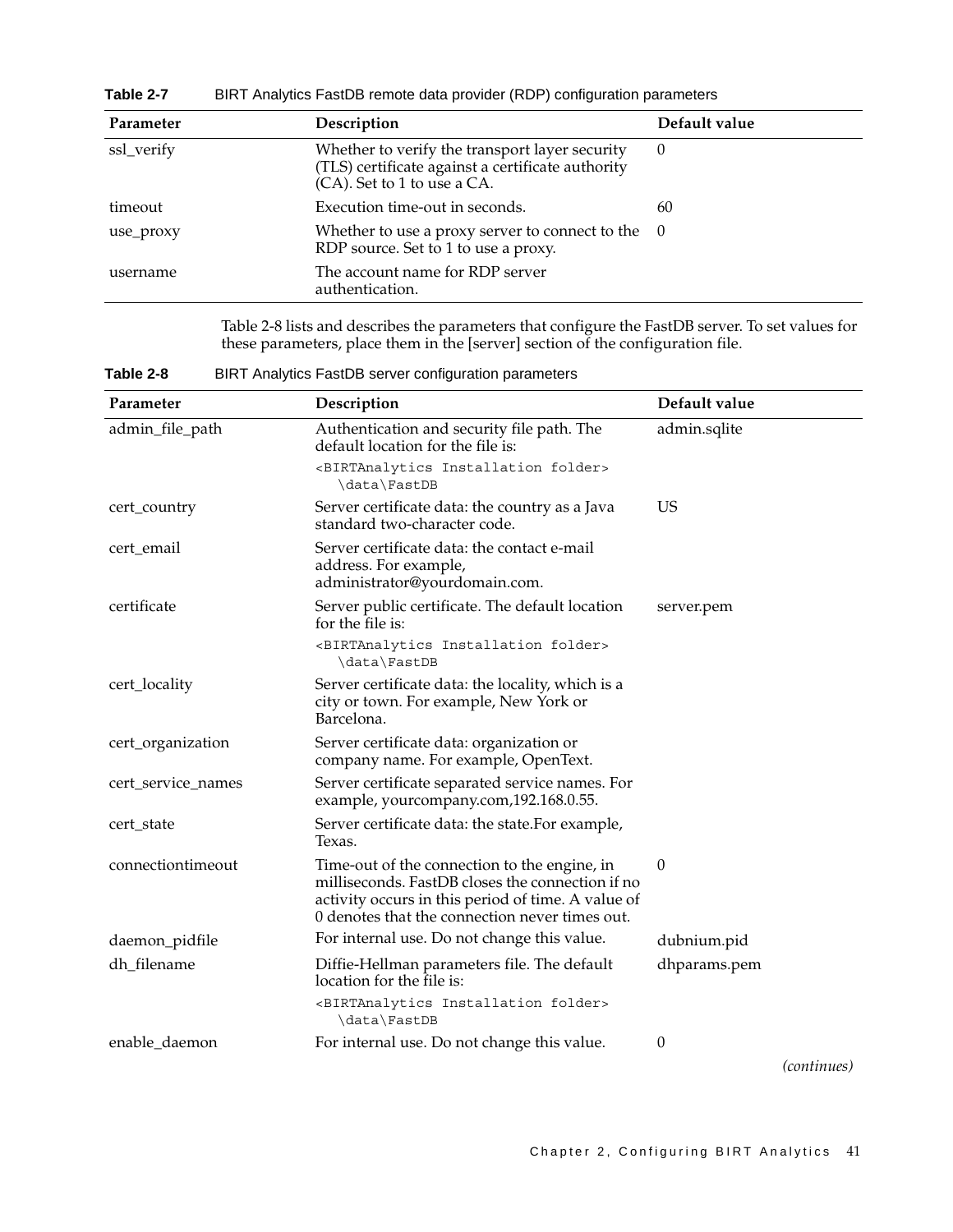**Table 2-8** BIRT Analytics FastDB server configuration parameters (continued)

| Parameter            | Description                                                                                                                                                             | Default value |
|----------------------|-------------------------------------------------------------------------------------------------------------------------------------------------------------------------|---------------|
| enable_dbfibrillator | Whether to enable automatic restart in case of<br>failure or a crash. Set to 0 to disable automatic<br>restart.                                                         | 1             |
| enable_insecure_port | Start a listener on the non-secure, standard port,<br>specified by the port parameter on the system<br>specified by the ip parameter. Set to 0 to disable<br>this port. | 1             |
| enable_secure_port   | Start a listener on the secure, TLS port, specified<br>by the secure_port parameter on the system<br>specified by the ip parameter. Set to 1 to enable<br>this port.    | - 0           |
| ip                   | Listener IP address. This system uses the ports<br>specified by the port and secure_port<br>parameters.                                                                 | 0.0.0.0       |
| maxrequestlen        | Maximum length of the request XML accepted<br>by the FastDB engine. A request is a selection or<br>domain specified by the user.                                        | 65535         |
| port                 | Listener port for non-secure connections on the<br>system specified by the ip parameter.                                                                                | 8105          |
| private_key          | Server private key. The default location for the<br>file is:<br><birtanalytics folder="" installation=""></birtanalytics>                                               | server.key    |
|                      | \data\FastDB                                                                                                                                                            |               |
| private_key_password | Password for server private key.                                                                                                                                        |               |
| rand_filename        | Random number file used for TLS calculations.<br>The default location for the file is:                                                                                  | ssl.rnd       |
|                      | <birtanalytics folder="" installation=""><br/>\data\FastDB</birtanalytics>                                                                                              |               |
| root_ca_certificate  | Root certificate authority (CA) public<br>certificate. The default location for the file is:                                                                            | cacert.pem.   |
|                      | <birtanalytics folder="" installation=""><br/>\data\FastDB</birtanalytics>                                                                                              |               |
| secure_port          | Listener port for secure connections on the<br>system specified by the ip parameter.                                                                                    | 8106          |
| ssl_mode             | Certificate mode for transport layer security<br>(TLS). The following values are valid:                                                                                 | simple        |
|                      | simple to use a self-signed certificate                                                                                                                                 |               |
|                      | complete to use a root certificate authority<br>(CA)                                                                                                                    |               |
| threads              | Maximum threads per FastDB server.                                                                                                                                      | 5             |
| winsvc_pass          | Windows service registration password. Set a<br>value to use a specific user rather than the<br>default Local System account.                                           |               |
| winsvc_user          | Windows service registration user name. Set a<br>value to use a specific user rather than the<br>default Local System account.                                          |               |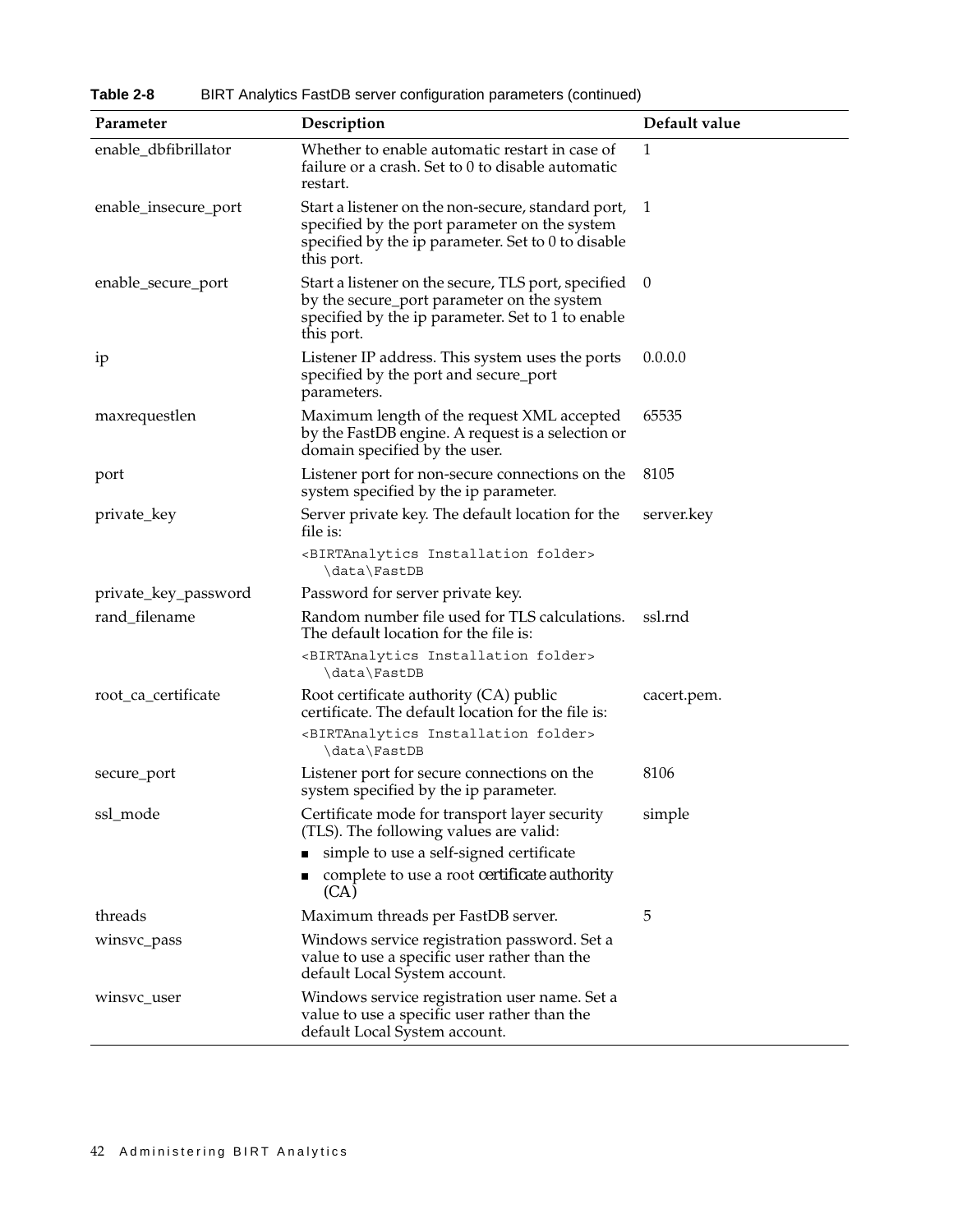# Part Two**<sup>2</sup>**

# **Administering BIRT Analytics reference**

■ [Administering BIRT Analytics functional reference](#page-50-0)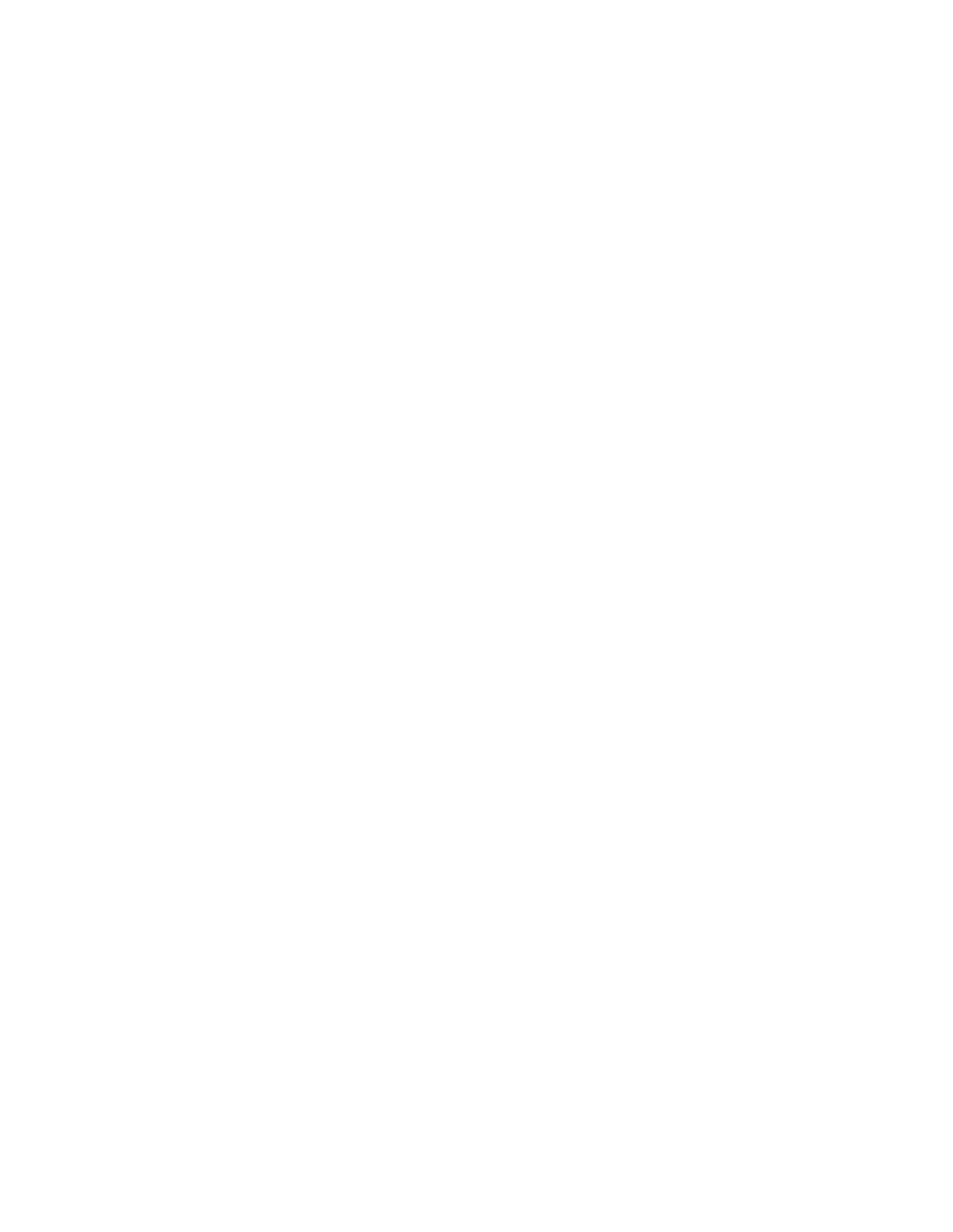

# <span id="page-50-0"></span>**Administering BIRT Analytics functional reference**

This chapter is a reference section describing the functionalities that the administrator uses to configure permissions in the security role management module of BIRT Analytics Administration.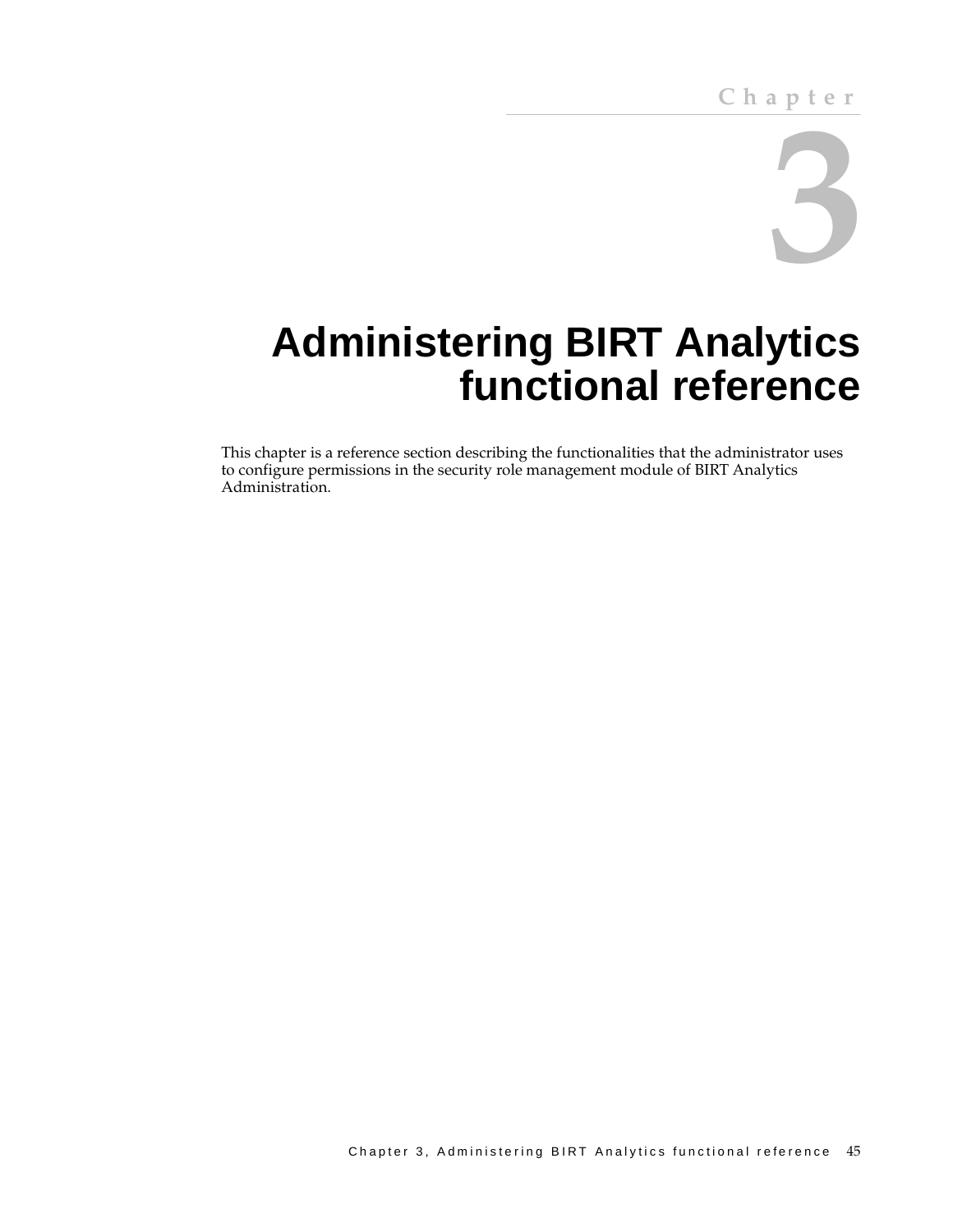# **Administering BIRT Analytics functional reference**

This chapter is a reference section describing the functionalities that the administrator uses to configure permissions in the security role management module of BIRT Analytics Administration. Each category section provides the name of the parameter along with a description of its function in the BIRT Analytics system.

The parameters in the tables are listed typically in the order of occurrence. The tables at the beginning of each section describe functionalities that have no subordinate items in the lists. Complex sets of functionalities that contain subordinate items are grouped into tables by category. In some cases, these tables group closely related categories together, rather than by order of occurrence, to make referencing related items more convenient.

In the Security role management module Functionalities list, select + to expand a functional category. Select the higher-level category to include all the subordinate elements or select elements individually in the category lists to configure a more restricted subset of privileges.

#### **General**

[Table 3-1](#page-51-0) describes the functionalities that have no subordinate items in the General list.

| Functionality                  | Description                                                                                                     | Module                                                                                 |
|--------------------------------|-----------------------------------------------------------------------------------------------------------------|----------------------------------------------------------------------------------------|
| Change<br>resolution level     | Controls ability to change resolution level in a<br>domain.                                                     | Admin                                                                                  |
| Check active<br><b>LDAP</b>    | Controls access to information about type of<br>active security.                                                | Admin                                                                                  |
| Convert ID to<br>name          | Obsolete.                                                                                                       |                                                                                        |
| Convert name<br>to ID          | Obsolete.                                                                                                       |                                                                                        |
| Count discrete<br>values       | Provides access to the number of discrete values<br>in a column to determine the value of a specific<br>action. | Frontend: Analysis<br>(manipulation of<br>segments)                                    |
| Data tree                      | Obtains structure of the database.                                                                              | Frontend: Data Tree,<br>Bloc of notes (change<br>resolution)                           |
| Discrete values<br>of a domain | Allows user to generate domains of discrete<br>values from another domain.                                      | Bloc of notes<br>(discrete values)                                                     |
| Get header<br>image            | Allows uploading server header image for export<br>to RTF.                                                      | Jetadmin:<br>Management Style                                                          |
| Get higher<br>tables           | Allows user to access higher tables.                                                                            | Frontend:<br>Multiple sites                                                            |
| <b>Get LDAP</b><br>groups      | Controls access to information about active<br>security groups.                                                 | Admin                                                                                  |
| Get resolution<br>level        | Controls access to resolution level in a domain.                                                                | Frontend: Explorer<br>(data, export,<br>analysis Venn,<br>internal use of<br>segments) |

<span id="page-51-0"></span>**Table 3-1** General functionalities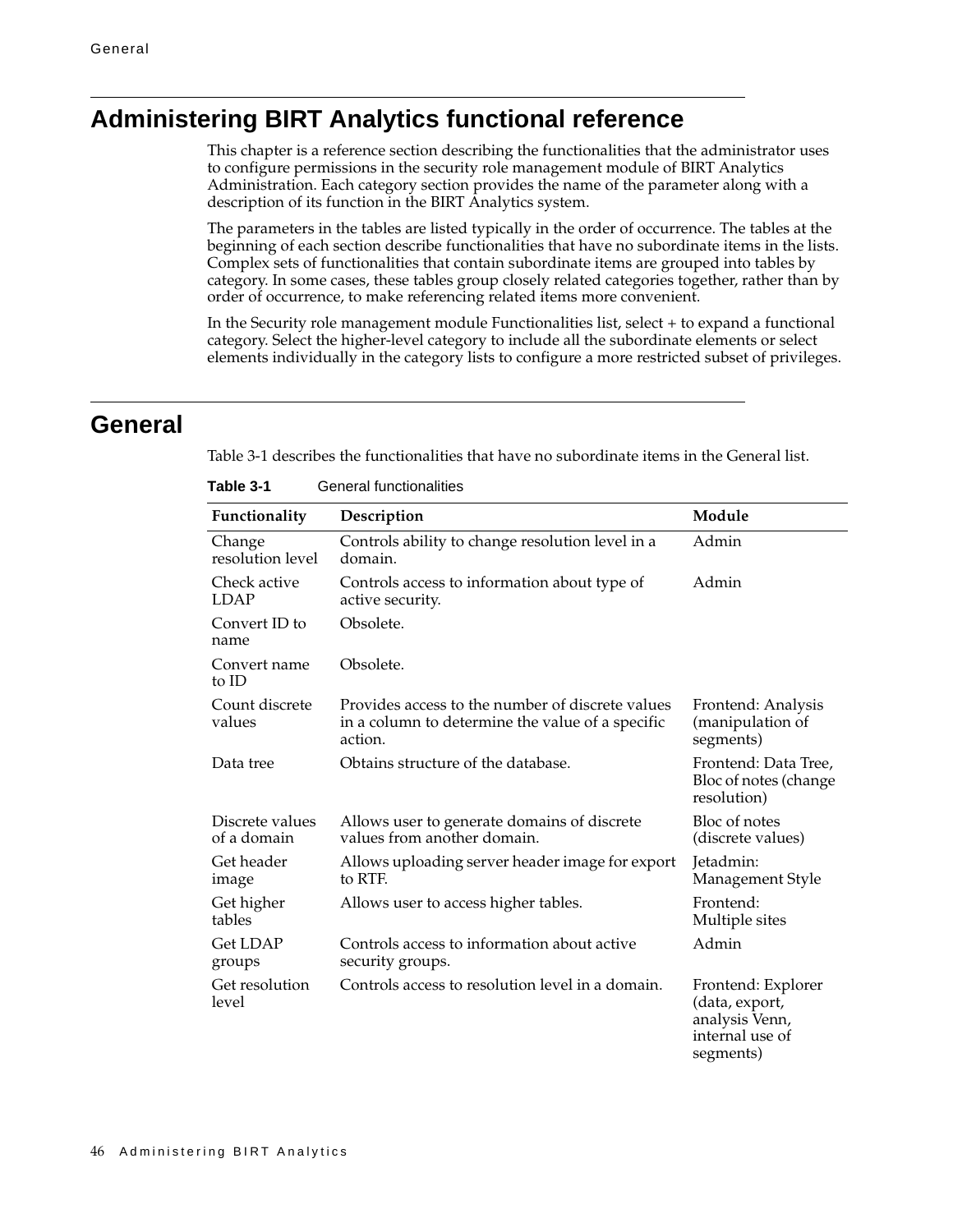| Functionality                               | Description                                                               | Module                                                   |
|---------------------------------------------|---------------------------------------------------------------------------|----------------------------------------------------------|
|                                             |                                                                           |                                                          |
| Get RTF styles                              | Gets RTF style definition.                                                | Frontend:<br><b>Export RTF</b>                           |
| Get user<br>functionalities                 | Controls access to user functionality information.                        | Admin                                                    |
| Get user<br>information                     | Controls access to basic user information.                                | Admin                                                    |
| Insert a new<br>configuration<br>setting    | Allows user to insert a new configuration key.                            | Admin                                                    |
| Load data from<br>a folder                  | Allows data analysis using the shared folder of<br>another user.          | Frontend: Folder<br>Tree                                 |
| Operate with<br>domains                     | Allows operations between domains.                                        | Frontend:<br>Bloc of notes,<br>Analysis, explore<br>data |
| Prepare saved<br>cross tab for<br>execution | Allows preparation of a crosstab analysis for<br>execution.               | Analysis: Crosstab                                       |
| Put RTF styles                              | Sets style for RTF export.                                                | Frontend:<br><b>Export RTF</b>                           |
| Read<br>configuration<br>setting            | Allows user to read a configuration key.                                  | Admin                                                    |
| Selections-<br>Calculate<br>selection       | Controls access to module selection. Allows user<br>to execute selection. | Frontend:<br>Selections                                  |
| Sort Domains                                | Allows user to arrange domains in Bloc of notes.                          | Frontend:<br>Bloc of notes                               |
| Upload header<br>image                      | Allows uploading header image to server for<br>export to RTF.             | Frontend: Export<br><b>RTF</b>                           |
| Validate discrete<br>column                 | Checks if a column is completely discrete.                                | Plugin: iWorkFlow                                        |
| Validate LDAP<br>settings                   | Allows validating type of active security.                                | Admin                                                    |
| Validate Login                              | Allows system to manage anonymous user<br>access.                         | Admin                                                    |
| View columns—<br>Change<br>Indexing         | Allows user to index a column in the repository.                          | Frontend:<br>Data Tree                                   |
| View columns-<br>Index column               | Allows user to index an unindexed column                                  | Frontend:<br>Data Tree                                   |
| View columns—<br>Unindex<br>column          | Allows user to unindex an indexed column                                  | Frontend:<br>Data Tree                                   |
| View databases                              | Allows user to access list of available databases.                        | Frontend:<br>Data Tree                                   |

**Table 3-1** General functionalities (continued)

*(continues)*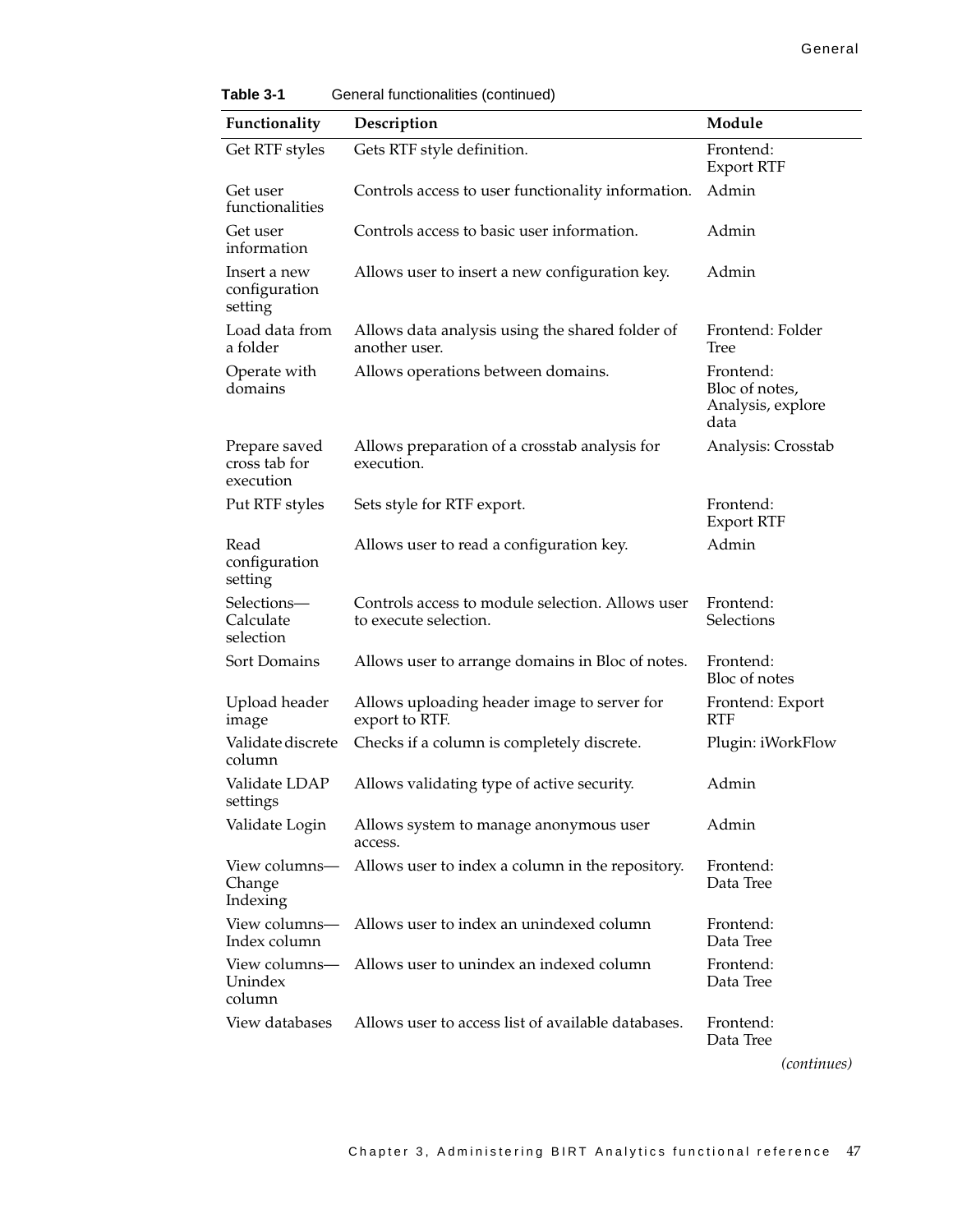| Functionality                | Description                                                          | Module                                                                                                                         |
|------------------------------|----------------------------------------------------------------------|--------------------------------------------------------------------------------------------------------------------------------|
| View discrete<br>values      | Limits access to discrete values of a column.                        | Frontend: Data Tree,<br>Explorer (discrete<br>and graphic values<br>field), Evolution<br>Analysis,<br>Engineering<br>(Decoder) |
| View object data             | Allows access to database object information.                        | Frontend                                                                                                                       |
| View parent<br>table         | Allows viewing parent table for a specific table in<br>the database. | Frontend:<br>Multiple modules                                                                                                  |
| View tables                  | Allows viewing tables from a specific database.                      | Frontend:<br>Data Tree                                                                                                         |
| View user<br>functionalities | Controls access to user functionality information.                   | Admin                                                                                                                          |

**Table 3-1** General functionalities (continued)

# **Administration**

This section describes the Administration functionalities used in configuring the BIRT Analytics environment.

#### **Administration**

[Table 3-2](#page-53-0) describes the functionalities that have no subordinate items in the Administration list.

<span id="page-53-0"></span>

| Table 3-2 | Administration functionalities |
|-----------|--------------------------------|
|-----------|--------------------------------|

| Functionality                 | Description                                                                                  | Module |
|-------------------------------|----------------------------------------------------------------------------------------------|--------|
| Administration                | Controls settings for all Administration<br>management functionalities                       | Admin  |
| Add password<br>policy        | Controls ability to define rules for user<br>passwords                                       | Admin  |
| Create key fields             | Allows administrator to create new key fields                                                | Admin  |
| Delete sensitive<br>column    | Limits ability to unmark a column from the<br>repository as a sensitive column               | Admin  |
| Insert sensitive<br>column    | Limits ability to mark a column from the<br>repository as a sensitive column                 | Admin  |
| Get sensitive<br>columns      | Controls access to the list of sensitive columns                                             | Admin  |
| Get ACL                       | Controls access to information on relationships<br>between an object, groups, and users      | Admin  |
| Get active<br>engine settings | Controls access to current engine configuration<br>settings                                  | Admin  |
| Get<br>functionalities<br>map | Controls access to information on relationships<br>between functionalities, roles, and users | Admin  |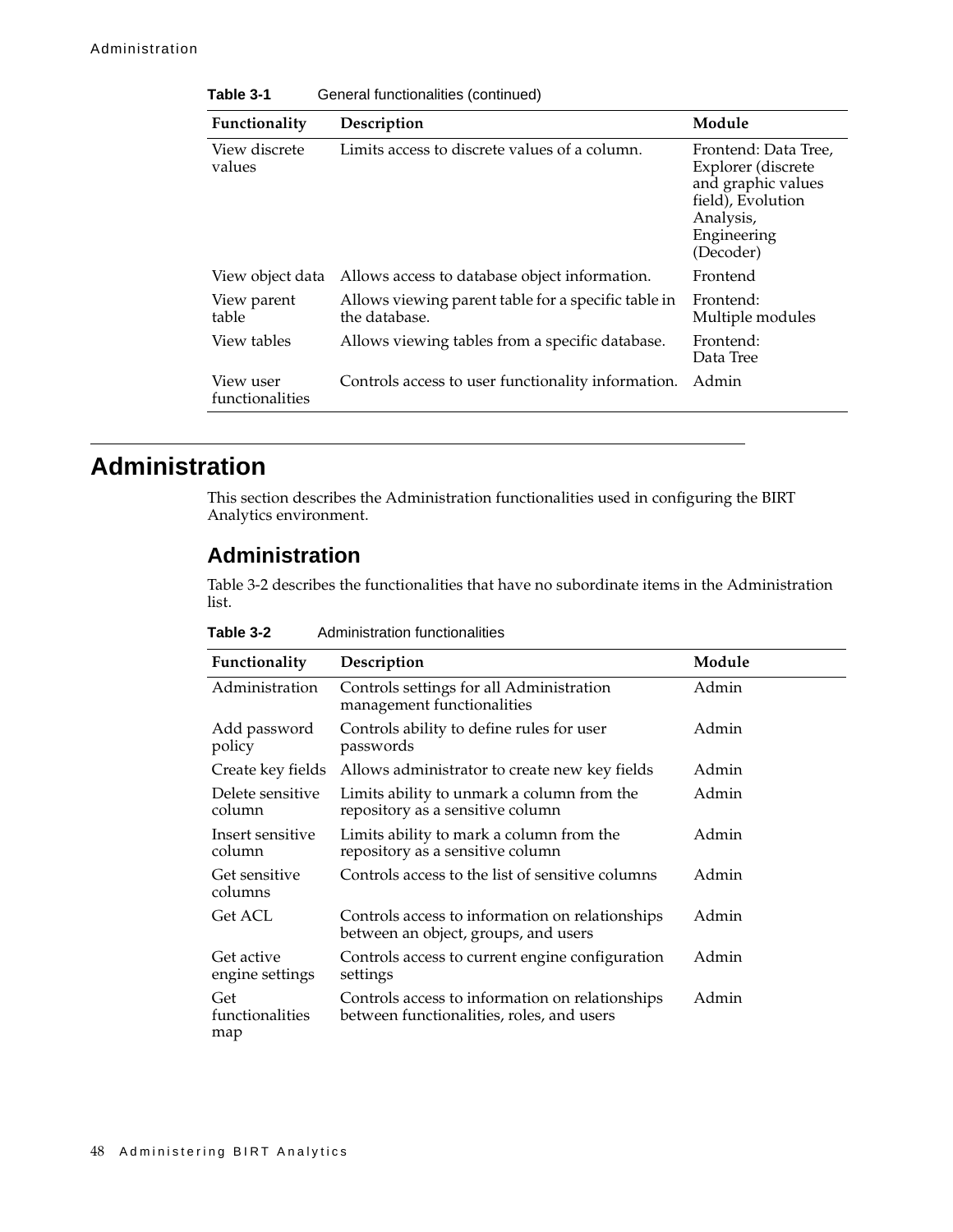| Functionality                     | Description                                                                   | Module |
|-----------------------------------|-------------------------------------------------------------------------------|--------|
| Get Pool<br>Connections<br>status | Controls access to information about connection<br>pool                       | Admin  |
| List security<br>policies         | Controls access to the rules required in adding a<br>user password            | Admin  |
| Update security<br>policies       | Controls ability to modify rules for user<br>passwords                        | Admin  |
| Purge obsolete<br>connections     | Controls ability to delete current connections to<br>analytical engine        | Admin  |
| Read<br>application log           | Controls access to the log that creates a record of<br>activity on the system | Admin  |

**Table 3-2** Administration functionalities

# **Access control list (ACL)**

[Table 3-3](#page-54-0) describes the security group and filter functionalities that control access control list (ACL) management.

<span id="page-54-0"></span>

| Table 3-3<br>Access control list (ACL) functionalities |
|--------------------------------------------------------|
|--------------------------------------------------------|

| Functionality                       | Description                                                                        | Module                 |             |
|-------------------------------------|------------------------------------------------------------------------------------|------------------------|-------------|
| <b>ACL</b>                          | Controls settings for all security group and filters<br>management functionalities | Admin:<br>Security     |             |
| Delete security<br>filter           | Controls the elimination of security filter                                        | Admin:<br>Security     |             |
| Delete security<br>group            | Controls the elimination of security group                                         | Admin:<br>Security     |             |
| Edit security<br>filter             | Controls the modification of an existing security<br>filter                        | Admin:<br>Security     |             |
| Edit security<br>group              | Controls the modification of security group                                        | Admin:<br>Security     |             |
| Get mapped<br>database<br>structure | Controls access to repository database mappings                                    | Frontend:<br>Data Tree |             |
| Get object<br>authorizations        | Controls access to object authorizations                                           | Admin:<br>Security     |             |
| Get security<br>filter              | Controls access to security filter                                                 | Admin:<br>Security     |             |
| Get security<br>filters             | Controls access to multiple security filters                                       | Admin:<br>Security     |             |
| Get security<br>group               | Controls access to security group                                                  | Admin:<br>Security     |             |
| Get security<br>groups              | Controls access to multiple security groups                                        | Admin:<br>Security     |             |
|                                     |                                                                                    |                        | (continues) |
| Give access to<br>security group    | Grants access by a security group to specified<br>data objects                     | Admin:<br>Security     |             |
| New security<br>filter              | Controls the creation of a new security filter                                     | Admin:<br>Security     |             |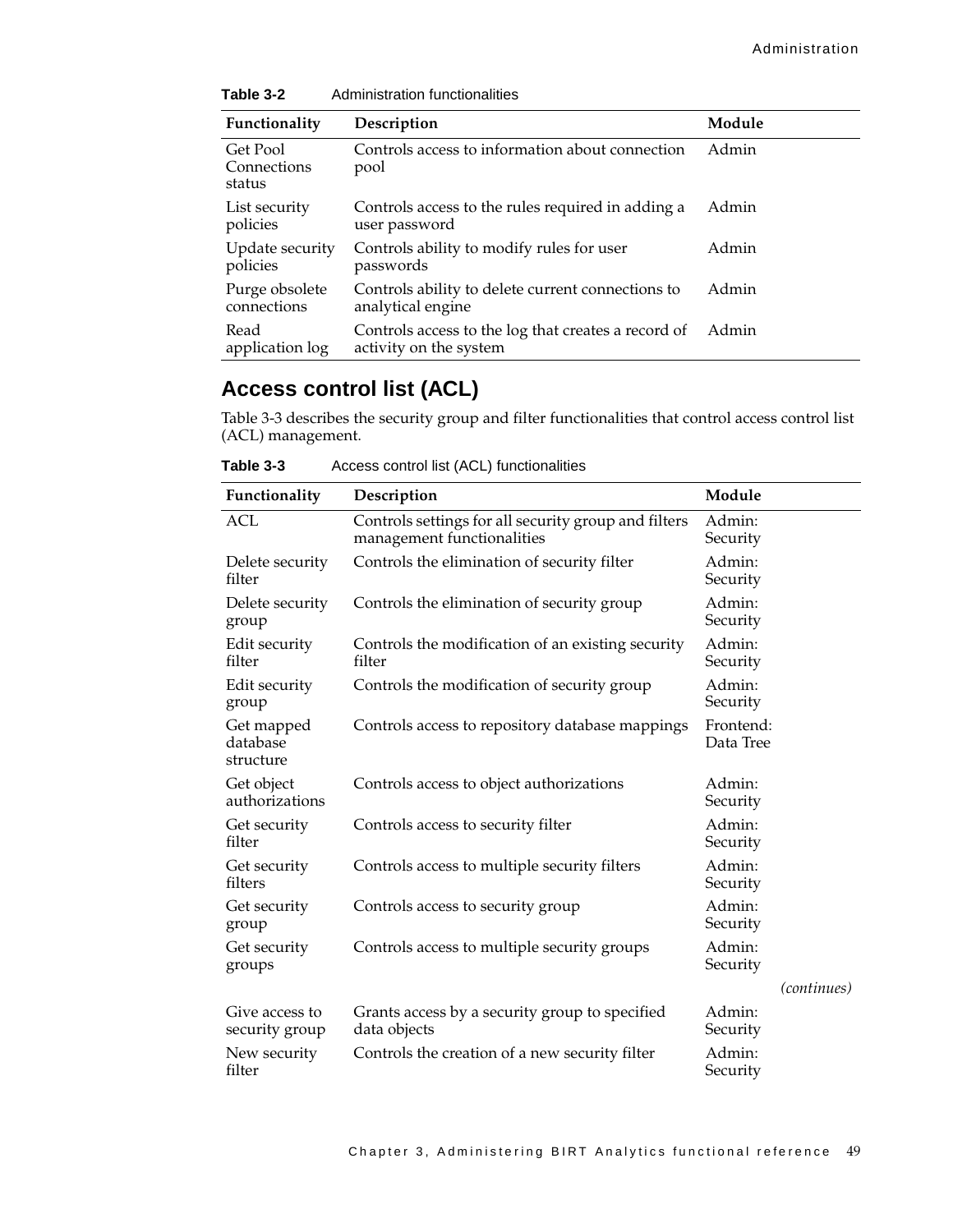| Functionality                                    | Description                                                     | Module             |  |
|--------------------------------------------------|-----------------------------------------------------------------|--------------------|--|
| New security<br>group                            | Controls the creation of security group                         | Admin:<br>Security |  |
| Remove<br>authorizations<br>to security<br>group | Revokes access by a security group to specified<br>data objects | Admin:<br>Security |  |

**Table 3-3** Access control list (ACL) functionalities (continued)

#### **Configuration**

[Table 3-4](#page-55-0) describes the Configuration functionalities that control Simple Mail Transfer Protocol (SMTP) management.

<span id="page-55-0"></span>**Table 3-4** Configuration functionalities

| Functionality                    | Description                                                                                     | Module                  |
|----------------------------------|-------------------------------------------------------------------------------------------------|-------------------------|
| Configuration                    | Controls settings for all Configuration<br>functionalities.                                     | Admin:<br>Configuration |
| <b>Get SMTP</b><br>configuration | Controls access to SMTP settings. Specifies Get<br>SMTP configuration property only.            | Admin:<br>Configuration |
| <b>Set SMTP</b><br>configuration | Controls permission to change SMTP settings.<br>Specifies Set SMTP configuration property only. | Admin:<br>Configuration |

#### **Folders**

[Table 3-5](#page-55-1) describes the functionalities that control folder management.

| ט־ט טועוו                 | T UNUS IUNUUNUIKIINUS                                                       |                                                                |
|---------------------------|-----------------------------------------------------------------------------|----------------------------------------------------------------|
| Functionality             | Description                                                                 | Module                                                         |
| Folders                   | Controls settings for all Folders functionalities                           | Frontend:<br>Data Tree                                         |
| Create folder             | Allows a user to create a file or folder for storing<br>analysis selections | Frontend: Data Tree,<br>Analysis (process to<br>save analysis) |
| Delete folder             | Allows a user to delete a file or folder                                    | Frontend:<br>Data Tree                                         |
| Edit folder               | Allows a user to edit a file or folder                                      | Frontend:<br>Data Tree                                         |
| View folders              | Allows a user to access the related list of files and<br>analysis items     | Frontend:<br>Data Tree                                         |
| View folders<br>and items | Allows a user to access the related list of files and<br>analysis items     | Frontend:<br>Data Tree                                         |

<span id="page-55-1"></span>**Table 3-5** Folders functionalities

#### **Functionalities**

[Table 3-6](#page-55-2) describes the settings that control functionalities management.

<span id="page-55-2"></span>

| Table 3-6       | <b>Functionalities settings</b>                           |        |
|-----------------|-----------------------------------------------------------|--------|
| Functionality   | Description                                               | Module |
| Functionalities | Controls ability to manage the Functionalities list Admin |        |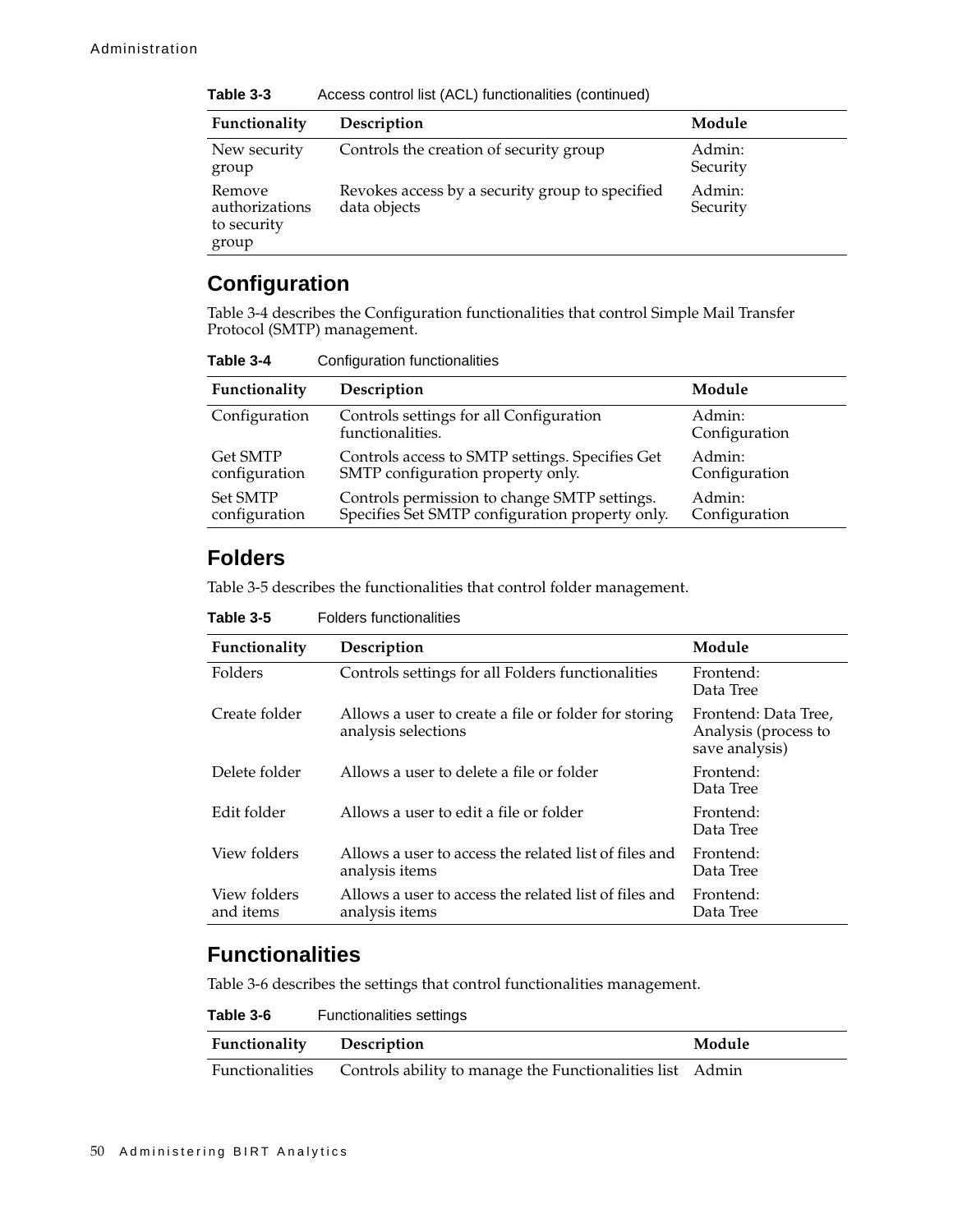| Table 3-6     | <b>Functionalities settings</b>             |        |
|---------------|---------------------------------------------|--------|
| Functionality | <b>Description</b>                          | Module |
| View          | Controls access to the functionalities list | Admin  |

#### **Groups**

tree

functionality

[Table 3-7](#page-56-0) describes the functionalities that control group management.

<span id="page-56-0"></span>

|  | Table 3-7 | Groups functionalities |
|--|-----------|------------------------|
|--|-----------|------------------------|

| Functionality | Description                                      | Module                         |
|---------------|--------------------------------------------------|--------------------------------|
| Groups        | Controls settings for all Groups functionalities | Admin:<br>Groups<br>Management |
| Create group  | Allows creating a group                          | Admin:<br>Groups<br>Management |
| Delete group  | Allows deleting a group                          | Admin:<br>Groups<br>Management |
| Edit group    | Allows editing a group                           | Admin:<br>Groups<br>Management |
| View group    | Allows viewing information for a group           | Admin:<br>Groups<br>Management |
| View groups   | Allows viewing a list of groups                  | Admin:<br>Groups<br>Management |

#### **Integrity**

[Table 3-8](#page-56-1) describes the functionalities that control integrity management.

<span id="page-56-1"></span>**Table 3-8** Integrity functionalities

| Functionality                             | Description                                                                                                                                   | Module |             |
|-------------------------------------------|-----------------------------------------------------------------------------------------------------------------------------------------------|--------|-------------|
| Integrity                                 | Controls settings for all Integrity functionalities.<br>Configures synchronization between<br>Administration application and data repository. | Admin  |             |
| Delete<br>temporary items                 | Controls elimination of cache files from the<br>server.                                                                                       | Admin  |             |
| Get temporary<br>information              | Allows administrator to obtain information<br>regarding repository column use.                                                                | Admin  |             |
|                                           |                                                                                                                                               |        | (continues) |
| Purge erroneous<br><b>ACL</b> entries     | Allows purging obsolete permits applied to<br>nonexistent objects.                                                                            | Admin  |             |
| Synchronize<br>structure to<br>repository | Allows synchronization of data structure with<br>repository.                                                                                  | Admin  |             |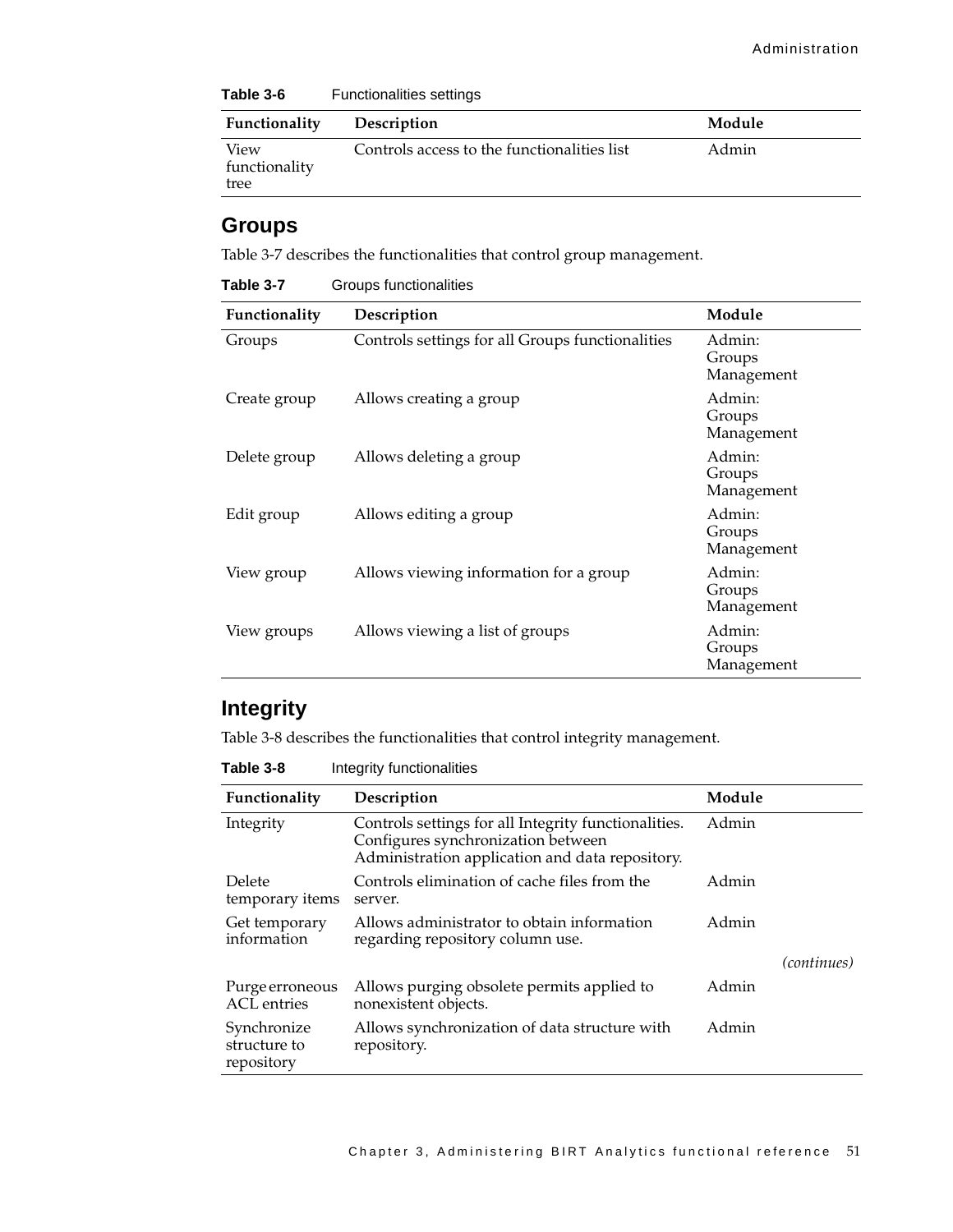#### **Profile**

[Table 3-9](#page-57-2) describes the functionalities that control profile management.

<span id="page-57-2"></span>

| Table 3-9 | <b>Profile functionalities</b> |
|-----------|--------------------------------|
|-----------|--------------------------------|

| Functionality       | Description                                                       | Module |
|---------------------|-------------------------------------------------------------------|--------|
| Create Profile      | Allows creating a profile                                         | Admin  |
| Delete Profile      | Allows deleting a profile                                         | Admin  |
| <b>Edit Profile</b> | Allows editing a profile                                          | Admin  |
| Load Profile        | Controls access to property information for a<br>specific profile | Admin  |
| Get profiles list   | Controls access to a profile list                                 | Admin  |

#### **Roles**

[Table 3-10](#page-57-0) describes the functionalities that control role management.

| Functionality | Description                                     | Module                                |
|---------------|-------------------------------------------------|---------------------------------------|
| Roles         | Controls settings for all Roles functionalities | Admin:<br>Security Role<br>Management |
| Create role   | Allows creating a role                          | Admin:<br>Security Role<br>Management |
| Delete role   | Allows deleting a role                          | Admin:<br>Security Role<br>Management |
| Edit role     | Allows deleting a role                          | Admin:<br>Security Role<br>Management |
| View role     | Allows viewing information for a role           | Admin:<br>Security Role<br>Management |
| View roles    | Allows viewing a list of roles                  | Admin:<br>Security Role<br>Management |

<span id="page-57-0"></span>**Table 3-10** Roles functionalities

#### **Users**

[Table 3-11](#page-57-1) describes the functionalities that control user management.

<span id="page-57-1"></span>

| Table 3-11 | Users functionalities |
|------------|-----------------------|
|------------|-----------------------|

| Functionality | Description                                      | Module                           |
|---------------|--------------------------------------------------|----------------------------------|
| Users         | Controls settings for all Users functionalities. | Admin:<br><b>User Management</b> |
| Create user   | Allows creating a user.                          | Admin:<br><b>User Management</b> |
| Delete user   | Allows deleting a user.                          | Admin:<br><b>User Management</b> |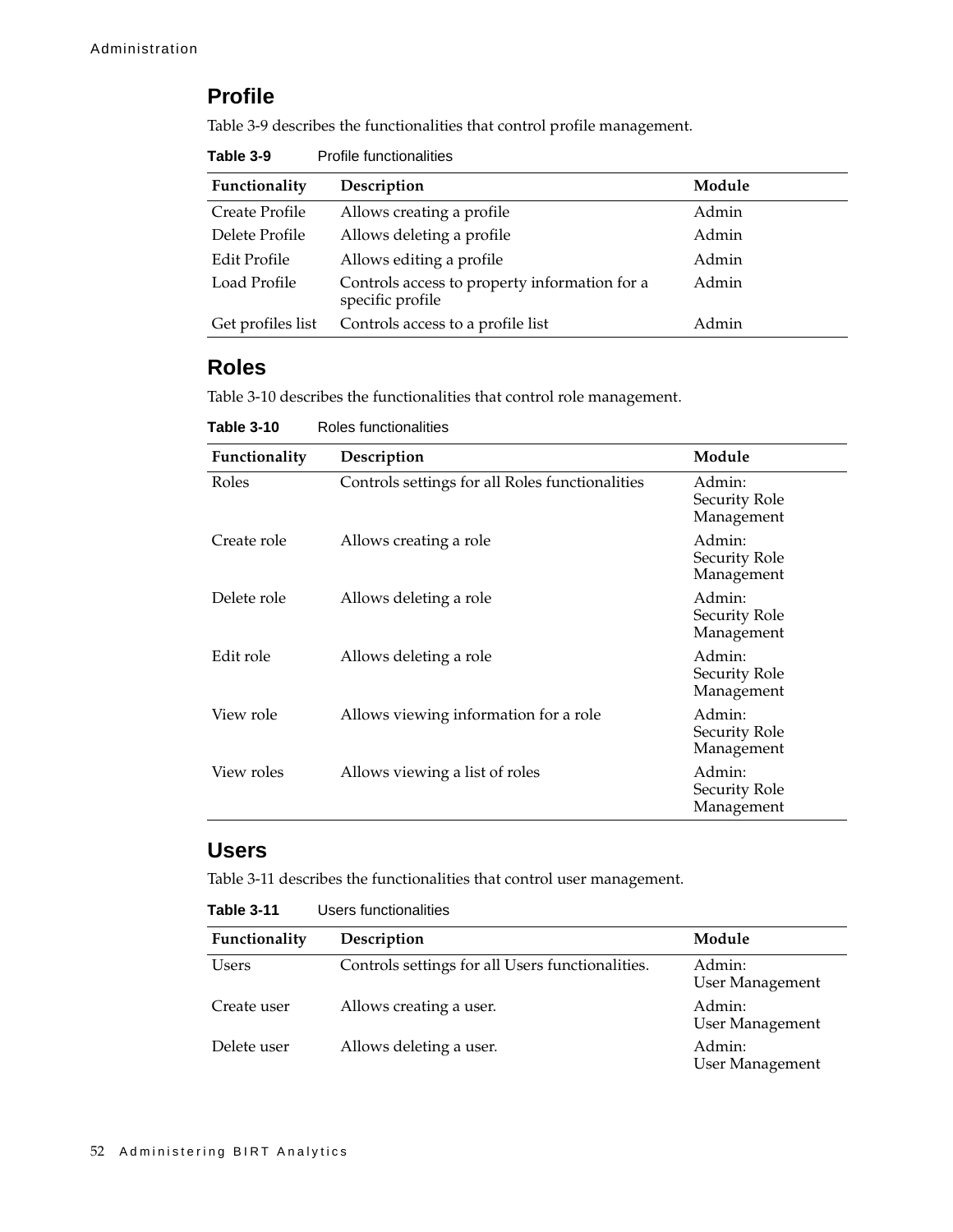| Functionality | Description                                                                                     | Module                              |
|---------------|-------------------------------------------------------------------------------------------------|-------------------------------------|
| Edit user     | Allows editing a user. An update done in the<br>frontend is limited to the number of modifiable | Admin:<br>User Management;          |
|               | attributes for the user.                                                                        | Frontend:<br><b>User Preference</b> |
| View user     | Allows viewing information for a user.                                                          | Admin:<br><b>User Management</b>    |
| View users    | Allows viewing a list of users.                                                                 | Admin:<br><b>User Management</b>    |

# **Table 3-11** Users functionalities

# **Analysis**

This section describes the Analysis functionalities used in configuring the BIRT Analytics environment.

#### **Analysis**

[Table 3-12](#page-58-0) describes the functionalities that have no subordinate items in the Analysis list.

<span id="page-58-0"></span>

| Table 3-12 | Analysis functionalities |
|------------|--------------------------|
|------------|--------------------------|

| Functionality                               | Description                                                                                   | Module                                             |
|---------------------------------------------|-----------------------------------------------------------------------------------------------|----------------------------------------------------|
| Analysis                                    | Controls settings for all Analysis functionalities.                                           | Frontend:<br>Data Tree                             |
| Change analysis                             | Allows user to modify an analysis definition.                                                 | Frontend:<br>Data Tree                             |
| Clear recent<br>analysis list               | Allow user to clear Recenet Analysis list with<br>saved analyses opened recently              | Start:<br><b>Recent Analysis</b>                   |
| Delete analysis                             | Allows user to delete an analysis.                                                            | Frontend:<br>Data Tree                             |
| Export saved<br>analyses                    | Allows user to export saved analysis.                                                         | Frontend:<br>Data Tree                             |
| Get list of<br>authorizations<br>for report | Allows user access to authorizations list for a<br>report.                                    | Frontend:<br>Analysis/selections<br>(save element) |
| Get recent<br>analysis                      | Allows user access to Recent Analysis list.                                                   | Start:<br><b>Recent Analysis</b>                   |
|                                             |                                                                                               | <i>(continues)</i>                                 |
| Get selection<br>definition                 | Allows user access to selection definition.                                                   | Frontend:<br>Analysis/selections<br>(save element) |
| Get users to<br>share analysis              | Allows user access to list of users belonging to<br>the same group who can share an analysis. | Frontend:<br>Analysis/selections<br>(save element) |
| Import<br>analyses/<br>selections           | Allows user to import previously exported<br>analysis.                                        | Frontend:<br>Data Tree                             |
| Open analysis                               | Allows user to open an analysis.                                                              | Frontend: Analysis/<br>selections.                 |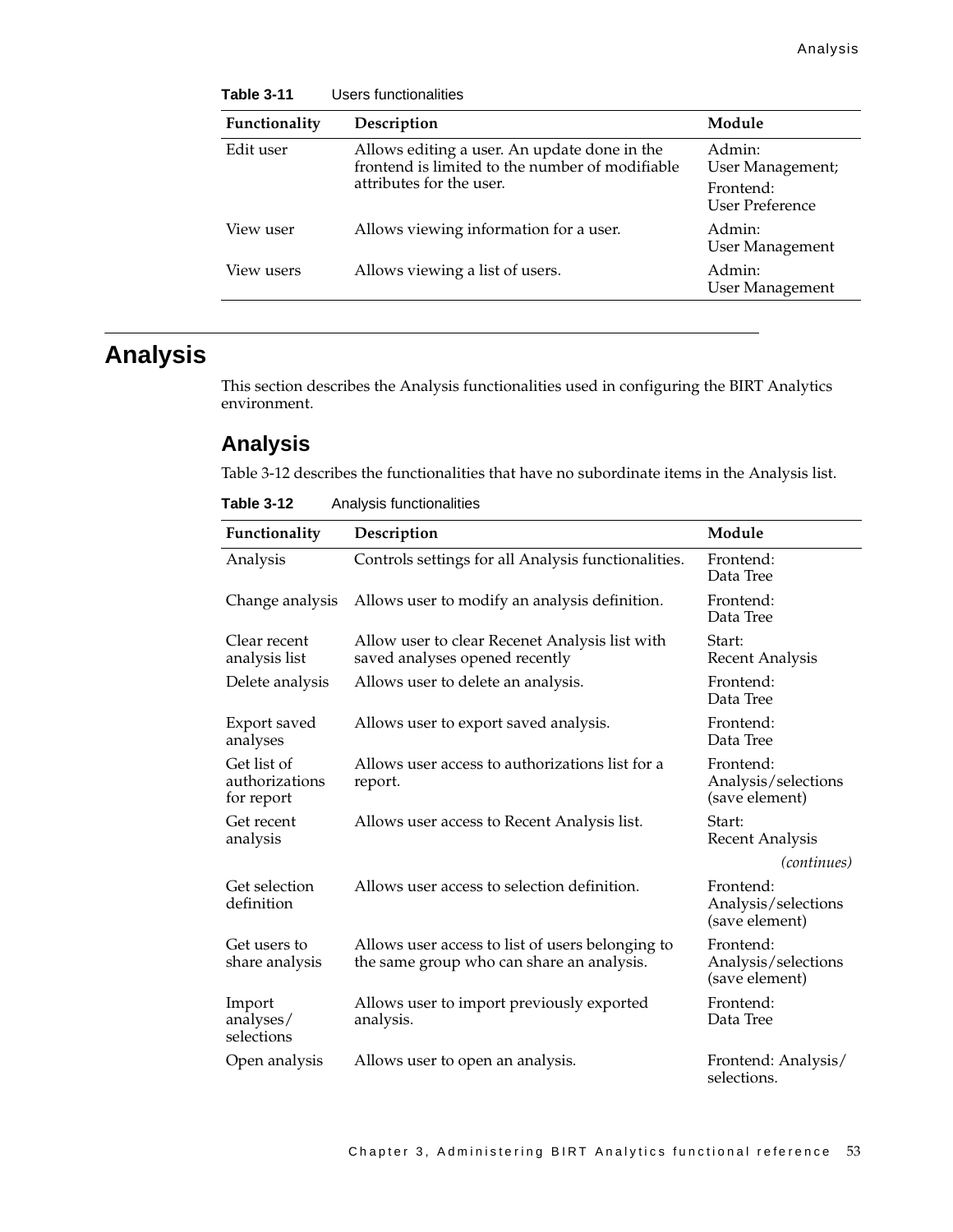| Table 3-12    | Analysis functionalities (continued)                                  |                                    |
|---------------|-----------------------------------------------------------------------|------------------------------------|
| Functionality | Description                                                           | Module                             |
| Save analysis | Allows user to save an analysis. Requires create<br>folder privilege. | Frontend: Analysis/<br>selections. |

#### **Bubble diagram**

[Table 3-13](#page-59-3) describes the functionalities that control bubble diagram management.

<span id="page-59-3"></span>

| Table 3-13 |  | Bubble diagram functionalities |
|------------|--|--------------------------------|
|------------|--|--------------------------------|

| Functionality               | Description                                                 | Module           |
|-----------------------------|-------------------------------------------------------------|------------------|
| Bubble diagram              | Controls settings for all Bubble diagram<br>functionalities | Analysis: Bubble |
| Calculate<br>bubble diagram | Specifies Calculate bubble diagram property only            | Analysis: Bubble |
| Run bubble<br>diagram       | Configures running all Run bubble diagram<br>properties     | Analysis: Bubble |

#### **Calculate Pareto**

[Table 3-14](#page-59-1) describes the functionalities that control Pareto management.

<span id="page-59-1"></span>

| Pareto functionalities<br>Table 3-14 |
|--------------------------------------|
|--------------------------------------|

| <b>Functionality</b> | <b>Description</b>                                                             | Module           |
|----------------------|--------------------------------------------------------------------------------|------------------|
|                      | Calculate Pareto Controls settings for all Calculate Pareto<br>functionalities | Analysis: Pareto |
| Export Pareto        | Specifies Export Pareto functionality                                          | Analysis: Pareto |

#### **Crosstab**

[Table 3-15](#page-59-0) describes the functionalities that control crosstab management.

<span id="page-59-0"></span>**Table 3-15** Crosstab functionalities

| Functionality            | Description                                                        | Module             |
|--------------------------|--------------------------------------------------------------------|--------------------|
| Crosstab                 | Controls setting for all Crosstab functionalities                  | Analysis: Crosstab |
| Run Crosstab             | Controls execution of a crosstab                                   | Analysis: Crosstab |
| <b>Export Crosstab</b>   | Allows user to export a crosstab analysis to an<br>Ofimatic format | Analysis: Crosstab |
| Extract from<br>Crosstab | Allows user to extract a domain from a crosstab<br>analysis        | Analysis: Crosstab |

#### **Evolution diagram**

[Table 3-16](#page-59-2) describes the functionalities that control evolution diagram management.

<span id="page-59-2"></span>**Table 3-16** Evolution diagram functionalities

| <b>Functionality</b> | Description                                 | Module             |
|----------------------|---------------------------------------------|--------------------|
| Evolution            | Controls settings for all Evolution diagram | Frontend: Analysis |
| diagram              | functionalities                             | (Evolution)        |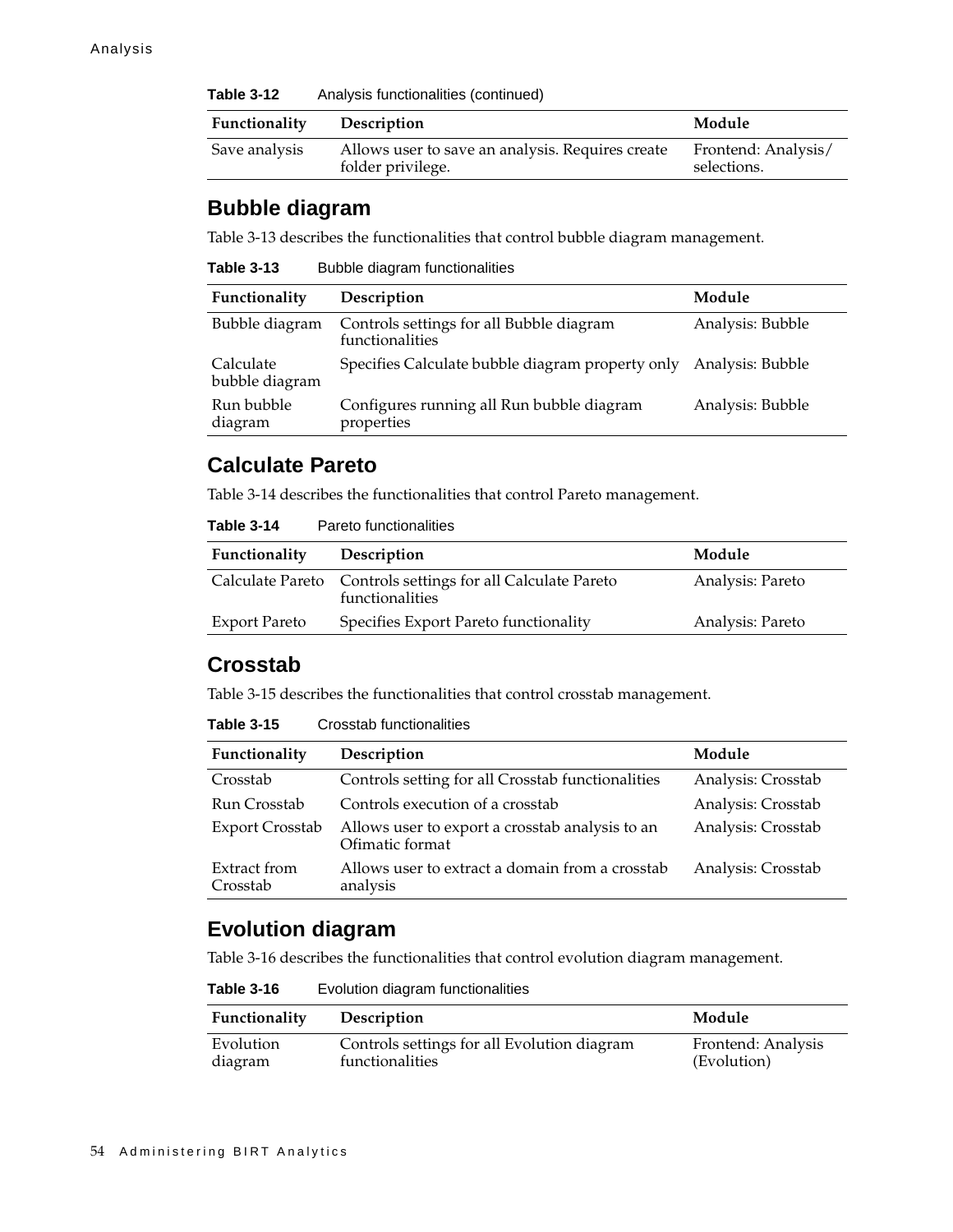**Table 3-16** Evolution diagram functionalities

| Functionality       | <b>Description</b>                       | Module                            |
|---------------------|------------------------------------------|-----------------------------------|
| Export<br>Evolution | Limits export of evolution analysis type | Frontend: Analysis<br>(Evolution) |

#### **Gallery**

[Table 3-17](#page-60-0) describes the functionalities that control gallery management.

<span id="page-60-0"></span>**Table 3-17** Gallery functionalities

| Functionality               | Description                                                       | Module  |
|-----------------------------|-------------------------------------------------------------------|---------|
| Gallery                     | Controls settings for all Gallery functionalities                 | Gallery |
| Calculate<br>Gallery        | Allows user to calculate a gallery measure<br>definition          | Gallery |
| <b>Export Gallery</b>       | Allows user to export a gallery measure<br>definition             | Gallery |
| Get map to print<br>Gallery | Allows user to get a map to print a gallery<br>measure definition | Gallery |

#### **Map diagram**

[Table 3-18](#page-60-1) describes the functionalities that control map diagram management.

<span id="page-60-1"></span>**Table 3-18** Map diagram functionalities

| Functionality | Description                                               | Module                       |
|---------------|-----------------------------------------------------------|------------------------------|
| Map diagram   | Controls settings for all Map diagram<br>functionalities. | Frontend: Analysis<br>(Maps) |
| Calculate Map | Allows user to perform a Calculate Map<br>operation       | Frontend: Analysis<br>(Maps) |
| Delete Map    | Allows user to delete a map                               | Admin                        |
| Get Maps list | Allows user to get a map list                             | Frontend: Analysis<br>(Maps) |
| Print Map     | Allows user to print a map operation                      | Frontend: Analysis<br>(Maps) |
| Upload Map    | Allows user to upload a map                               | Admin                        |
| View Map      | Allows user to view a map                                 | Admin                        |

#### **Profile**

[Table 3-19](#page-60-2) describes the functionalities that control profile management.

<span id="page-60-2"></span>

| Table 3-19<br><b>Profile functionalities</b> |
|----------------------------------------------|
|----------------------------------------------|

| Functionality | Description                                                    | Module                             |
|---------------|----------------------------------------------------------------|------------------------------------|
| Profile       | Controls settings for all Profile functionalities              | Frontend: selection                |
| Run Profile   | Run Profile controls execution of the profile<br>analysis type | Frontend:<br>Analysis<br>(Profile) |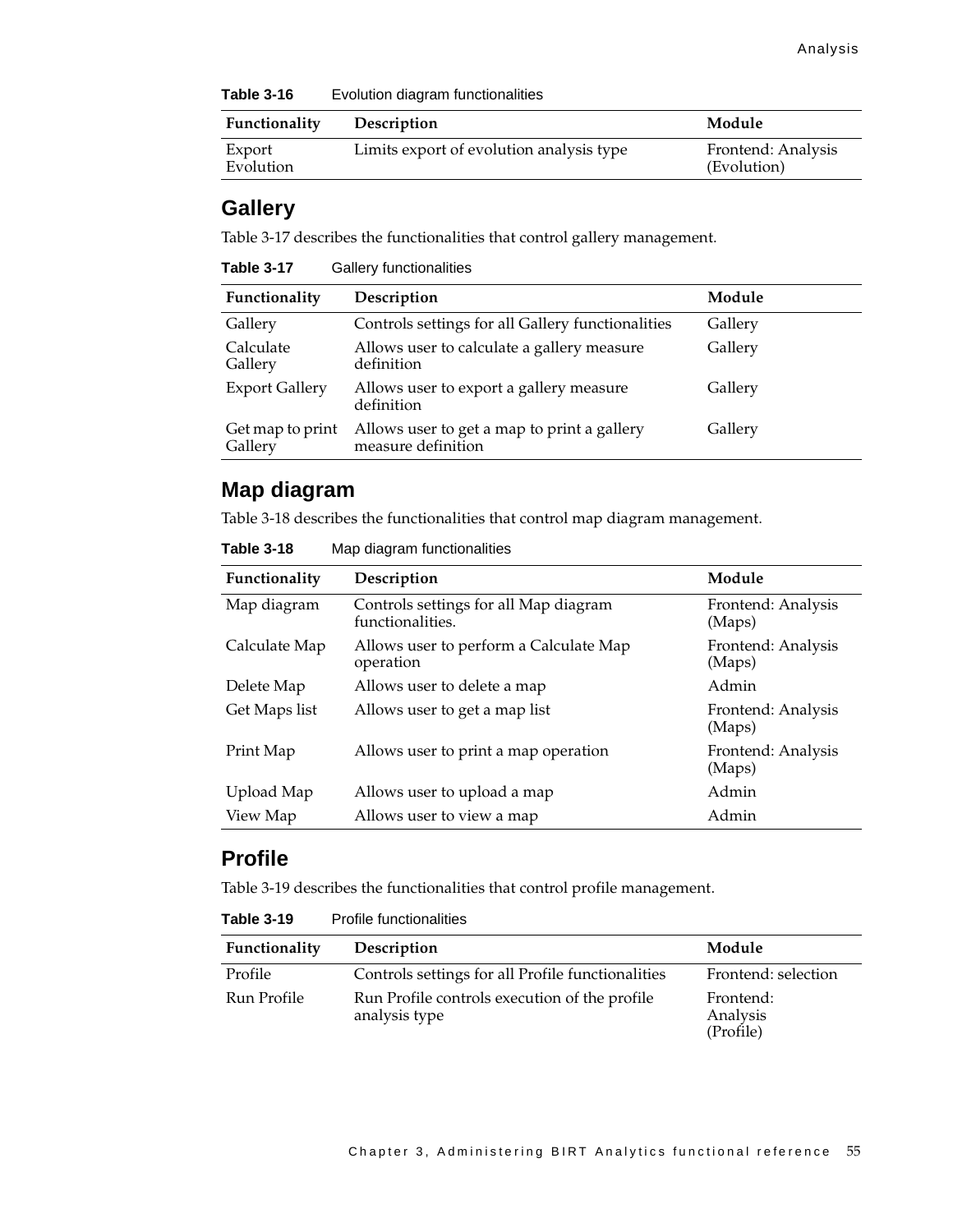| <b>Table 3-19</b>     | Profile functionalities                                                           |                                    |  |
|-----------------------|-----------------------------------------------------------------------------------|------------------------------------|--|
| Functionality         | Description                                                                       | Module                             |  |
| <b>Export Profile</b> | Export Profile enables a user to export the results<br>of a profile analysis type | Frontend:<br>Analysis<br>(Profile) |  |

# **Venn diagram**

[Table 3-20](#page-61-1) describes the functionalities that control Venn diagram management.

<span id="page-61-1"></span>

| Table 3-20                   | Venn diagram functionalities                                                                             |                |
|------------------------------|----------------------------------------------------------------------------------------------------------|----------------|
| Functionality                | Description                                                                                              | Module         |
| Venn diagram                 | Controls settings for all Venn diagram<br>functionalities.                                               | Analysis: Venn |
| Run Venn<br>diagram          | Controls execution of Venn diagram. Configures<br>running export and extract Venn diagram<br>properties. | Analysis: Venn |
| Export Venn<br>diagram       | Allows user to export a Venn analysis to an<br>Ofimatic format.                                          | Analysis: Venn |
| Extract from<br>Venn diagram | Allows user to extract a domain from a Venn<br>analysis.                                                 | Analysis: Venn |

# **Data exploration**

[Table 3-21](#page-61-0) describes the functionalities that control data exploration management.

<span id="page-61-0"></span>**Table 3-21** Data exploration functionalities

| Functionality                   | Description                                                                                                 | Module                                                   |
|---------------------------------|-------------------------------------------------------------------------------------------------------------|----------------------------------------------------------|
| Data<br>Exploration             | Controls settings for all Data Exploration<br>functionalities.                                              | Frontend: Explorer                                       |
| <b>Export statistics</b>        | Allows user to export statistics in RTF format.                                                             | Frontend: Explorer<br>(statistics field)                 |
| Export<br>summary               | Allows user to export a summary for a table or<br>field in file format.                                     | Frontend:<br>Explorer<br>(summary field)                 |
| View discrete<br>values graphic | Limits access to a discrete values graphic from a<br>specific column.                                       | Frontend: Explorer<br>(discrete values<br>graphic field) |
| View frequency<br>distribution  | Controls access to Frequency tab                                                                            | Frontend: Explorer<br>(frequency tab)                    |
| View records                    | Controls access to records in the database.                                                                 | Frontend: Explorer                                       |
| View statistics                 | Controls access to statistics for a field in the<br>database.                                               | Frontend: Explorer<br>(register field)                   |
| View summary                    | Limits access to field and table summaries. User<br>must have access to underlying data to view<br>summary. | Frontend: Explorer<br>(summary field)                    |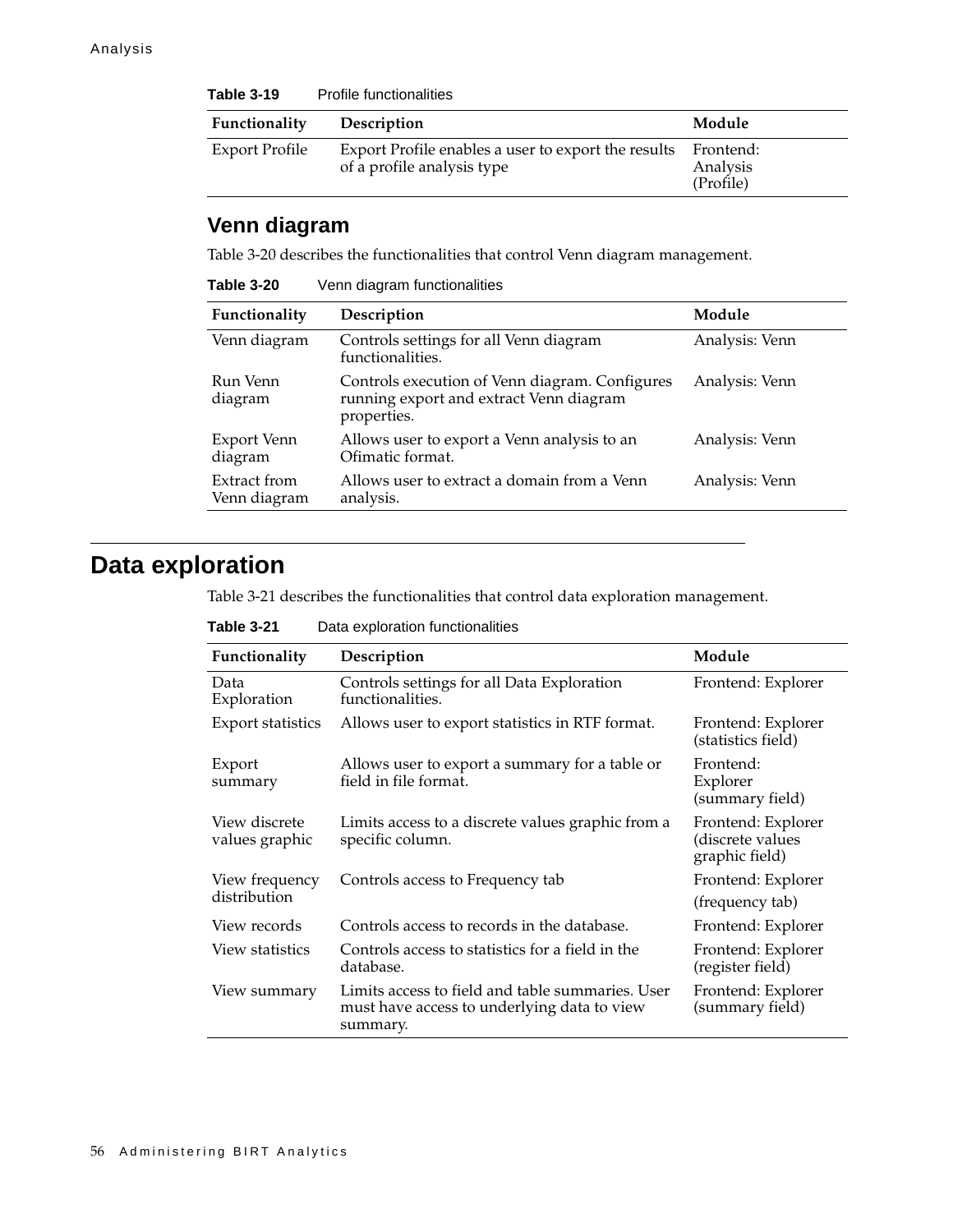# **Engine security**

[Table 3-22](#page-62-0) describes the Engine security functionalities previously available in configuring the BIRT Analytics environment. These features are obsolete.

<span id="page-62-0"></span>

| Functionality                   | Description            | Module |
|---------------------------------|------------------------|--------|
| Engine security                 | <b>Obsolete</b>        |        |
| View engine<br>security filters | <i><b>Obsolete</b></i> |        |
| View engine<br>security groups  | <i><b>Obsolete</b></i> |        |

#### **Engineering**

This section describes the Engineering functionalities used in configuring the BIRT Analytics environment.

#### **Engineering**

[Table 3-23](#page-62-1) describes the functionalities that have no subordinate items in the Engineering list.

| Functionality                                    | Description                                                                                                                                                                                             | Module                                            |
|--------------------------------------------------|---------------------------------------------------------------------------------------------------------------------------------------------------------------------------------------------------------|---------------------------------------------------|
| Engineering                                      | Controls settings for all Engineering<br>functionalities.                                                                                                                                               | Frontend:<br>Engineering                          |
| Clear table                                      | Controls clearing a user table.                                                                                                                                                                         | Frontend:<br>Engineering                          |
| Create<br>aggregate                              | Allows user create a new aggregated column.                                                                                                                                                             | Frontend:<br>Engineering<br>(create aggregated)   |
| Create decoder                                   | Allows user to create a new decode column.                                                                                                                                                              | Frontend:<br>Engineering (create<br>decode)       |
| Create<br>expression-<br>Get engine<br>functions | Create expression enables a user to create a new<br>expression column. Get engine functions enables<br>access to the list of functionalities available when<br>creating a new field of expression type. | Frontend:<br>Engineering (create<br>expression)   |
| Create numeric<br>range-<br>Get limits           | Allows accessing the values needed to compose a<br>new field of numeric rank type.                                                                                                                      | Frontend:<br>Engineering (create<br>numeric rank) |
| Create<br>Parametric                             | Allows user to create a new parametric column.                                                                                                                                                          | Frontend:<br>Engineering (create<br>parametric)   |
| Create quantile                                  | Allows user to create a new column quantile<br>type.                                                                                                                                                    | Frontend:<br>Engineering<br>(create quantile)     |

<span id="page-62-1"></span>**Table 3-23** Engineering functionalities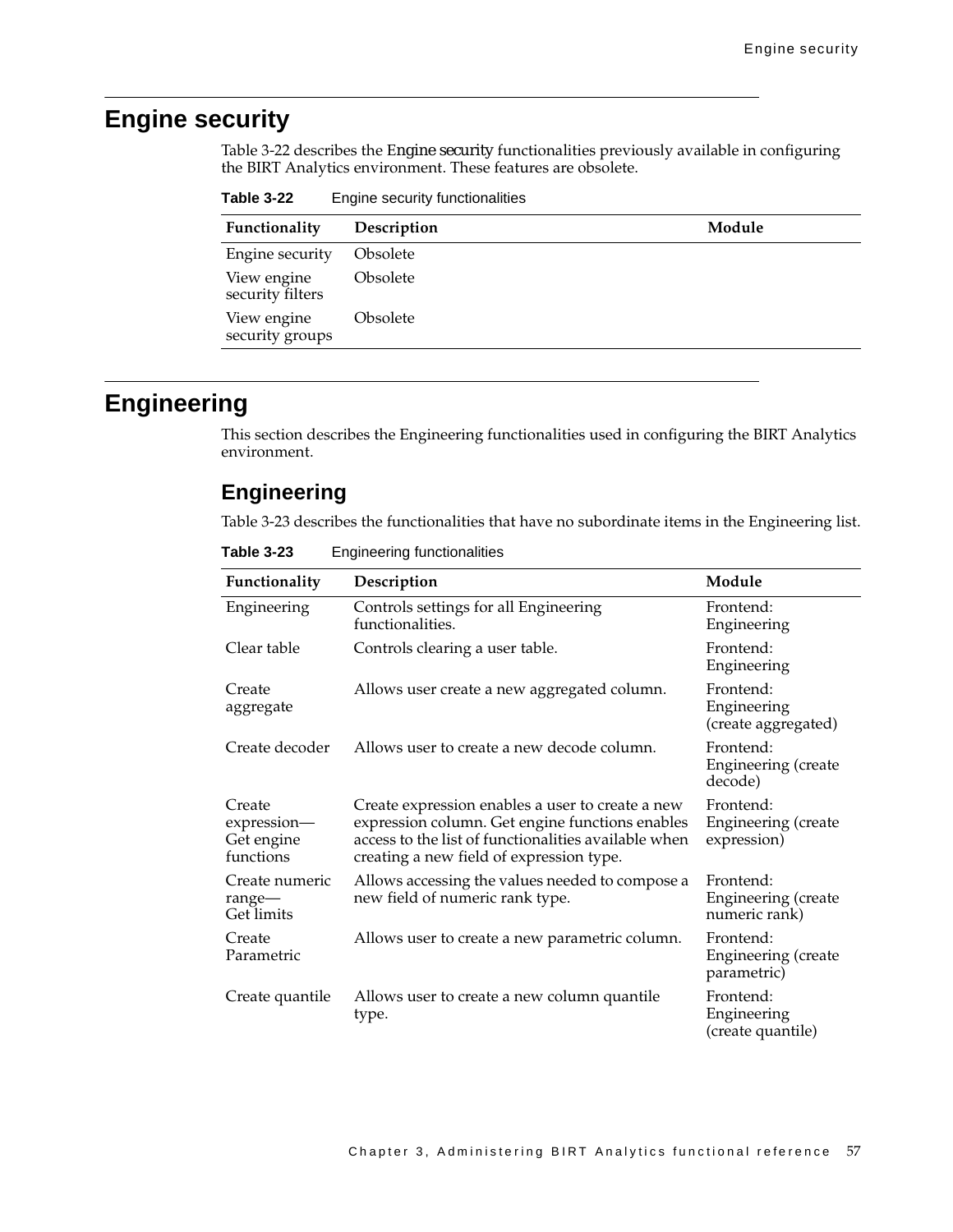| LANIC J-4J<br>Lighteening functionalities |                                                                                        |                                                   |  |
|-------------------------------------------|----------------------------------------------------------------------------------------|---------------------------------------------------|--|
| Functionality                             | Description                                                                            | Module                                            |  |
| <b>Create Ranking</b>                     | Allows user to create a new column with<br>numeric ranking.                            | Frontend:<br>Engineering (create<br>numeric rank) |  |
| Delete column                             | Limits elimination of a column from the<br>repository data.                            | Frontend:<br>Data Tree                            |  |
| Drop database                             | Limits elimination of a database from the<br>repository data.                          | Frontend:<br>Data Tree                            |  |
| Make a column<br>permanent                | Allows user to make a column permanent when<br>creating a new column.                  | Frontend:<br>Navigation Tree                      |  |
| Make domain<br>permanent                  | Allows user to make a domain permanent when<br>creating a new domain.                  | Frontend: Bloc of<br>notes (make<br>permanent)    |  |
| Rename object                             | Allows user to rename an object from the<br>repository data (database, table, column). | Frontend:<br>Data Tree                            |  |
| Validate<br>expression                    | Allows user to validate an expression when<br>creating an expression type field.       | Frontend:<br>Engineering<br>(expression field)    |  |

#### **Table 3-23** Engineering functionalities

# **Edit engineering fields**

[Table 3-24](#page-63-0) describes the Update a column functionalities that control Edit engineering fields management.

<span id="page-63-0"></span>

| Table 3-24 | Edit engineering fields functionalities |
|------------|-----------------------------------------|
|------------|-----------------------------------------|

| Functionality                      | Description                                                                      | Module                                      |
|------------------------------------|----------------------------------------------------------------------------------|---------------------------------------------|
| Editengineering<br>fields-Update   | Controls settings for all Edit engineering fields<br>functionalities.            | Frontend:<br>Engineering                    |
| a column                           | -Update a column functionalities list.                                           |                                             |
| Clear dependent<br>cache           | Allows system to clear obsolete cache files due to<br>changes in the repository. | Frontend: Internal                          |
| Get aggregate<br>definition        | Controls access to a aggregate-type field<br>definition.                         | Frontend:<br>Engineering<br>(aggregated)    |
| Get decoded<br>definition          | Controls access to a decoding-type field<br>definition.                          | Frontend:<br>Engineering<br>(decode)        |
| Get definition of<br>an expression | Controls access to an expression type field<br>definition.                       | Frontend:<br>Engineering<br>(expression)    |
| Get numeric<br>range definition    | Controls access to a numeric-range-type field<br>definition.                     | Frontend:<br>Engineering<br>(numeric range) |
| Get parametric<br>definition       | Controls access to a parametric-type field<br>definition.                        | Frontend:<br>Engineering<br>(parametric)    |
| Get quantile<br>definition         | Controls access to a quantile-type field definition.                             | Frontend:<br>Engineering<br>(quantile)      |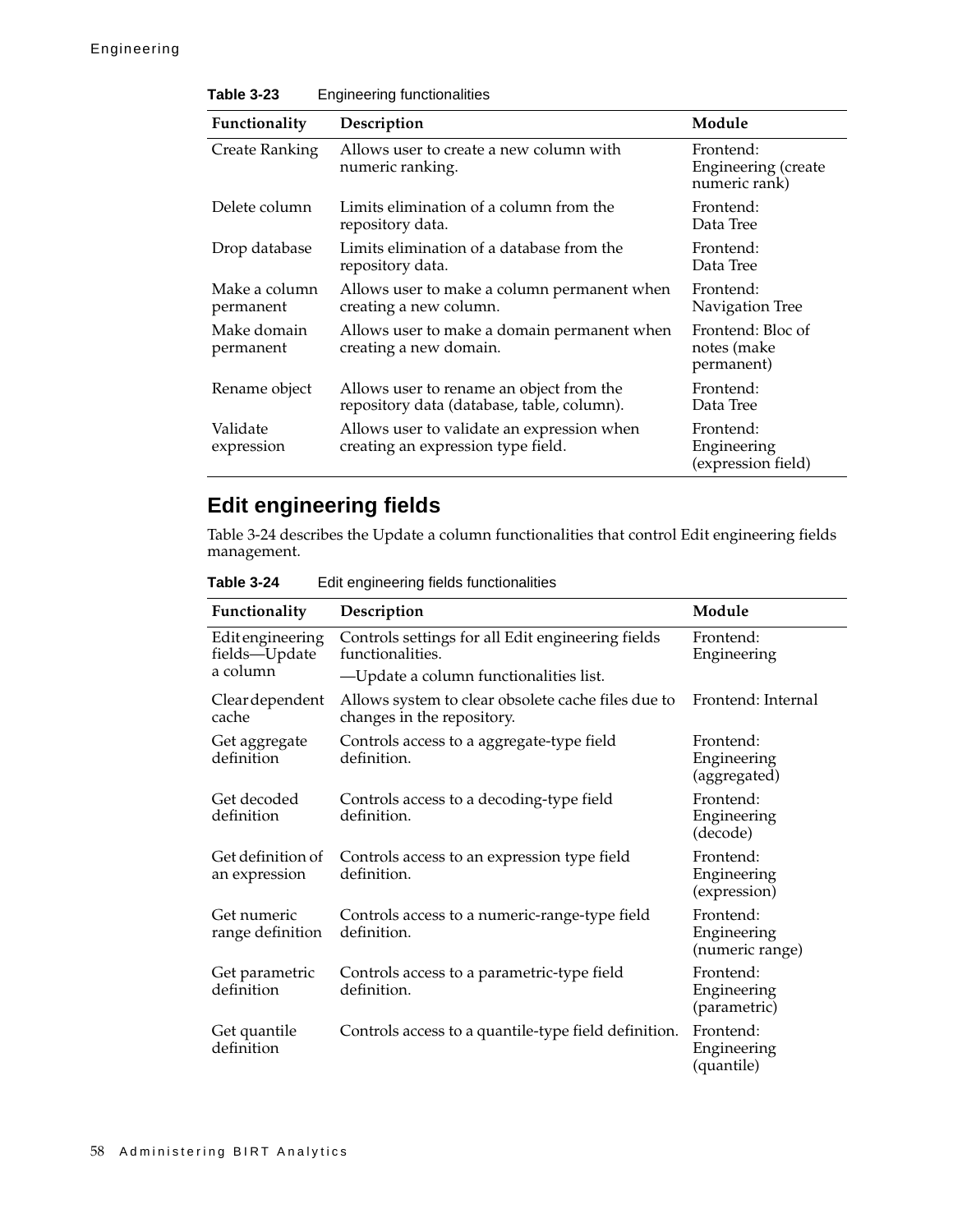| Functionality                                | Description                                                        | Module                                      |
|----------------------------------------------|--------------------------------------------------------------------|---------------------------------------------|
| Get ranking<br>definition                    | Controls access to a ranking type field definition.                | Frontend:<br>Enrichment<br>(ranking)        |
| Get the<br>definition from<br>a domain field | Controls access to a domain type field definition                  | Frontend: Data tree                         |
| Update a<br>column                           | Controls settings for all Update a column<br>functionalities       | Frontend:<br>Engineering                    |
| Update<br>aggregate                          | Controls modification of an aggregate-type field<br>definition.    | Frontend:<br>Engineering<br>(aggregated)    |
| Update decoded                               | Controls modification of a decoding-type field<br>definition.      | Frontend:<br>Engineering<br>(decode)        |
| Update<br>expression                         | Controls ability to modify an expression type<br>field definition. | Frontend:<br>Engineering<br>(expression)    |
| Update numeric<br>range                      | Controls modification of a numeric-range-type<br>field definition. | Frontend:<br>Engineering<br>(numeric range) |
| Update<br>parametric                         | Controls modification of a parametric-type field<br>definition.    | Frontend:<br>Engineering<br>(parametric)    |
| Update quantile                              | Controls modification of a quantile-type field<br>definition.      | Frontend:<br>Engineering<br>(quantile)      |
| Update ranking                               | Controls ability to modify a ranking type field<br>definition.     | Frontend:<br>Enrichment<br>(ranking)        |

#### **Table 3-24** Edit engineering fields functionalities (continued)

#### **Events and Alerts**

[Table 3-25](#page-64-0) describes the functionalities that have no subordinate items in the Events and Alerts list.

<span id="page-64-0"></span>

| Functionality                   | Description                                                    | Module             |
|---------------------------------|----------------------------------------------------------------|--------------------|
| Events and<br>Alerts            | Controls settings for all Events and Alerts<br>functionalities | Admin/<br>Frontend |
| Create<br>scheduled task        | Allows user to create a scheduled task                         | Admin/<br>Frontend |
| <b>Delete</b><br>scheduled task | Allows user to delete a scheduled task                         | Admin/<br>Frontend |
| Events service<br>management    | Allows user to manage events service                           | Admin/<br>Frontend |
| Execute<br>scheduled task       | Allows user to execute a scheduled task                        | Admin/<br>Frontend |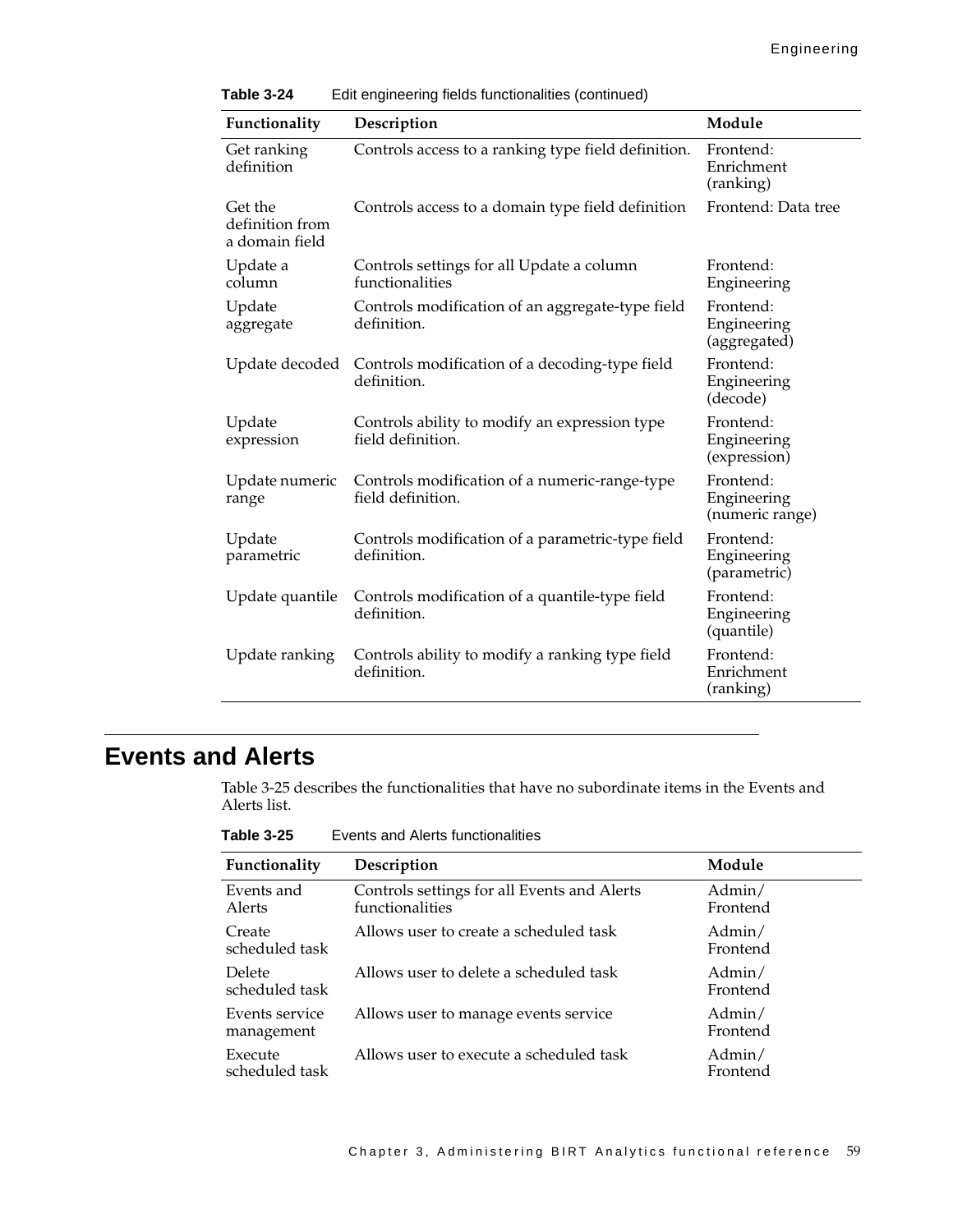| Functionality                     | Description                                   | Module             |
|-----------------------------------|-----------------------------------------------|--------------------|
| Get available<br>actions by event | Allows user to get available actions by event | Admin/<br>Frontend |
| Get event detail                  | Allows user to get an event detail            | Admin/<br>Frontend |
| Get events list                   | Allows user to get an event list              | Admin/<br>Frontend |
| Get scheduled<br>task             | Allows user to get a scheduled task           | Admin/<br>Frontend |
| Get scheduled<br>task log         | Allows user to get a scheduled task log       | Admin/<br>Frontend |
| Get values list<br>by attribute   | Allows user to get a values list by attribute | Admin/<br>Frontend |
| Retrieve<br>scheduled task        | Allows user to retrieve a scheduled task      | Admin/<br>Frontend |

**Table 3-25** Events and Alerts functionalities (continued)

#### **Actions**

[Table 3-26](#page-65-0) describes the functionalities that control action management.

<span id="page-65-0"></span>**Table 3-26** Actions functionalities

| Functionality                   | Description                                                                     | Module                                    |
|---------------------------------|---------------------------------------------------------------------------------|-------------------------------------------|
| Actions                         | Controls settings for all Actions functionalities                               | Admin/<br>Frontend                        |
| Action drop<br>database         | Allows user access to Action eliminate a database<br>from the repository data   | Frontend<br>Event and alerts -<br>Actions |
| Action rename<br>object         | Allows user access to Action rename a repository<br>object                      | Frontend<br>Event and alerts -<br>Actions |
| Apply Model<br>Action           | Allows user access to Action apply a model from<br>a saved Data Mining analysis | Frontend<br>Event and alerts -<br>Actions |
| Delete column                   | Allows user to delete a column                                                  | Admin/<br>Frontend                        |
| Delete table                    | Allows user to delete a table                                                   | Admin/<br>Frontend                        |
| Evaluate<br>condition           | Allows user to evaluate a condition                                             | Admin/<br>Frontend                        |
| Notify<br>definition<br>updates | Allows user to specify notification for a definition<br>update                  | Admin/<br>Frontend                        |
| Send e-mail                     | Allows user to specify a send e-mail notification                               | Admin/<br>Frontend                        |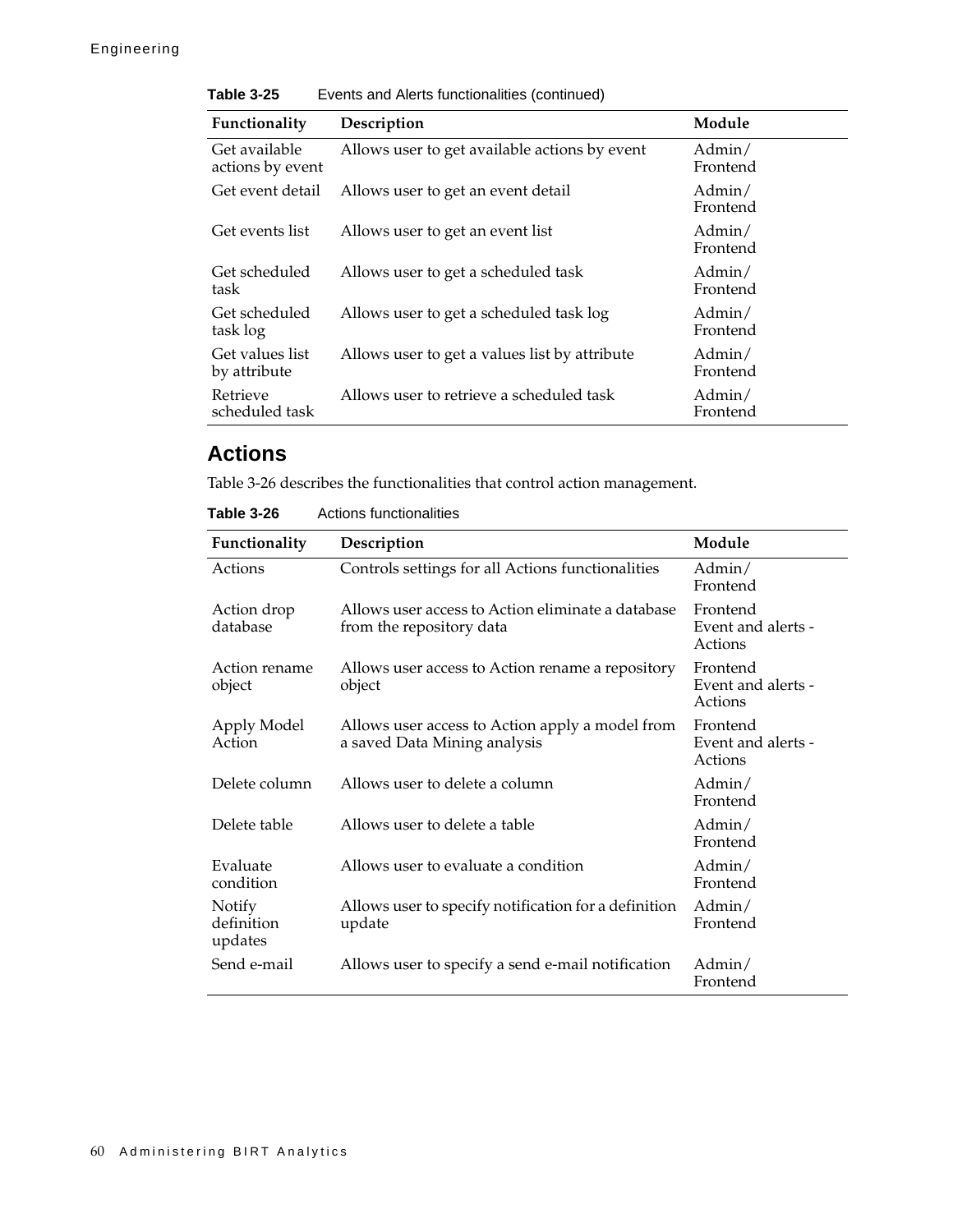# **Import-Export**

[Table 3-27](#page-66-0) describes the functionalities that control import-export management.

| 400000000<br>$m$ port-Laport runctionalitics |                                                                       |                                       |  |
|----------------------------------------------|-----------------------------------------------------------------------|---------------------------------------|--|
| Functionality                                | Description                                                           | Module                                |  |
| Import-Export                                | Controls settings for all Import-Export<br>functionalities            | Frontend:<br>Import                   |  |
| Abort execution                              | Allows user to cancel a loading process execution                     | Frontend:<br>Load                     |  |
| Check<br>datasource                          | Allows user to Test a data source definition                          | Frontend:<br>Load                     |  |
| Clear imported<br>file                       | Allows user to delete a file previously uploaded<br>to the server     | Frontend:<br>Import                   |  |
| Create custom<br>query                       | Allows user to Create a custom query in a data<br>source              | Frontend:<br>Load                     |  |
| Create<br>datasource                         | Allows user to Create a data source definition                        | Frontend:<br>Load                     |  |
| Delete custom<br>query                       | Allows user to Eliminate a custom query from a<br>data source         | Frontend:<br>Load                     |  |
| Delete<br>datasource                         | Allows user to Eliminate a data source definition                     | Frontend:<br>Load                     |  |
| Delete execution                             | Allows user to Eliminate a history execution                          | Frontend:<br>Load History             |  |
| Export a domain<br>to a scheduled<br>task    | Allows user to select data for export to a<br>scheduled task          | Frontend:<br>Export                   |  |
| Export domain                                | Allows user to select data for export to files                        | Frontend:<br>Export                   |  |
| Export<br>analytical<br>database<br>domain   | Allows user to select data for export to repository                   | Frontend:<br>Export                   |  |
|                                              |                                                                       | (continues)                           |  |
| Export bubble                                | Allows user to export a bubble analysis to an<br>Ofimatic format      | Frontend:<br>Analysis Bubble          |  |
| Export<br>Holtwinters to<br>PDF              | Allows user to export a Forecasting analysis to an<br>Ofimatic format | Frontend:<br><b>Advanced Analysis</b> |  |
| Export SVG to<br>PDF                         | Allows user to export a map analysis to an<br>Ofimatic format         | Frontend:<br>Analysis Map             |  |
| Get columns<br>from datasource               | Allows user access to edit data source definition                     | Frontend:<br>Load                     |  |
| Get datasources                              | Allows user access to select a data source type                       | Frontend:<br>Load                     |  |
| Get deferred file<br>as xml                  | Gets a deferred file in XML format                                    | Engine and events<br>alerts           |  |
| Get definition<br>from datasource            | Get definition from data source                                       | Frontend:<br>Import                   |  |

<span id="page-66-0"></span>**Table 3-27** Import-Export functionalities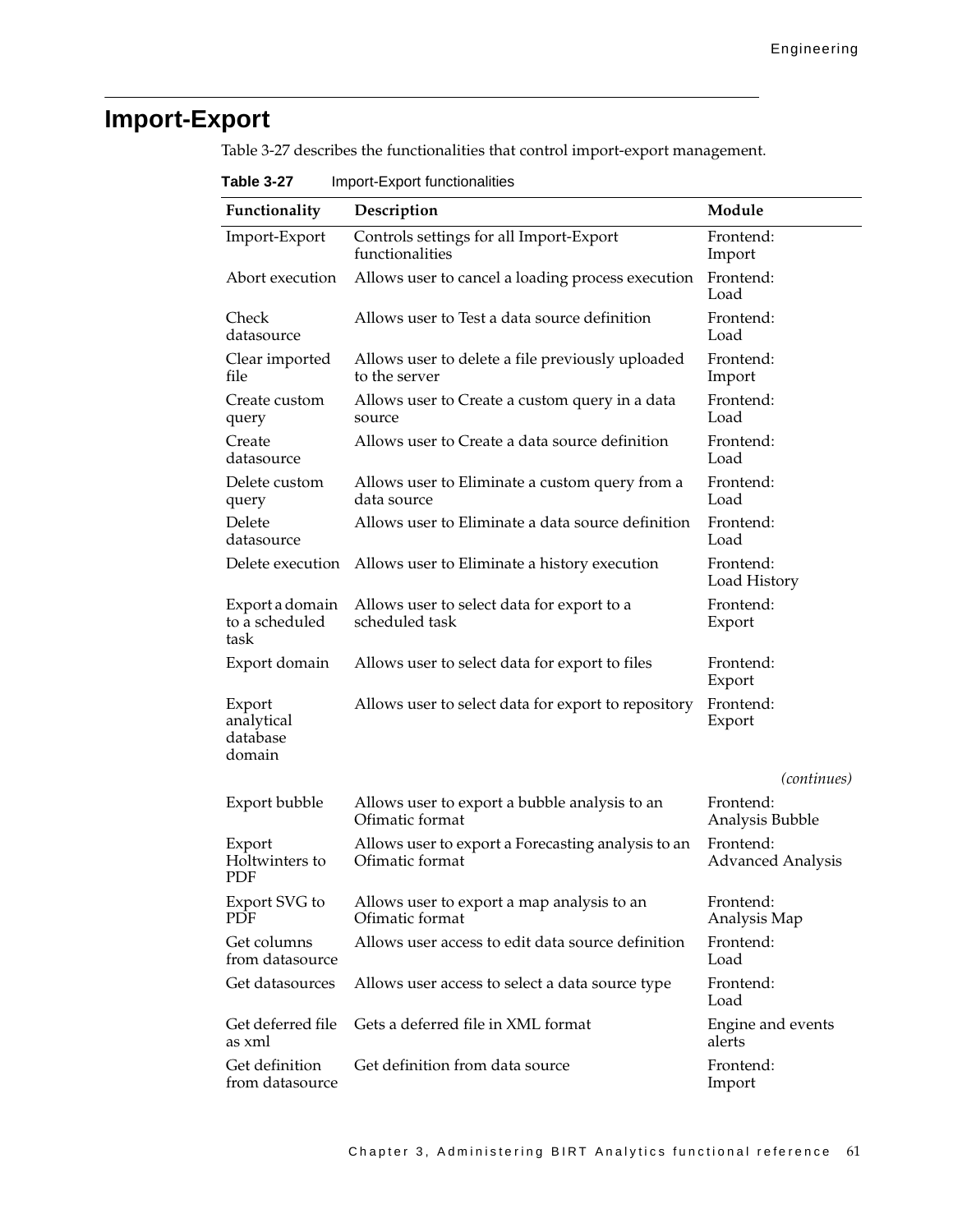| Functionality                         | Description                                                                                      | Module                                |
|---------------------------------------|--------------------------------------------------------------------------------------------------|---------------------------------------|
| Get download<br>shelf items list      | Allows user to access an item list from the<br>download shelf                                    | Frontend:<br>Downloads                |
| Get download<br>shelf types list      | Allows user to access a types list from the<br>download shelf                                    | Frontend:<br>Downloads                |
| Get exported<br>file                  | Allows a user access to an exported file                                                         | Frontend:<br>Export                   |
| Get list of<br>executions             | Allows user access to history execution list                                                     | Frontend:<br>Load History             |
| Get ODBC<br>information               | Allows user access to edit an ODBC data source<br>definition                                     | Frontend:<br>Load                     |
| Get sample from<br>datasource         | Allows user access to see a sample of data in File<br>Properties editing a data source           | Frontend:<br>Load                     |
| Get tables from<br>datasource         | Allows user access to Tables of a data source<br>definition                                      | Frontend:<br>Load                     |
| Get valid<br>columns                  | Controls access to the list of columns available for<br>export                                   | Frontend:<br>Export                   |
| Guess file<br>format                  | Allows user to guess the file format of a text file<br>when creating a data source definition    | Frontend:<br>Load                     |
| Import                                | Allows user to import analytical data from an<br>external file previously uploaded to the server | Frontend:<br>Import                   |
| Load custom<br>query                  | Allows user to edit a custom query in a data<br>source                                           | Frontend:<br>Load                     |
| Load datasource<br>query              | Allows user access to edit a data source definition                                              | Frontend:<br>Load                     |
|                                       |                                                                                                  | (continues)                           |
| Load execution<br>query               | Allows user access to edit a loading process from<br>History executed list                       | Frontend:<br>Load History             |
| Modify custom<br>query                | Allows user to modify a custom query in a data<br>source                                         | Frontend:<br>Load                     |
| Modify<br>datasource<br>query         | Allows user to midify a data source definition                                                   | Frontend:<br>Load                     |
| Remove item<br>from download<br>shelf | Allows user to remove an item from the<br>download shelf                                         | Frontend:<br>Downloads                |
| Retrieve current<br>execution         | Retrieve current execution                                                                       | Frontend:<br>Import                   |
| Run loading<br>project                | Controls access to Execute a loading project                                                     | Frontend:<br>Load                     |
| Streaming data<br>export              | Controls access to Streaming a data export                                                       | Frontend:<br><b>Enrichment Export</b> |
| Upload file                           | Allows user to upload a file to server for<br>downloading at a later time                        | Frontend:<br>Import                   |

**Table 3-27** Import-Export functionalities (continued)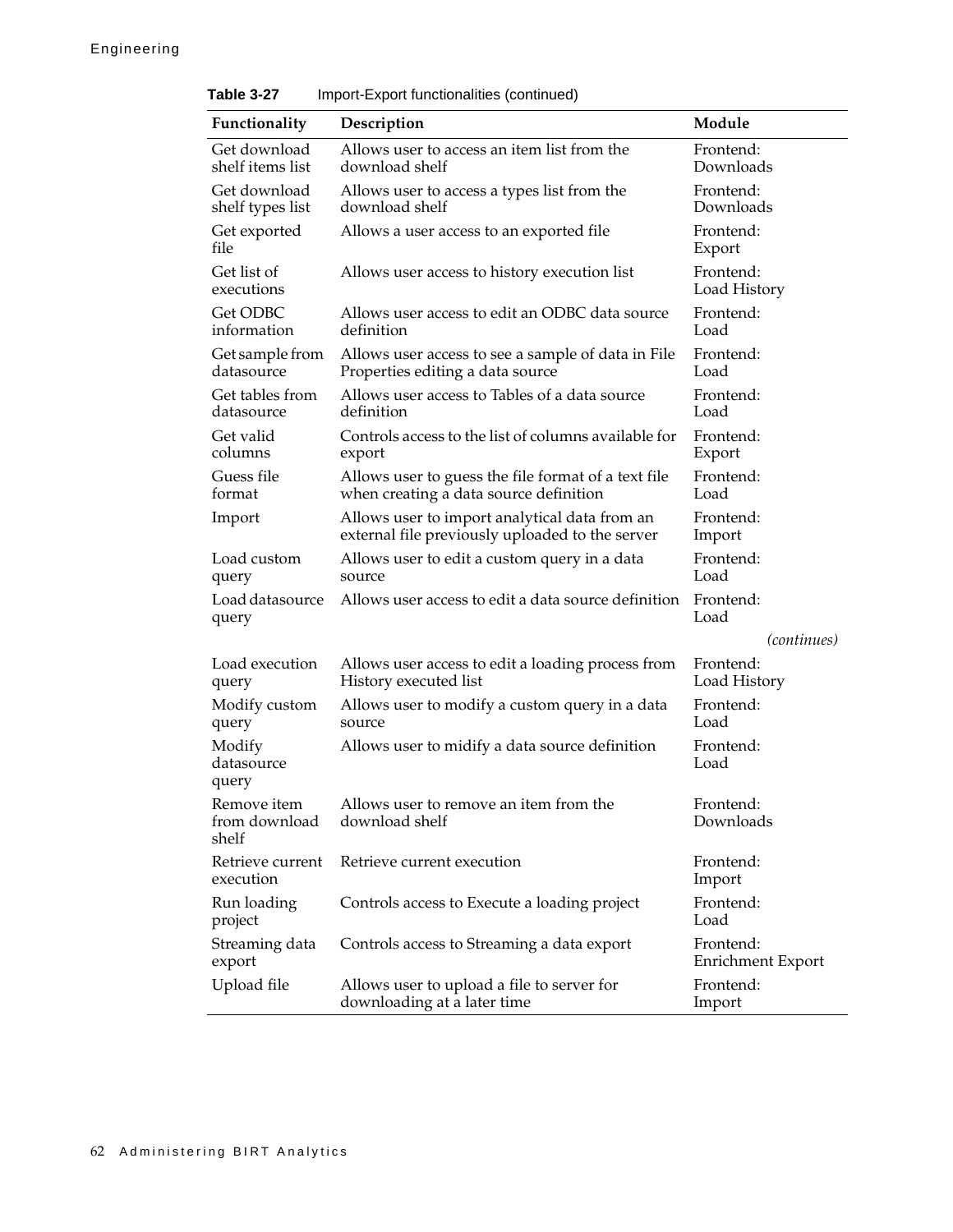### **Links**

[Table 3-28](#page-68-2) describes the functionalities that control link management.

| סא־ט טושטו<br>LINS IGNUMBRINGS |                                                                |                    |
|--------------------------------|----------------------------------------------------------------|--------------------|
| Functionality                  | Description                                                    | Module             |
| Links                          | Control settings for all Links functionalities                 | Frontend:<br>Links |
| Create link                    | Allows user to create a new link to an object in a<br>database | Frontend:<br>Links |
| Delete broken<br>links         | Allows user to delete a broken link                            | Frontend:<br>Links |
| Delete link                    | Allows user to delete a link                                   | Frontend:<br>Links |
| Delete<br>temporary links      | Allows user to delete a temporary link                         | Frontend:<br>Links |
| View links                     | Allows user to view a link                                     | Frontend:<br>Links |

<span id="page-68-2"></span>

| Table 3-28 | Links functionalities |
|------------|-----------------------|
|            |                       |

# **Plug-ins**

This section describes the Plug-ins functionalities used in configuring the BIRT Analytics environment.

#### **Plug-ins**

[Table 3-29](#page-68-0) describes the functionalities that control plug-in management.

<span id="page-68-0"></span>

| Table 3-29 | Plug-ins functionalities |
|------------|--------------------------|
|------------|--------------------------|

| Functionality | Description                                        | Module                |
|---------------|----------------------------------------------------|-----------------------|
| Plug-ins      | Controls settings for all Plug-ins functionalities | Frontend:<br>Internal |

#### **Cworkflow**

[Table 3-30](#page-68-1) describes the functionalities that control Cworkflow management.

<span id="page-68-1"></span>**Table 3-30** Cworkflow functionalities

| Functionality                            | Description                                              | Module            |
|------------------------------------------|----------------------------------------------------------|-------------------|
| Cworkflow                                | Controls settings for all workflow management<br>options | Plugin: Cworkflow |
| Display "Levels<br>Management"<br>option | Displays Levels Management option                        | Plugin: Cworkflow |
| Show "Actions"<br>Management"<br>option  | Displays Actions Management option                       | Plugin: Cworkflow |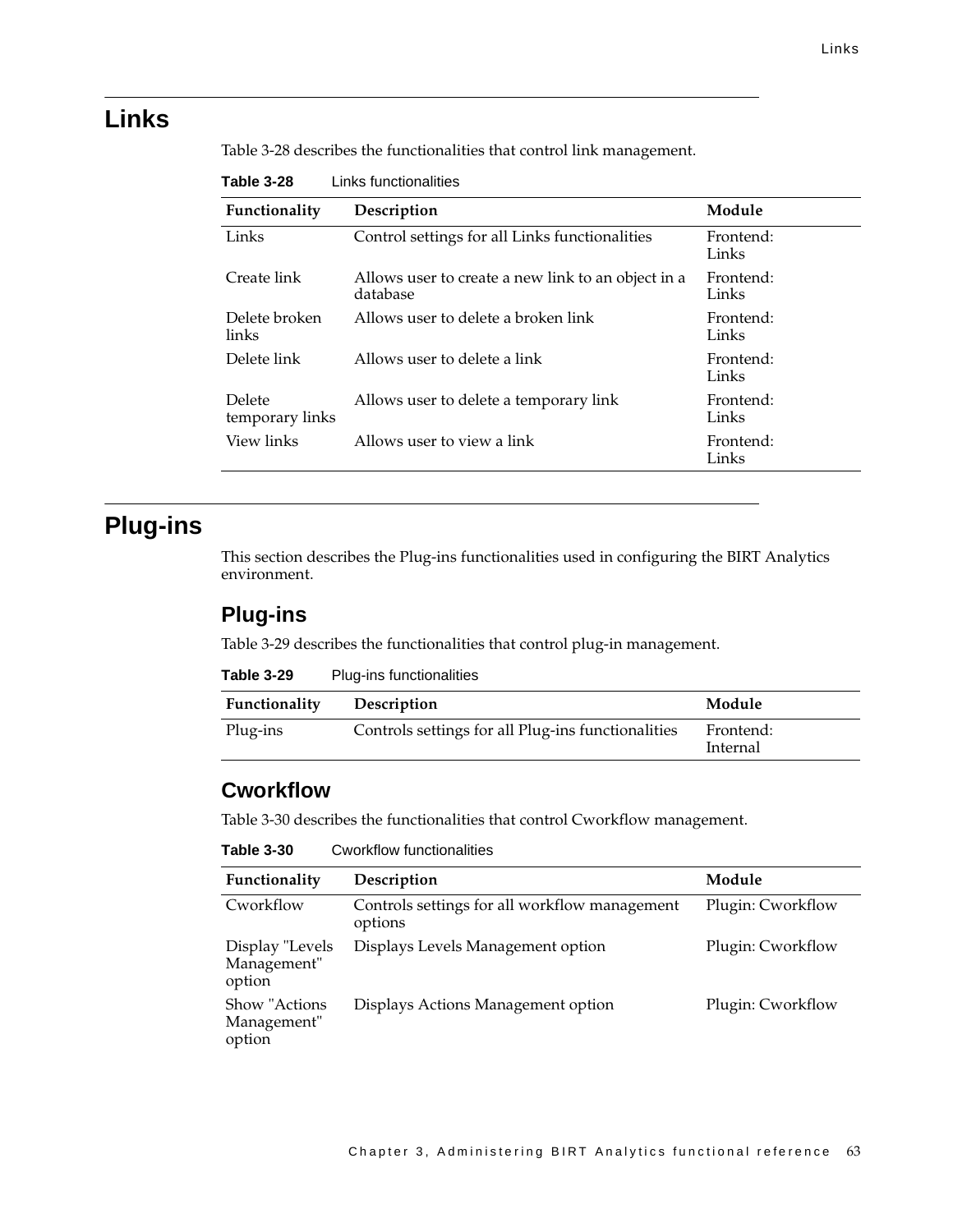| Functionality                              | Description                         | Module            |
|--------------------------------------------|-------------------------------------|-------------------|
| Show<br>"Campaign<br>Management"<br>option | Displays Campaign Management option | Plugin: Cworkflow |
| Show<br>"Campaign<br>Planning"<br>option   | Displays Campaign Planning option   | Plugin: Cworkflow |
| Show "Media<br>Management"<br>option       | Displays Media Management option    | Plugin: Cworkflow |
| Show<br>"Workflow<br>Management"<br>option | Displays Workflow Management option | Plugin: Cworkflow |

**Table 3-30** Cworkflow functionalities (continued)

#### **Campaign management**

[Table 3-31](#page-69-0) describes the functionalities that control campaign management.

<span id="page-69-0"></span>**Table 3-31** Campaign management functionalities

| Functionality                         | Description                                                      | Module            |
|---------------------------------------|------------------------------------------------------------------|-------------------|
| Campaign<br>management                | Controls settings for all Campaign management<br>functionalities | Plugin: Cworkflow |
| Change<br>campaign stage              | Allows user to change campaign stage                             | Plugin: Cworkflow |
| Check if<br>campaign is<br>executable | Checks whether campaign is executable                            | Plugin: Cworkflow |
| Delete<br>campaign                    | Delete campaign                                                  | Plugin: Cworkflow |
| Evaluate<br>campaign                  | Allows user to evaluate a campaign                               | Plugin: Cworkflow |
| Get actions list                      | Allows user to get an actions list                               | Plugin: Cworkflow |
| Get campaign<br>authorizations        | Allows user to get campaign authorizations                       | Plugin: Cworkflow |
| Get campaign<br>flow<br>information   | Allows user to get campaign flow information                     | Plugin: Cworkflow |
| Get campaign<br>history               | Allows user to get a campaign history                            | Plugin: Cworkflow |
| Get campaign<br>lock data             | Allows user to get campaign lock data                            | Plugin: Cworkflow |
| Get campaigns<br>list                 | Allows user to get a campaigns list                              | Plugin: Cworkflow |
| Get complete<br>campaigns list        | Allows user to get a complete campaigns list                     | Plugin: Cworkflow |
| Get Media list                        | Allows user to get a media list                                  | Plugin: Cworkflow |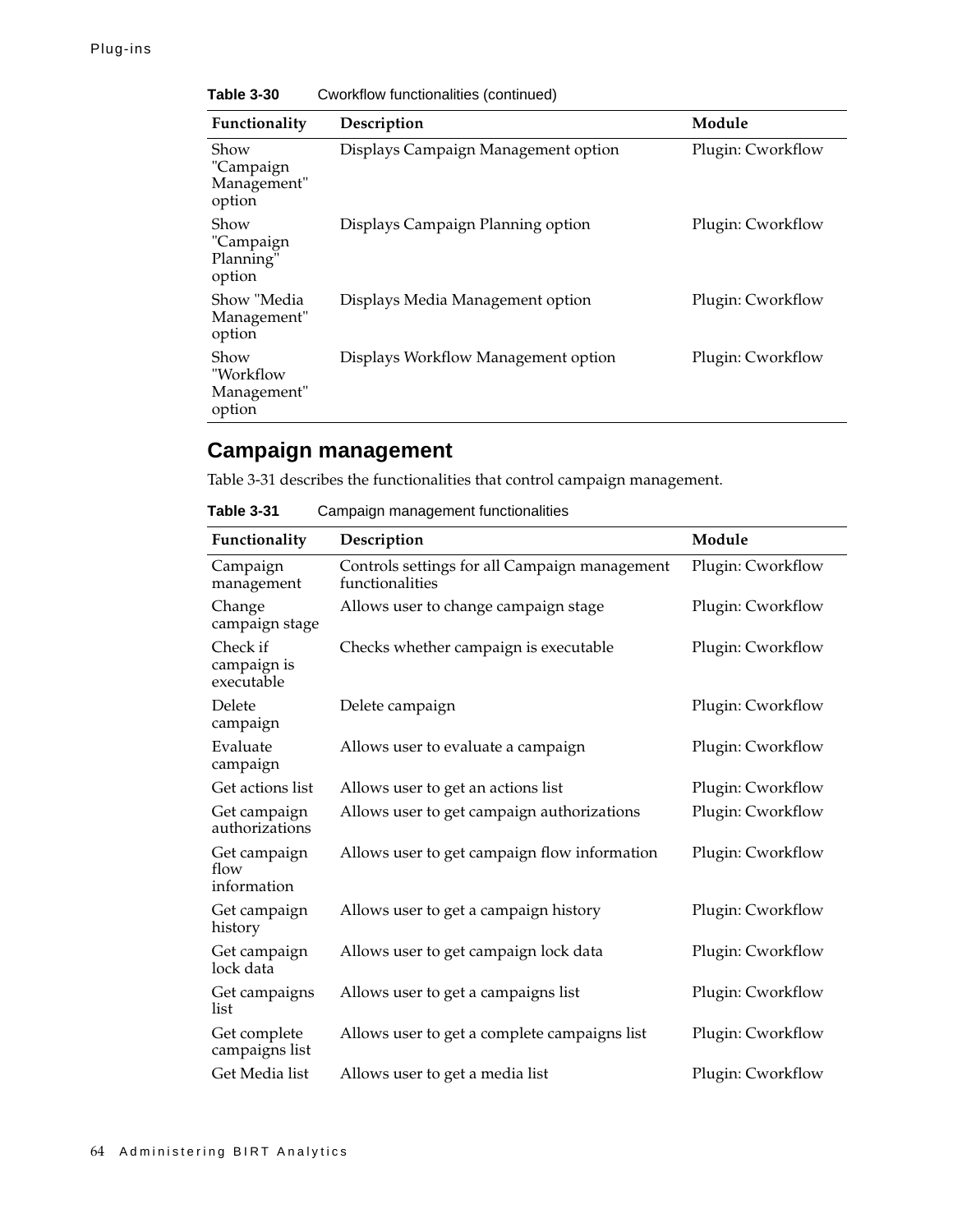| Functionality                                           | Description                                                  | Module            |
|---------------------------------------------------------|--------------------------------------------------------------|-------------------|
| Get workflow<br>data                                    | Allows user to get workflow data                             | Plugin: Cworkflow |
| Get workflow<br>levels list                             | Allows user to get a workflow levels list                    | Plugin: Cworkflow |
| Load campaign<br>answers                                | Allows user to load campaign answers                         | Plugin: Cworkflow |
| Load campaign<br>data                                   | Allows user to load campaign data                            | Plugin: Cworkflow |
| Print campaign<br>evaluation                            | Allows user to print a campaign evaluation                   | Plugin: Cworkflow |
| Protect<br>campaign                                     | Allows user to protect a campaign                            | Plugin: Cworkflow |
| Run campaign                                            | Allows user to run a campaign                                | Plugin: Cworkflow |
| Save campaign                                           | Allows user to save a campaign                               | Plugin: Cworkflow |
| Start campaign                                          | Allows user to start a campaign                              | Plugin: Cworkflow |
| Unprotect<br>campaign                                   | Allows user to unprotect a campaign.                         | Plugin: Cworkflow |
| Validate the<br>loading of the<br>campaign<br>responses | Allows user to validate a campaign responses<br>load action. | Plugin: Cworkflow |
| View action                                             | Allows user to view an action.                               | Plugin: Cworkflow |
| View medium                                             | Allows user to view a medium.                                | Plugin: Cworkflow |

**Table 3-31** Campaign management functionalities (continued)

#### **Campaign planning**

[Table 3-32](#page-70-0) describes the functionalities that control campaign planning management.

<span id="page-70-0"></span>**Table 3-32** Campaign planning functionalities

| Functionality          | Description                                                    | Module            |
|------------------------|----------------------------------------------------------------|-------------------|
| Campaign<br>planning   | Controls settings for all Campaign planning<br>functionalities | Plugin: Cworkflow |
| Delete strategy        | Allows user to delete a strategy                               | Plugin: Cworkflow |
| Edit strategy          | Allows user to edit a strategy                                 | Plugin: Cworkflow |
| Get strategies<br>tree | Allows user to access a strategies tree                        | Plugin: Cworkflow |
| Load strategy          | Allows user to load a strategy                                 | Plugin: Cworkflow |
| New strategy           | Allows user to create a new strategy                           | Plugin: Cworkflow |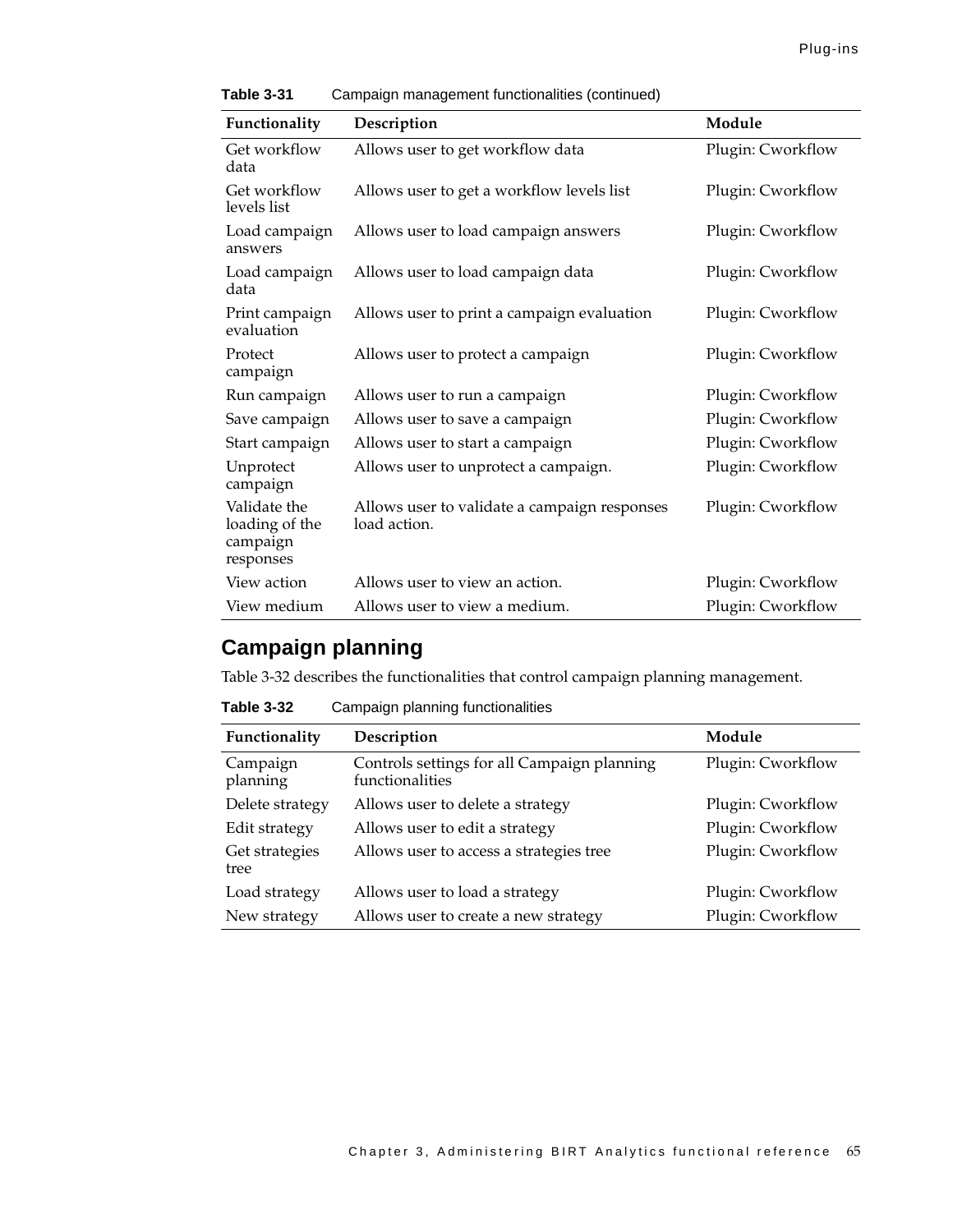#### **Configure CWorkflow**

[Table 3-33](#page-71-0) describes the functionalities that control configure CWorkflow management.

<span id="page-71-0"></span>**Table 3-33** Configure CWorkflow functionalities

| Functionality                                     | Description                                                                                                                                                             | Module                                  |
|---------------------------------------------------|-------------------------------------------------------------------------------------------------------------------------------------------------------------------------|-----------------------------------------|
| Configure<br>CWorkflow                            | Controls the settings for the following<br>functionalities:<br>Levels management<br>п<br><b>Management Actions</b><br>■<br>Media Management<br>п<br>Workflow management | Plugin: Cworkflow                       |
| Levels<br>management                              | Controls the settings for Levels management<br>functionalities                                                                                                          | Plugin: Cworkflow                       |
| Levels<br>management-<br>Create<br>workflow level | Allows user to create a workflow level                                                                                                                                  | Plugin: Cworkflow                       |
| Levels<br>management-<br>Delete<br>workflow level | Allows user to delete a workflow level                                                                                                                                  | Plugin: Cworkflow                       |
| Levels<br>management-<br>Edit workflow<br>level   | Allows user to edit workflow levels                                                                                                                                     | Plugin: Cworkflow                       |
| Management<br>Actions                             | Controls the settings for Management Actions<br>functionalities                                                                                                         | Plugin: Cworkflow                       |
| Management<br>Actions—Create<br>new action        | Allows user to create a new action                                                                                                                                      | Plugin: Cworkflow                       |
| Management<br>Actions-Delete<br>action            | Allows user to delete a new action                                                                                                                                      | Plugin: Cworkflow                       |
| Management<br>Actions-Edit<br>action              | Allows user to edit a new action                                                                                                                                        | Plugin: Cworkflow                       |
| Media<br>Management                               | Controls the settings for Media Management<br>functionalities                                                                                                           | <i>(continues)</i><br>Plugin: Cworkflow |
| Media<br>Management-<br>Create new<br>medium      | Allows user to create a new medium                                                                                                                                      | Plugin: Cworkflow                       |
| Media<br>Management-<br>Delete medium             | Allows user to delete a new medium                                                                                                                                      | Plugin: Cworkflow                       |
| Media<br>Management-<br>Edit medium               | Allows user to edit a new medium                                                                                                                                        | Plugin: Cworkflow                       |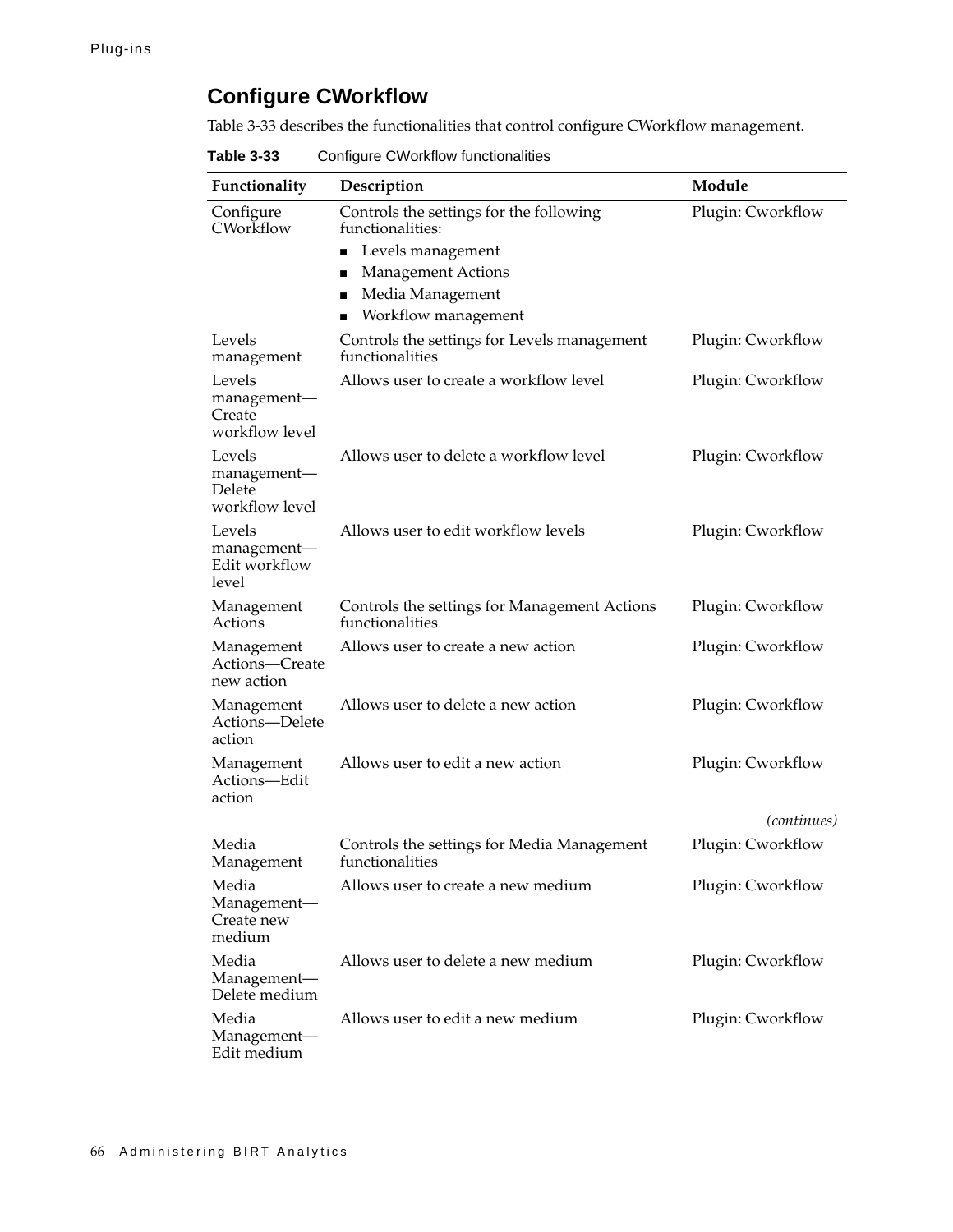| Functionality                                                     | Description                                                      | Module            |
|-------------------------------------------------------------------|------------------------------------------------------------------|-------------------|
| Workflow<br>management                                            | Controls the settings for Workflow management<br>functionalities | Plugin: Cworkflow |
| Workflow<br>management-<br>Delete<br>workflow                     | Allows user to delete a workflow                                 | Plugin: Cworkflow |
| Workflow<br>management-<br>Edit workflow                          | Allows user to edit a workflow                                   | Plugin: Cworkflow |
| Workflow<br>management-<br>Get workflow<br>authorizations<br>list | Allows user to get a workflow authorizations list                | Plugin: Cworkflow |
| Workflow<br>management-<br>Load workflow                          | Allows user to load a workflow                                   | Plugin: Cworkflow |
| Workflow<br>management-<br>New workflow                           | Allows user to create a new workflow                             | Plugin: Cworkflow |
| Workflow<br>management-<br>Protect<br>workflow                    | Allows user to protect a workflow                                | Plugin: Cworkflow |
| Workflow<br>management-<br>Unprotect<br>workflow                  | Allows user to unprotect a workflow                              | Plugin: Cworkflow |
| Workflow<br>management-<br>View workflows<br>list                 | Allows user to view a workflows list                             | Plugin: Cworkflow |
| Workflow<br>management-<br>View workflow<br>protection            | Allows user to protect a workflow                                | Plugin: Cworkflow |

**Table 3-33** Configure CWorkflow functionalities (continued)

#### **Events and Alerts**

[Table 3-34](#page-72-0) describes the functionalities that control events and alerts management.

<span id="page-72-0"></span>**Table 3-34** Events and Alerts functionalities

| Functionality                              | Description                                                    | Module                                    |
|--------------------------------------------|----------------------------------------------------------------|-------------------------------------------|
| Events and<br>Alerts                       | Controls settings for all Events and Alerts<br>functionalities | Plugin: Cworkflow/<br><b>Event Engine</b> |
| Execute<br>campaign from<br>scheduled task | Allows user to execute a campaign from<br>scheduled task       | Plugin: Cworkflow/<br><b>Event Engine</b> |
| Export<br>campaign cell                    | Allows user to exports an action from campaign<br>cell         | Plugin: Cworkflow/<br><b>Event Engine</b> |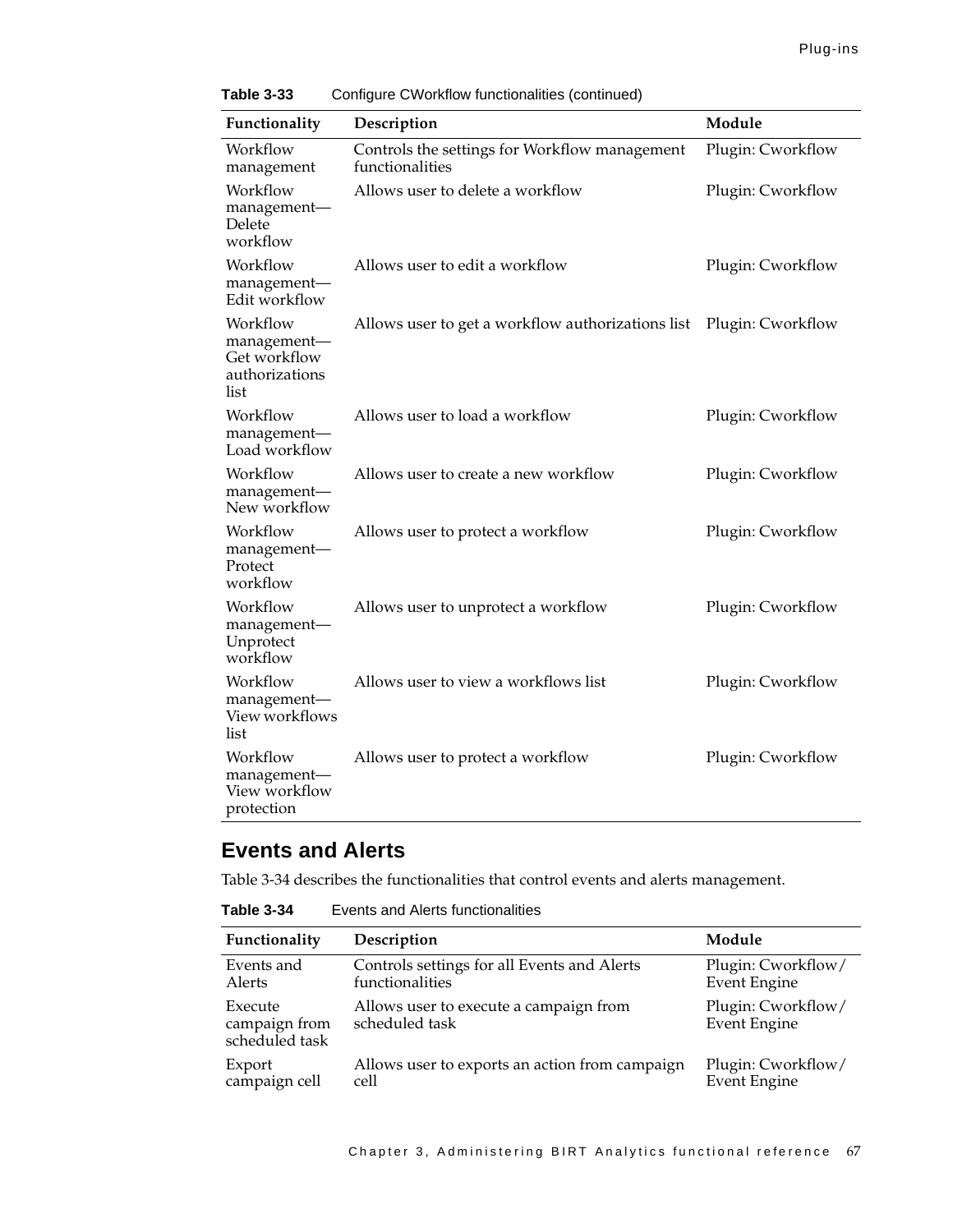| Functionality                         | Description                                                  | Module                                    |
|---------------------------------------|--------------------------------------------------------------|-------------------------------------------|
| Load campaign<br>responses            | Allows user to specify loading campaign<br>responses         | Plugin: Cworkflow/<br><b>Event Engine</b> |
| Notify change<br>of stage             | Allows user to specify a stage change notification           | Plugin: Cworkflow/<br><b>Event Engine</b> |
| Send campaign<br>execution<br>results | Allows user to specify sending campaign<br>execution results | Plugin: Cworkflow/<br><b>Event Engine</b> |

**Table 3-34** Events and Alerts functionalities (continued)

### **Data Mining**

[Table 3-35](#page-73-0) describes the functionalities that control data mining management.

<span id="page-73-0"></span>**Table 3-35** Data Mining functionalities

| Functionality                    | Description                                              | Module                                              |
|----------------------------------|----------------------------------------------------------|-----------------------------------------------------|
| Data Mining                      | Controls settings for all Data Mining<br>functionalities | Plugin: Data Mining                                 |
| Preprocessing                    | Controls access to preprocessing capabilities            | Plugin: Data Mining                                 |
| Create<br>dichotomous<br>columns | Controls access to create a boolean column               | Frontend:<br><b>Advanced Analysis</b><br>Processing |

#### **Algorithms**

[Table 3-36](#page-73-1) describes the functionalities that control data mining—algorithms management.

<span id="page-73-1"></span>**Table 3-36** Algorithms functionalities

| Functionality                       | Description                                                                     | Module                                |
|-------------------------------------|---------------------------------------------------------------------------------|---------------------------------------|
| Algorithms                          | Controls settings for all Algorithms<br>functionalities                         | Plugin: Data Mining                   |
| Apply C4.5<br>model                 | Schedule a C4.5 model application (decision tree<br>or clustering)              | Engine and events<br>alerts           |
| Apply KMeans<br>model               | Schedule a KMeans model application (decision<br>tree or clustering)            | Engine and events<br>alerts           |
| Apply linear<br>regression          | Applies a linear regression analysis creating a<br>new column in the database   | Frontend<br><b>Advanced Analysis</b>  |
| Apply logistic<br>regression        | Applies a logistic regression analysis creating a<br>new column in the database | Frontend<br><b>Advanced Analysis</b>  |
| <b>Apply Naive</b><br><b>Bayes</b>  | Applies a Naive Bayes analysis creating a new<br>column in the database         | Frontend<br><b>Advanced Analysis</b>  |
|                                     |                                                                                 | <i>(continues)</i>                    |
| Calculate<br>Association<br>Rules   | Determine screen visibility for association rules<br>analysis                   | Plugin: Data Mining                   |
| Calculate linear<br>regression      | Calculates a linear regression analysis                                         | Frontend:<br><b>Advanced Analysis</b> |
| Calculate<br>logistic<br>regression | Calculates a logistic regression analysis                                       | Frontend:<br><b>Advanced Analysis</b> |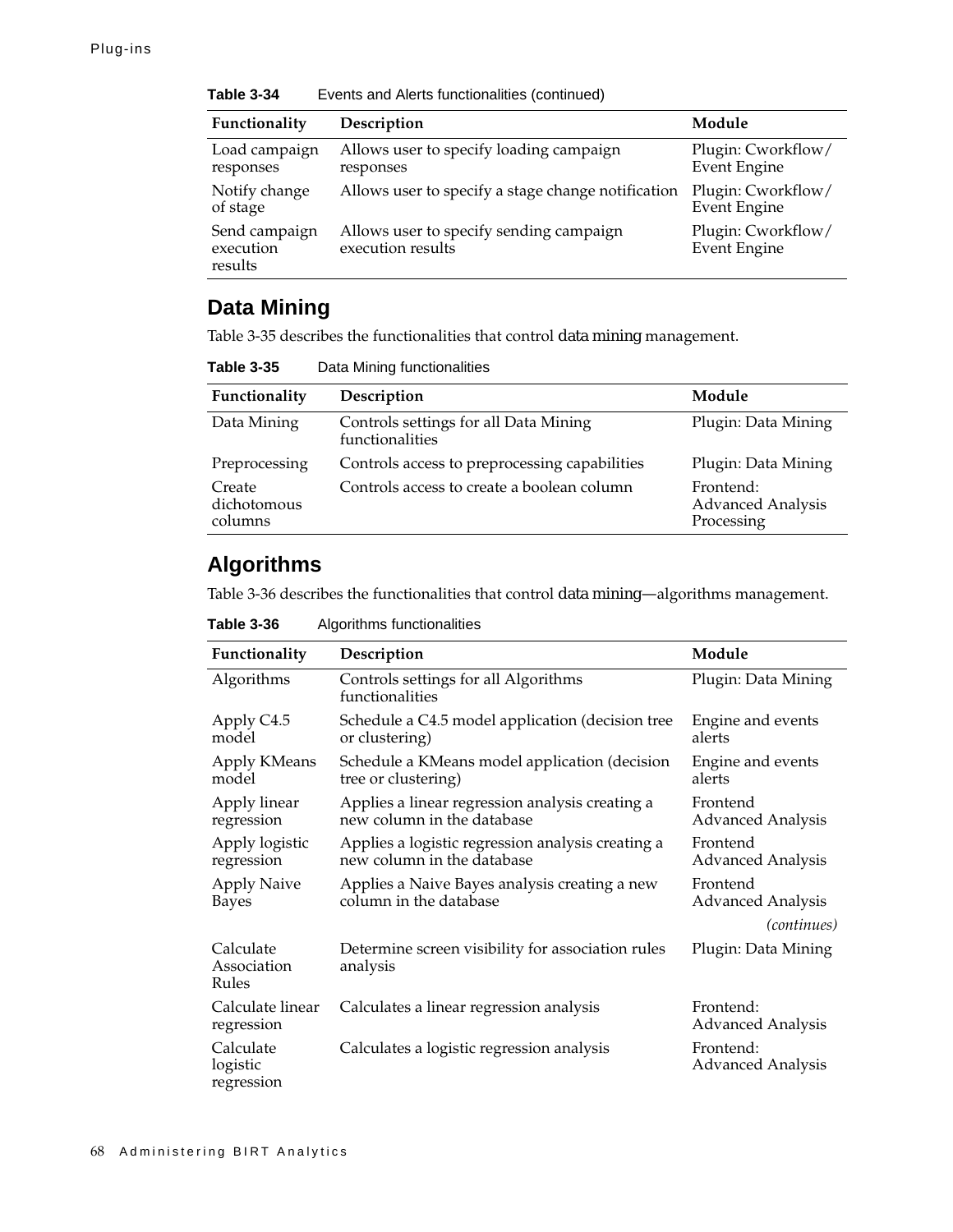| Functionality                                 | Description                                                                                | Module                                |
|-----------------------------------------------|--------------------------------------------------------------------------------------------|---------------------------------------|
| Calculate time<br>series                      | Calculate a Holt-Winters analysis                                                          | Plugin: Data Mining                   |
| Correlation                                   | Calculates a simple correlation analysis between<br>two columns                            | Frontend:<br><b>Advanced Analysis</b> |
| Create<br>Association<br>Rules                | Execute association rules analysis                                                         | Plugin: Data Mining                   |
| Create cluster                                | Create a model of cluster type                                                             | Plugin: Data Mining                   |
| Create Naive<br><b>Bayes</b>                  | Create a Naive Bayes analysis                                                              | Frontend:<br><b>Advanced Analysis</b> |
| <b>Create Tree</b>                            | Create decision tree                                                                       | Plugin: Data Mining                   |
| Execute Time<br>Series Pre-<br>Analysis       | Execute a Holt-Winters pre-analysis                                                        | Plugin: Data Mining                   |
| Export<br>Association<br>Rules                | Export association rules analysis                                                          | Plugin: Data Mining                   |
| Export<br>correlation                         | Export correlation analysis to CSV file                                                    | Frontend:<br><b>Advanced Analysis</b> |
| Export linear<br>regression                   | Export linear regression to CSV file                                                       | Frontend:<br><b>Advanced Analysis</b> |
| Export logistic<br>regression                 | Export logistic regression to CSV file                                                     | Frontend:<br>Advanced Analysis        |
| <b>Export Time</b><br>Series                  | <b>Export Time Series analysis</b>                                                         | Plugin: Data Mining                   |
| <b>Get Calculated</b><br>Association<br>Rules | Get association rules analysis                                                             | Plugin: Data Mining                   |
| Get tree<br>graphical<br>representation       | Acquire SVG tree representation                                                            | Plugin: Data Mining                   |
| Multiple<br>correlation                       | Calculates a multiple-correlation analysis,<br>(crossed correlation with multiple columns) | Frontend:<br><b>Advanced Analysis</b> |
| Test decision<br>tree                         | Evaluate tree decision                                                                     | Plugin: Data Mining                   |
| <b>Test Naive</b><br>Bayes                    | Allows user to test a Naive Bayes analysis                                                 | Frontend:<br><b>Advanced Analysis</b> |

| Table 3-36 |  | Algorithms functionalities (continued) |  |  |
|------------|--|----------------------------------------|--|--|
|------------|--|----------------------------------------|--|--|

## **Preferences**

[Table 3-37](#page-74-0) describes the functionalities that control preferences management.

<span id="page-74-0"></span>

|  | Table 3-37 |  | Preferences functionalities |
|--|------------|--|-----------------------------|
|--|------------|--|-----------------------------|

| <b>Functionality</b> | Description                           | Module               |
|----------------------|---------------------------------------|----------------------|
| Preferences          | Controls settings for all Preferences | Frontend:            |
|                      | functionalities                       | <b>Start Session</b> |